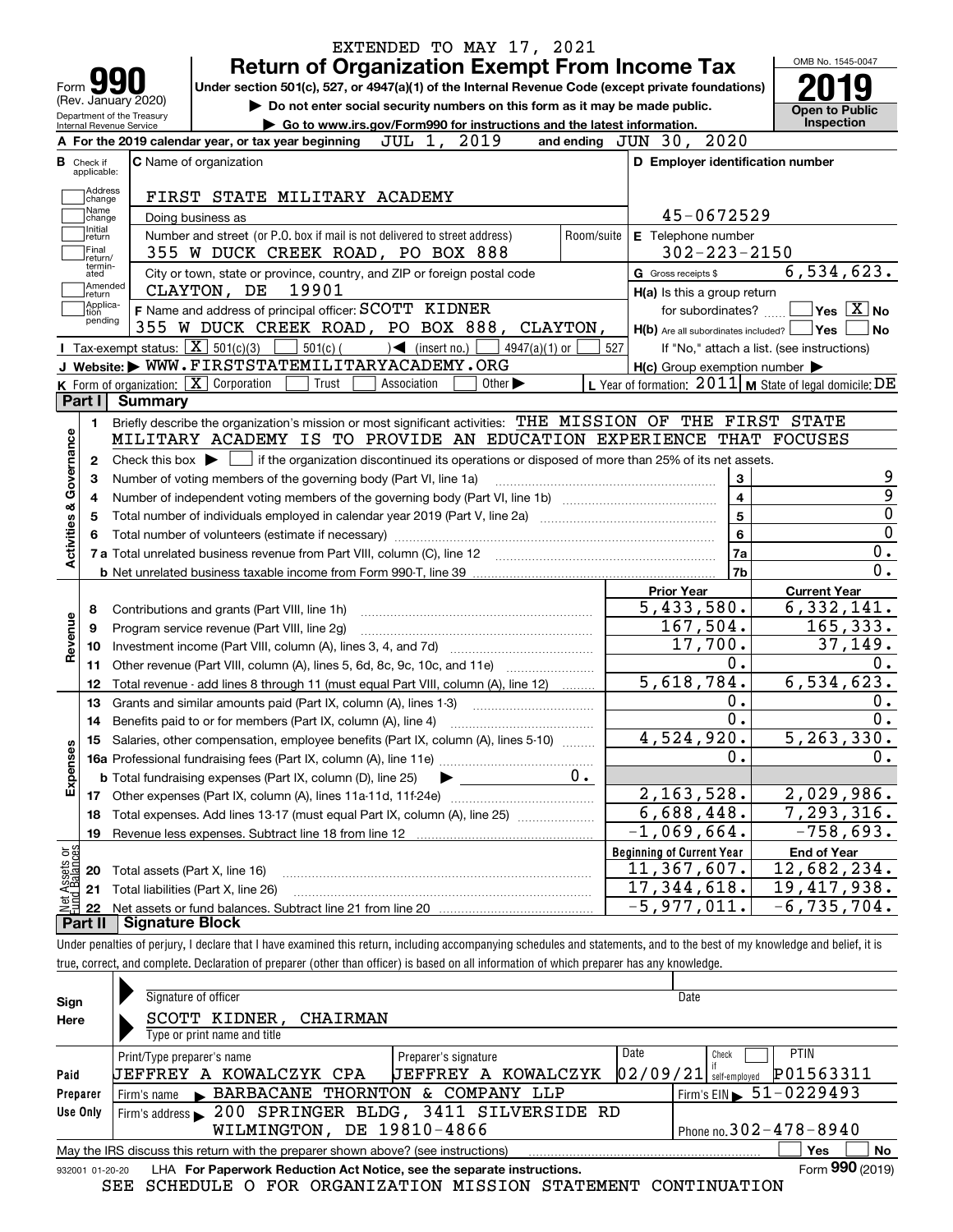|              | FIRST STATE MILITARY ACADEMY<br>Form 990 (2019)                                                                                              | 45-0672529    | Page 2                                    |
|--------------|----------------------------------------------------------------------------------------------------------------------------------------------|---------------|-------------------------------------------|
|              | <b>Statement of Program Service Accomplishments</b><br>Part III                                                                              |               |                                           |
|              |                                                                                                                                              |               | $\overline{\mathbf{X}}$                   |
| 1            | Briefly describe the organization's mission:<br>THE MISSION OF THE FIRST STATE MILITARY ACADEMY IS TO PROVIDE AN                             |               |                                           |
|              | EDUCATION EXPERIENCE THAT FOCUSES ON THE INTELLECTUAL, PHYSICAL,                                                                             | AND           |                                           |
|              | EMOTIONAL GROWTH OF THE CHILD. OUR SCHOOL WILL PROVIDE A STRUCTED                                                                            |               |                                           |
|              | LEARNING EVIRONMENT AND A STRONG CULTURE OF ACADEMIC RIGOUR, MILITARY                                                                        |               |                                           |
| $\mathbf{2}$ | Did the organization undertake any significant program services during the year which were not listed on the                                 |               |                                           |
|              | prior Form 990 or 990-EZ?                                                                                                                    |               | $Yes \quad X$ No                          |
|              | If "Yes," describe these new services on Schedule O.                                                                                         |               |                                           |
| 3            | Did the organization cease conducting, or make significant changes in how it conducts, any program services?                                 |               | $\overline{\ }$ Yes $\overline{\ \ X}$ No |
|              | If "Yes," describe these changes on Schedule O.                                                                                              |               |                                           |
| 4            | Describe the organization's program service accomplishments for each of its three largest program services, as measured by expenses.         |               |                                           |
|              | Section 501(c)(3) and 501(c)(4) organizations are required to report the amount of grants and allocations to others, the total expenses, and |               |                                           |
|              | revenue, if any, for each program service reported.                                                                                          |               |                                           |
| 4a           | $6,224,918$ . including grants of \$<br>) (Expenses \$<br>(Code:                                                                             | ) (Revenue \$ | 165, 333.                                 |
|              | THE PURPOSE OF THE ORGANIZATION IS THE OPERATION OF THE CHARTER SCHOOL                                                                       |               |                                           |
|              | KNOWN AS FIRST STATE MILITARY ACADEMY.                                                                                                       |               |                                           |
|              |                                                                                                                                              |               |                                           |
|              |                                                                                                                                              |               |                                           |
|              |                                                                                                                                              |               |                                           |
|              |                                                                                                                                              |               |                                           |
|              |                                                                                                                                              |               |                                           |
|              |                                                                                                                                              |               |                                           |
|              |                                                                                                                                              |               |                                           |
|              |                                                                                                                                              |               |                                           |
|              |                                                                                                                                              |               |                                           |
|              |                                                                                                                                              |               |                                           |
| 4b           |                                                                                                                                              |               |                                           |
|              |                                                                                                                                              |               |                                           |
|              |                                                                                                                                              |               |                                           |
|              |                                                                                                                                              |               |                                           |
|              |                                                                                                                                              |               |                                           |
|              |                                                                                                                                              |               |                                           |
|              |                                                                                                                                              |               |                                           |
|              |                                                                                                                                              |               |                                           |
|              |                                                                                                                                              |               |                                           |
|              |                                                                                                                                              |               |                                           |
|              |                                                                                                                                              |               |                                           |
|              |                                                                                                                                              |               |                                           |
| 4c           | (Code: ) (Expenses \$<br>including grants of \$                                                                                              | (Revenue \$   |                                           |
|              |                                                                                                                                              |               |                                           |
|              |                                                                                                                                              |               |                                           |
|              |                                                                                                                                              |               |                                           |
|              |                                                                                                                                              |               |                                           |
|              |                                                                                                                                              |               |                                           |
|              |                                                                                                                                              |               |                                           |
|              |                                                                                                                                              |               |                                           |
|              |                                                                                                                                              |               |                                           |
|              |                                                                                                                                              |               |                                           |
|              |                                                                                                                                              |               |                                           |
|              |                                                                                                                                              |               |                                           |
|              |                                                                                                                                              |               |                                           |
| 4d           | Other program services (Describe on Schedule O.)                                                                                             |               |                                           |
|              | (Expenses \$<br>(Revenue \$<br>including grants of \$<br>6, 224, 918.                                                                        |               |                                           |
|              | <b>4e</b> Total program service expenses $\blacktriangleright$                                                                               |               | $F_{\text{Orm}}$ 990 (2019)               |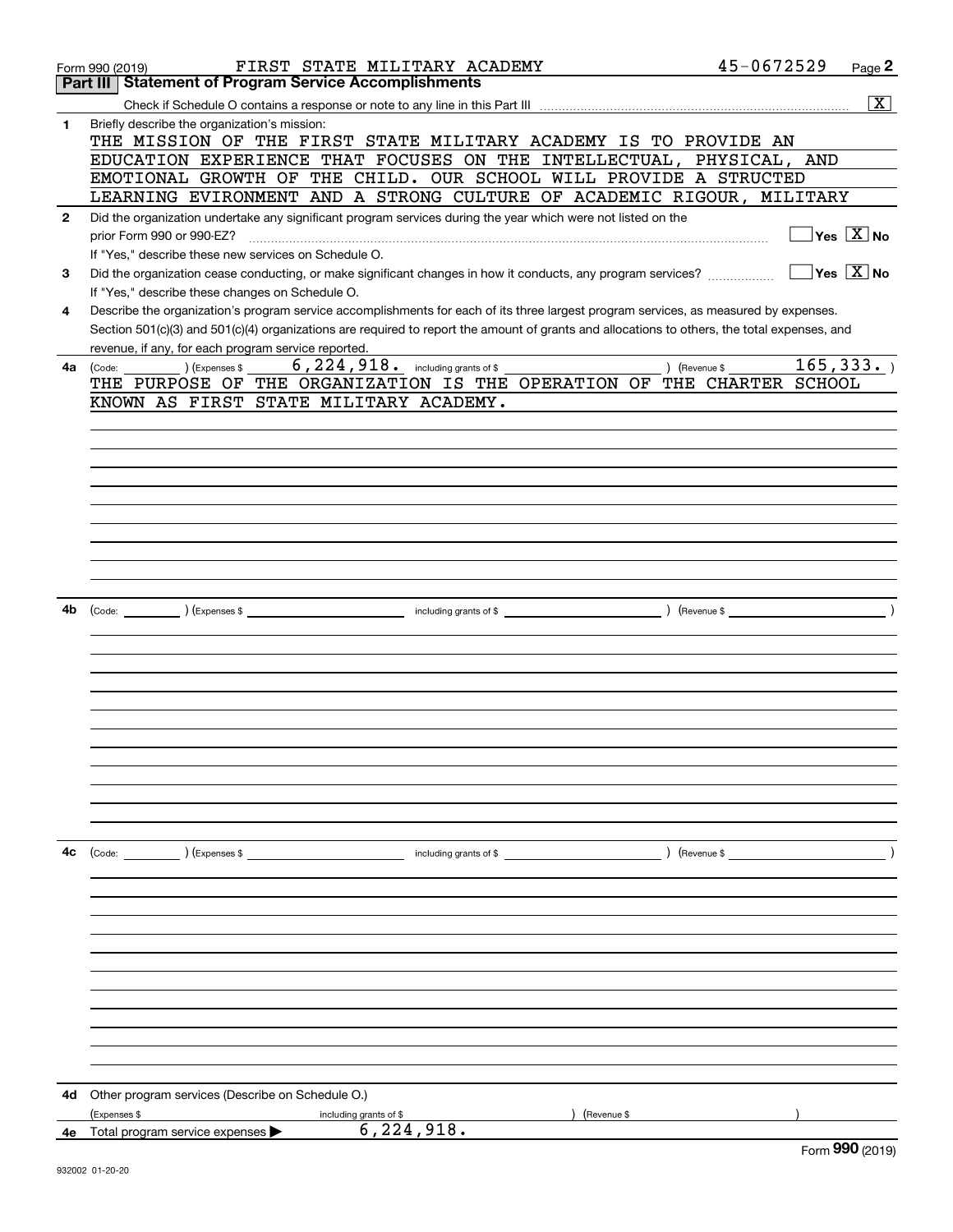| Form 990 (2019) |  |  |
|-----------------|--|--|

Form 990 (2019) FIRST STATE MILITARY ACADEMY 45-0672529 <sub>Page</sub> 3<br>**Part IV | Checklist of Required Schedules** 

|     |                                                                                                                                  |                 | Yes | No          |
|-----|----------------------------------------------------------------------------------------------------------------------------------|-----------------|-----|-------------|
| 1.  | Is the organization described in section $501(c)(3)$ or $4947(a)(1)$ (other than a private foundation)?                          |                 |     |             |
|     |                                                                                                                                  | 1.              | х   |             |
| 2   |                                                                                                                                  | $\overline{2}$  |     | X           |
| 3   | Did the organization engage in direct or indirect political campaign activities on behalf of or in opposition to candidates for  |                 |     |             |
|     |                                                                                                                                  | 3               |     | х           |
| 4   | Section 501(c)(3) organizations. Did the organization engage in lobbying activities, or have a section 501(h) election in effect |                 |     |             |
|     |                                                                                                                                  | 4               |     | х           |
| 5.  | Is the organization a section 501(c)(4), 501(c)(5), or 501(c)(6) organization that receives membership dues, assessments, or     |                 |     |             |
|     |                                                                                                                                  | 5               |     | х           |
| 6   | Did the organization maintain any donor advised funds or any similar funds or accounts for which donors have the right to        |                 |     |             |
|     | provide advice on the distribution or investment of amounts in such funds or accounts? If "Yes," complete Schedule D, Part I     | 6               |     | х           |
| 7   | Did the organization receive or hold a conservation easement, including easements to preserve open space,                        |                 |     |             |
|     |                                                                                                                                  | $\overline{7}$  |     | х           |
| 8   | Did the organization maintain collections of works of art, historical treasures, or other similar assets? If "Yes," complete     |                 |     |             |
|     |                                                                                                                                  | 8               |     | х           |
| 9   | Did the organization report an amount in Part X, line 21, for escrow or custodial account liability, serve as a custodian for    |                 |     |             |
|     | amounts not listed in Part X; or provide credit counseling, debt management, credit repair, or debt negotiation services?        |                 |     | х           |
|     |                                                                                                                                  | 9               |     |             |
| 10  | Did the organization, directly or through a related organization, hold assets in donor-restricted endowments                     | 10              |     | x           |
| 11  | If the organization's answer to any of the following questions is "Yes," then complete Schedule D, Parts VI, VII, VIII, IX, or X |                 |     |             |
|     | as applicable.                                                                                                                   |                 |     |             |
| a   | Did the organization report an amount for land, buildings, and equipment in Part X, line 10? If "Yes." complete Schedule D.      |                 |     |             |
|     |                                                                                                                                  | 11a             | X   |             |
| b   | Did the organization report an amount for investments - other securities in Part X, line 12, that is 5% or more of its total     |                 |     |             |
|     |                                                                                                                                  | 11 <sub>b</sub> |     | х           |
| c   | Did the organization report an amount for investments - program related in Part X, line 13, that is 5% or more of its total      |                 |     |             |
|     |                                                                                                                                  | 11c             |     | х           |
|     | d Did the organization report an amount for other assets in Part X, line 15, that is 5% or more of its total assets reported in  |                 |     |             |
|     |                                                                                                                                  | 11d             | х   |             |
|     |                                                                                                                                  | 11e             | X   |             |
| f   | Did the organization's separate or consolidated financial statements for the tax year include a footnote that addresses          |                 |     |             |
|     | the organization's liability for uncertain tax positions under FIN 48 (ASC 740)? If "Yes," complete Schedule D, Part X           | 11f             | X   |             |
|     | 12a Did the organization obtain separate, independent audited financial statements for the tax year? If "Yes," complete          |                 |     |             |
|     |                                                                                                                                  | 12a             | X   |             |
|     | <b>b</b> Was the organization included in consolidated, independent audited financial statements for the tax year?               |                 |     |             |
|     | If "Yes," and if the organization answered "No" to line 12a, then completing Schedule D, Parts XI and XII is optional            | 12D             | X   |             |
| 13  | Is the organization a school described in section $170(b)(1)(A)(ii)?$ If "Yes," complete Schedule E                              | 13              | X   |             |
| 14a | Did the organization maintain an office, employees, or agents outside of the United States?                                      | 14a             |     | х           |
| b   | Did the organization have aggregate revenues or expenses of more than \$10,000 from grantmaking, fundraising, business,          |                 |     |             |
|     | investment, and program service activities outside the United States, or aggregate foreign investments valued at \$100,000       |                 |     |             |
|     |                                                                                                                                  | 14b             |     | X           |
| 15  | Did the organization report on Part IX, column (A), line 3, more than \$5,000 of grants or other assistance to or for any        |                 |     |             |
|     |                                                                                                                                  | 15              |     | x           |
| 16  | Did the organization report on Part IX, column (A), line 3, more than \$5,000 of aggregate grants or other assistance to         |                 |     |             |
|     |                                                                                                                                  | 16              |     | x           |
| 17  | Did the organization report a total of more than \$15,000 of expenses for professional fundraising services on Part IX,          |                 |     | x           |
|     | Did the organization report more than \$15,000 total of fundraising event gross income and contributions on Part VIII, lines     | 17              |     |             |
| 18  |                                                                                                                                  |                 |     | x           |
| 19  | Did the organization report more than \$15,000 of gross income from gaming activities on Part VIII, line 9a? If "Yes."           | 18              |     |             |
|     |                                                                                                                                  | 19              |     | х           |
| 20a |                                                                                                                                  | <b>20a</b>      |     | $\mathbf X$ |
|     | b If "Yes" to line 20a, did the organization attach a copy of its audited financial statements to this return?                   | 20 <sub>b</sub> |     |             |
| 21  | Did the organization report more than \$5,000 of grants or other assistance to any domestic organization or                      |                 |     |             |
|     |                                                                                                                                  | 21              |     | x           |
|     |                                                                                                                                  |                 |     |             |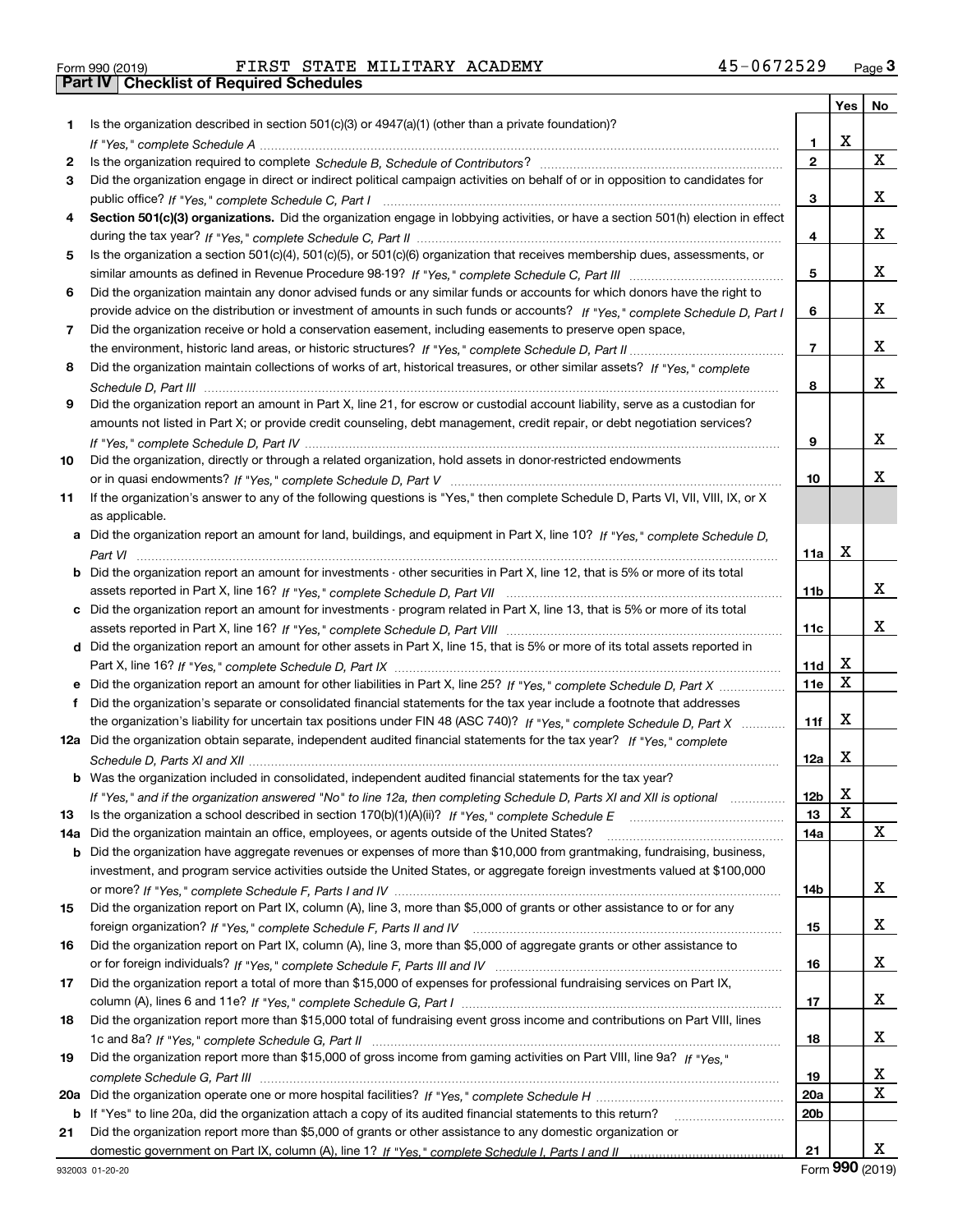Form 990 (2019) FIRST STATE MILITARY ACADEMY 45-0672529 <sub>Page</sub> 4<br>**Part IV | Checklist of Required Schedules** <sub>(continued)</sub>

*(continued)*

|               |                                                                                                                                                                                                                                                         |                 | Yes | No     |
|---------------|---------------------------------------------------------------------------------------------------------------------------------------------------------------------------------------------------------------------------------------------------------|-----------------|-----|--------|
| 22            | Did the organization report more than \$5,000 of grants or other assistance to or for domestic individuals on                                                                                                                                           |                 |     |        |
|               |                                                                                                                                                                                                                                                         | 22              |     | x      |
| 23            | Did the organization answer "Yes" to Part VII, Section A, line 3, 4, or 5 about compensation of the organization's current                                                                                                                              |                 |     |        |
|               | and former officers, directors, trustees, key employees, and highest compensated employees? If "Yes." complete                                                                                                                                          |                 |     |        |
|               |                                                                                                                                                                                                                                                         | 23              |     | x      |
|               | 24a Did the organization have a tax-exempt bond issue with an outstanding principal amount of more than \$100,000 as of the                                                                                                                             |                 |     |        |
|               | last day of the year, that was issued after December 31, 2002? If "Yes," answer lines 24b through 24d and complete                                                                                                                                      |                 |     | x      |
|               |                                                                                                                                                                                                                                                         | 24a             |     |        |
|               | <b>b</b> Did the organization invest any proceeds of tax-exempt bonds beyond a temporary period exception? <i>mmmmmmmmmmm</i><br>c Did the organization maintain an escrow account other than a refunding escrow at any time during the year to defease | 24b             |     |        |
|               |                                                                                                                                                                                                                                                         | 24c             |     |        |
|               |                                                                                                                                                                                                                                                         | 24d             |     |        |
|               | 25a Section 501(c)(3), 501(c)(4), and 501(c)(29) organizations. Did the organization engage in an excess benefit                                                                                                                                        |                 |     |        |
|               |                                                                                                                                                                                                                                                         | 25a             |     | x      |
|               | b Is the organization aware that it engaged in an excess benefit transaction with a disqualified person in a prior year, and                                                                                                                            |                 |     |        |
|               | that the transaction has not been reported on any of the organization's prior Forms 990 or 990-EZ? If "Yes," complete                                                                                                                                   |                 |     |        |
|               | Schedule L. Part I                                                                                                                                                                                                                                      | 25b             |     | x      |
| 26            | Did the organization report any amount on Part X, line 5 or 22, for receivables from or payables to any current                                                                                                                                         |                 |     |        |
|               | or former officer, director, trustee, key employee, creator or founder, substantial contributor, or 35%                                                                                                                                                 |                 |     |        |
|               | controlled entity or family member of any of these persons? If "Yes," complete Schedule L, Part II                                                                                                                                                      | 26              |     | x      |
| 27            | Did the organization provide a grant or other assistance to any current or former officer, director, trustee, key employee,                                                                                                                             |                 |     |        |
|               | creator or founder, substantial contributor or employee thereof, a grant selection committee member, or to a 35% controlled                                                                                                                             |                 |     |        |
|               | entity (including an employee thereof) or family member of any of these persons? If "Yes." complete Schedule L. Part III                                                                                                                                | 27              |     | x      |
| 28            | Was the organization a party to a business transaction with one of the following parties (see Schedule L, Part IV                                                                                                                                       |                 |     |        |
|               | instructions, for applicable filing thresholds, conditions, and exceptions):                                                                                                                                                                            |                 |     |        |
|               | a A current or former officer, director, trustee, key employee, creator or founder, or substantial contributor? If                                                                                                                                      |                 |     |        |
|               |                                                                                                                                                                                                                                                         | 28a             |     | х<br>X |
|               |                                                                                                                                                                                                                                                         | 28 <sub>b</sub> |     |        |
|               | c A 35% controlled entity of one or more individuals and/or organizations described in lines 28a or 28b? If                                                                                                                                             | 28c             |     | х      |
| 29            |                                                                                                                                                                                                                                                         | 29              |     | x      |
| 30            | Did the organization receive contributions of art, historical treasures, or other similar assets, or qualified conservation                                                                                                                             |                 |     |        |
|               |                                                                                                                                                                                                                                                         | 30              |     | x      |
| 31            | Did the organization liquidate, terminate, or dissolve and cease operations? If "Yes," complete Schedule N, Part I                                                                                                                                      | 31              |     | X      |
| 32            | Did the organization sell, exchange, dispose of, or transfer more than 25% of its net assets? If "Yes," complete                                                                                                                                        |                 |     |        |
|               |                                                                                                                                                                                                                                                         | 32              |     | x      |
| 33            | Did the organization own 100% of an entity disregarded as separate from the organization under Regulations                                                                                                                                              |                 |     |        |
|               |                                                                                                                                                                                                                                                         | 33              |     | x      |
| 34            | Was the organization related to any tax-exempt or taxable entity? If "Yes," complete Schedule R, Part II, III, or IV, and                                                                                                                               |                 |     |        |
|               |                                                                                                                                                                                                                                                         | 34              |     | X      |
|               | 35a Did the organization have a controlled entity within the meaning of section 512(b)(13)?                                                                                                                                                             | 35a             |     | X      |
|               | b If "Yes" to line 35a, did the organization receive any payment from or engage in any transaction with a controlled entity                                                                                                                             |                 |     |        |
|               |                                                                                                                                                                                                                                                         | 35b             |     |        |
| 36            | Section 501(c)(3) organizations. Did the organization make any transfers to an exempt non-charitable related organization?                                                                                                                              |                 |     |        |
|               |                                                                                                                                                                                                                                                         | 36              |     | X.     |
| 37            | Did the organization conduct more than 5% of its activities through an entity that is not a related organization                                                                                                                                        |                 |     |        |
|               |                                                                                                                                                                                                                                                         | 37              |     | X.     |
| 38            | Did the organization complete Schedule O and provide explanations in Schedule O for Part VI, lines 11b and 19?                                                                                                                                          |                 |     |        |
| <b>Part V</b> | Note: All Form 990 filers are required to complete Schedule O<br><b>Statements Regarding Other IRS Filings and Tax Compliance</b>                                                                                                                       | 38              | х   |        |
|               | Check if Schedule O contains a response or note to any line in this Part V                                                                                                                                                                              |                 |     |        |
|               |                                                                                                                                                                                                                                                         |                 | Yes | No     |
|               | <b>1a</b> Enter the number reported in Box 3 of Form 1096. Enter -0- if not applicable<br>1a                                                                                                                                                            |                 |     |        |
| b             | 0<br>Enter the number of Forms W-2G included in line 1a. Enter -0- if not applicable<br>1b                                                                                                                                                              |                 |     |        |
| с             | Did the organization comply with backup withholding rules for reportable payments to vendors and reportable gaming                                                                                                                                      |                 |     |        |
|               | (gambling) winnings to prize winners?                                                                                                                                                                                                                   | 1c              |     |        |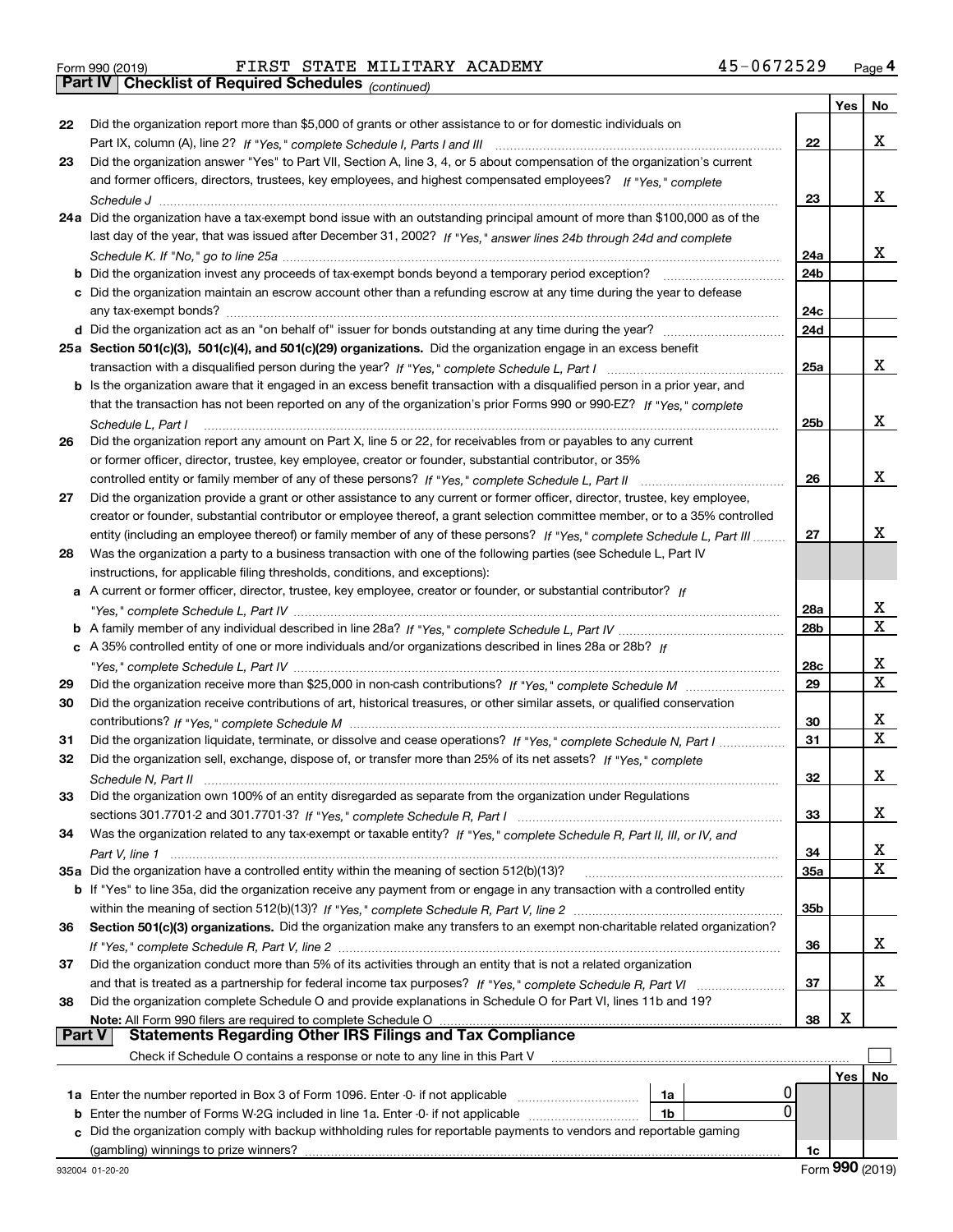| Statements Regarding Other IRS Filings and Tax Compliance (continued)<br><b>Part V</b><br>Yes $ $<br>No<br>2a Enter the number of employees reported on Form W-3, Transmittal of Wage and Tax Statements,<br>0<br>filed for the calendar year ending with or within the year covered by this return <i>manumumumum</i><br>2a<br>2b<br>х<br>3a<br>3a Did the organization have unrelated business gross income of \$1,000 or more during the year?<br>3b<br>4a At any time during the calendar year, did the organization have an interest in, or a signature or other authority over, a<br>х<br>4a<br><b>b</b> If "Yes," enter the name of the foreign country $\blacktriangleright$<br>See instructions for filing requirements for FinCEN Form 114, Report of Foreign Bank and Financial Accounts (FBAR).<br>x<br>5a Was the organization a party to a prohibited tax shelter transaction at any time during the tax year?<br>5a<br>X<br>5b<br>b<br>5c<br>c<br>6a Does the organization have annual gross receipts that are normally greater than \$100,000, and did the organization solicit<br>x<br>any contributions that were not tax deductible as charitable contributions?<br>6a<br><b>b</b> If "Yes," did the organization include with every solicitation an express statement that such contributions or gifts<br>were not tax deductible?<br>6b<br>Organizations that may receive deductible contributions under section 170(c).<br>7<br>х<br>Did the organization receive a payment in excess of \$75 made partly as a contribution and partly for goods and services provided to the payor?<br>7a<br>a<br><b>b</b> If "Yes," did the organization notify the donor of the value of the goods or services provided?<br>7b<br>c Did the organization sell, exchange, or otherwise dispose of tangible personal property for which it was required<br>х<br>7c<br>7d<br>х<br>Did the organization receive any funds, directly or indirectly, to pay premiums on a personal benefit contract?<br>7e<br>е<br>х<br>7f<br>Did the organization, during the year, pay premiums, directly or indirectly, on a personal benefit contract?<br>f<br>If the organization received a contribution of qualified intellectual property, did the organization file Form 8899 as required?<br>7g<br>g<br>If the organization received a contribution of cars, boats, airplanes, or other vehicles, did the organization file a Form 1098-C?<br>7h<br>h.<br>Sponsoring organizations maintaining donor advised funds. Did a donor advised fund maintained by the<br>8<br>8<br>sponsoring organization have excess business holdings at any time during the year?<br>Sponsoring organizations maintaining donor advised funds.<br>9<br>Did the sponsoring organization make any taxable distributions under section 4966?<br>9а<br>а<br>9b<br>Did the sponsoring organization make a distribution to a donor, donor advisor, or related person?<br>b<br>Section 501(c)(7) organizations. Enter:<br>10<br>10a<br> 10b <br>Gross receipts, included on Form 990, Part VIII, line 12, for public use of club facilities<br>Section 501(c)(12) organizations. Enter:<br>11<br>Gross income from members or shareholders<br>11a<br>a<br>b Gross income from other sources (Do not net amounts due or paid to other sources against<br>11b<br>12a Section 4947(a)(1) non-exempt charitable trusts. Is the organization filing Form 990 in lieu of Form 1041?<br>12a<br>12b<br><b>b</b> If "Yes," enter the amount of tax-exempt interest received or accrued during the year<br>Section 501(c)(29) qualified nonprofit health insurance issuers.<br>13<br>Is the organization licensed to issue qualified health plans in more than one state?<br>13а<br>a<br>Note: See the instructions for additional information the organization must report on Schedule O.<br><b>b</b> Enter the amount of reserves the organization is required to maintain by the states in which the<br>13b<br>13с<br>х<br>14a Did the organization receive any payments for indoor tanning services during the tax year?<br>14a<br><b>b</b> If "Yes," has it filed a Form 720 to report these payments? If "No," provide an explanation on Schedule O<br>14b<br>Is the organization subject to the section 4960 tax on payment(s) of more than \$1,000,000 in remuneration or<br>15<br>x<br>15<br>If "Yes," see instructions and file Form 4720, Schedule N.<br>x<br>Is the organization an educational institution subject to the section 4968 excise tax on net investment income?<br>16<br>16<br>If "Yes," complete Form 4720, Schedule O. | 45-0672529<br>FIRST STATE MILITARY ACADEMY<br>Form 990 (2019) |  | $Page$ <sup>5</sup> |
|------------------------------------------------------------------------------------------------------------------------------------------------------------------------------------------------------------------------------------------------------------------------------------------------------------------------------------------------------------------------------------------------------------------------------------------------------------------------------------------------------------------------------------------------------------------------------------------------------------------------------------------------------------------------------------------------------------------------------------------------------------------------------------------------------------------------------------------------------------------------------------------------------------------------------------------------------------------------------------------------------------------------------------------------------------------------------------------------------------------------------------------------------------------------------------------------------------------------------------------------------------------------------------------------------------------------------------------------------------------------------------------------------------------------------------------------------------------------------------------------------------------------------------------------------------------------------------------------------------------------------------------------------------------------------------------------------------------------------------------------------------------------------------------------------------------------------------------------------------------------------------------------------------------------------------------------------------------------------------------------------------------------------------------------------------------------------------------------------------------------------------------------------------------------------------------------------------------------------------------------------------------------------------------------------------------------------------------------------------------------------------------------------------------------------------------------------------------------------------------------------------------------------------------------------------------------------------------------------------------------------------------------------------------------------------------------------------------------------------------------------------------------------------------------------------------------------------------------------------------------------------------------------------------------------------------------------------------------------------------------------------------------------------------------------------------------------------------------------------------------------------------------------------------------------------------------------------------------------------------------------------------------------------------------------------------------------------------------------------------------------------------------------------------------------------------------------------------------------------------------------------------------------------------------------------------------------------------------------------------------------------------------------------------------------------------------------------------------------------------------------------------------------------------------------------------------------------------------------------------------------------------------------------------------------------------------------------------------------------------------------------------------------------------------------------------------------------------------------------------------------------------------------------------------------------------------------------------------------------------------------------------------------------------------------------------------------------------------------------------------------------------------------------------------------------------------------------------------------------------------------------------------------------------------------------------------------------------------------------|---------------------------------------------------------------|--|---------------------|
|                                                                                                                                                                                                                                                                                                                                                                                                                                                                                                                                                                                                                                                                                                                                                                                                                                                                                                                                                                                                                                                                                                                                                                                                                                                                                                                                                                                                                                                                                                                                                                                                                                                                                                                                                                                                                                                                                                                                                                                                                                                                                                                                                                                                                                                                                                                                                                                                                                                                                                                                                                                                                                                                                                                                                                                                                                                                                                                                                                                                                                                                                                                                                                                                                                                                                                                                                                                                                                                                                                                                                                                                                                                                                                                                                                                                                                                                                                                                                                                                                                                                                                                                                                                                                                                                                                                                                                                                                                                                                                                                                                                                            |                                                               |  |                     |
|                                                                                                                                                                                                                                                                                                                                                                                                                                                                                                                                                                                                                                                                                                                                                                                                                                                                                                                                                                                                                                                                                                                                                                                                                                                                                                                                                                                                                                                                                                                                                                                                                                                                                                                                                                                                                                                                                                                                                                                                                                                                                                                                                                                                                                                                                                                                                                                                                                                                                                                                                                                                                                                                                                                                                                                                                                                                                                                                                                                                                                                                                                                                                                                                                                                                                                                                                                                                                                                                                                                                                                                                                                                                                                                                                                                                                                                                                                                                                                                                                                                                                                                                                                                                                                                                                                                                                                                                                                                                                                                                                                                                            |                                                               |  |                     |
|                                                                                                                                                                                                                                                                                                                                                                                                                                                                                                                                                                                                                                                                                                                                                                                                                                                                                                                                                                                                                                                                                                                                                                                                                                                                                                                                                                                                                                                                                                                                                                                                                                                                                                                                                                                                                                                                                                                                                                                                                                                                                                                                                                                                                                                                                                                                                                                                                                                                                                                                                                                                                                                                                                                                                                                                                                                                                                                                                                                                                                                                                                                                                                                                                                                                                                                                                                                                                                                                                                                                                                                                                                                                                                                                                                                                                                                                                                                                                                                                                                                                                                                                                                                                                                                                                                                                                                                                                                                                                                                                                                                                            |                                                               |  |                     |
|                                                                                                                                                                                                                                                                                                                                                                                                                                                                                                                                                                                                                                                                                                                                                                                                                                                                                                                                                                                                                                                                                                                                                                                                                                                                                                                                                                                                                                                                                                                                                                                                                                                                                                                                                                                                                                                                                                                                                                                                                                                                                                                                                                                                                                                                                                                                                                                                                                                                                                                                                                                                                                                                                                                                                                                                                                                                                                                                                                                                                                                                                                                                                                                                                                                                                                                                                                                                                                                                                                                                                                                                                                                                                                                                                                                                                                                                                                                                                                                                                                                                                                                                                                                                                                                                                                                                                                                                                                                                                                                                                                                                            |                                                               |  |                     |
|                                                                                                                                                                                                                                                                                                                                                                                                                                                                                                                                                                                                                                                                                                                                                                                                                                                                                                                                                                                                                                                                                                                                                                                                                                                                                                                                                                                                                                                                                                                                                                                                                                                                                                                                                                                                                                                                                                                                                                                                                                                                                                                                                                                                                                                                                                                                                                                                                                                                                                                                                                                                                                                                                                                                                                                                                                                                                                                                                                                                                                                                                                                                                                                                                                                                                                                                                                                                                                                                                                                                                                                                                                                                                                                                                                                                                                                                                                                                                                                                                                                                                                                                                                                                                                                                                                                                                                                                                                                                                                                                                                                                            |                                                               |  |                     |
|                                                                                                                                                                                                                                                                                                                                                                                                                                                                                                                                                                                                                                                                                                                                                                                                                                                                                                                                                                                                                                                                                                                                                                                                                                                                                                                                                                                                                                                                                                                                                                                                                                                                                                                                                                                                                                                                                                                                                                                                                                                                                                                                                                                                                                                                                                                                                                                                                                                                                                                                                                                                                                                                                                                                                                                                                                                                                                                                                                                                                                                                                                                                                                                                                                                                                                                                                                                                                                                                                                                                                                                                                                                                                                                                                                                                                                                                                                                                                                                                                                                                                                                                                                                                                                                                                                                                                                                                                                                                                                                                                                                                            |                                                               |  |                     |
|                                                                                                                                                                                                                                                                                                                                                                                                                                                                                                                                                                                                                                                                                                                                                                                                                                                                                                                                                                                                                                                                                                                                                                                                                                                                                                                                                                                                                                                                                                                                                                                                                                                                                                                                                                                                                                                                                                                                                                                                                                                                                                                                                                                                                                                                                                                                                                                                                                                                                                                                                                                                                                                                                                                                                                                                                                                                                                                                                                                                                                                                                                                                                                                                                                                                                                                                                                                                                                                                                                                                                                                                                                                                                                                                                                                                                                                                                                                                                                                                                                                                                                                                                                                                                                                                                                                                                                                                                                                                                                                                                                                                            |                                                               |  |                     |
|                                                                                                                                                                                                                                                                                                                                                                                                                                                                                                                                                                                                                                                                                                                                                                                                                                                                                                                                                                                                                                                                                                                                                                                                                                                                                                                                                                                                                                                                                                                                                                                                                                                                                                                                                                                                                                                                                                                                                                                                                                                                                                                                                                                                                                                                                                                                                                                                                                                                                                                                                                                                                                                                                                                                                                                                                                                                                                                                                                                                                                                                                                                                                                                                                                                                                                                                                                                                                                                                                                                                                                                                                                                                                                                                                                                                                                                                                                                                                                                                                                                                                                                                                                                                                                                                                                                                                                                                                                                                                                                                                                                                            |                                                               |  |                     |
|                                                                                                                                                                                                                                                                                                                                                                                                                                                                                                                                                                                                                                                                                                                                                                                                                                                                                                                                                                                                                                                                                                                                                                                                                                                                                                                                                                                                                                                                                                                                                                                                                                                                                                                                                                                                                                                                                                                                                                                                                                                                                                                                                                                                                                                                                                                                                                                                                                                                                                                                                                                                                                                                                                                                                                                                                                                                                                                                                                                                                                                                                                                                                                                                                                                                                                                                                                                                                                                                                                                                                                                                                                                                                                                                                                                                                                                                                                                                                                                                                                                                                                                                                                                                                                                                                                                                                                                                                                                                                                                                                                                                            |                                                               |  |                     |
|                                                                                                                                                                                                                                                                                                                                                                                                                                                                                                                                                                                                                                                                                                                                                                                                                                                                                                                                                                                                                                                                                                                                                                                                                                                                                                                                                                                                                                                                                                                                                                                                                                                                                                                                                                                                                                                                                                                                                                                                                                                                                                                                                                                                                                                                                                                                                                                                                                                                                                                                                                                                                                                                                                                                                                                                                                                                                                                                                                                                                                                                                                                                                                                                                                                                                                                                                                                                                                                                                                                                                                                                                                                                                                                                                                                                                                                                                                                                                                                                                                                                                                                                                                                                                                                                                                                                                                                                                                                                                                                                                                                                            |                                                               |  |                     |
|                                                                                                                                                                                                                                                                                                                                                                                                                                                                                                                                                                                                                                                                                                                                                                                                                                                                                                                                                                                                                                                                                                                                                                                                                                                                                                                                                                                                                                                                                                                                                                                                                                                                                                                                                                                                                                                                                                                                                                                                                                                                                                                                                                                                                                                                                                                                                                                                                                                                                                                                                                                                                                                                                                                                                                                                                                                                                                                                                                                                                                                                                                                                                                                                                                                                                                                                                                                                                                                                                                                                                                                                                                                                                                                                                                                                                                                                                                                                                                                                                                                                                                                                                                                                                                                                                                                                                                                                                                                                                                                                                                                                            |                                                               |  |                     |
|                                                                                                                                                                                                                                                                                                                                                                                                                                                                                                                                                                                                                                                                                                                                                                                                                                                                                                                                                                                                                                                                                                                                                                                                                                                                                                                                                                                                                                                                                                                                                                                                                                                                                                                                                                                                                                                                                                                                                                                                                                                                                                                                                                                                                                                                                                                                                                                                                                                                                                                                                                                                                                                                                                                                                                                                                                                                                                                                                                                                                                                                                                                                                                                                                                                                                                                                                                                                                                                                                                                                                                                                                                                                                                                                                                                                                                                                                                                                                                                                                                                                                                                                                                                                                                                                                                                                                                                                                                                                                                                                                                                                            |                                                               |  |                     |
|                                                                                                                                                                                                                                                                                                                                                                                                                                                                                                                                                                                                                                                                                                                                                                                                                                                                                                                                                                                                                                                                                                                                                                                                                                                                                                                                                                                                                                                                                                                                                                                                                                                                                                                                                                                                                                                                                                                                                                                                                                                                                                                                                                                                                                                                                                                                                                                                                                                                                                                                                                                                                                                                                                                                                                                                                                                                                                                                                                                                                                                                                                                                                                                                                                                                                                                                                                                                                                                                                                                                                                                                                                                                                                                                                                                                                                                                                                                                                                                                                                                                                                                                                                                                                                                                                                                                                                                                                                                                                                                                                                                                            |                                                               |  |                     |
|                                                                                                                                                                                                                                                                                                                                                                                                                                                                                                                                                                                                                                                                                                                                                                                                                                                                                                                                                                                                                                                                                                                                                                                                                                                                                                                                                                                                                                                                                                                                                                                                                                                                                                                                                                                                                                                                                                                                                                                                                                                                                                                                                                                                                                                                                                                                                                                                                                                                                                                                                                                                                                                                                                                                                                                                                                                                                                                                                                                                                                                                                                                                                                                                                                                                                                                                                                                                                                                                                                                                                                                                                                                                                                                                                                                                                                                                                                                                                                                                                                                                                                                                                                                                                                                                                                                                                                                                                                                                                                                                                                                                            |                                                               |  |                     |
|                                                                                                                                                                                                                                                                                                                                                                                                                                                                                                                                                                                                                                                                                                                                                                                                                                                                                                                                                                                                                                                                                                                                                                                                                                                                                                                                                                                                                                                                                                                                                                                                                                                                                                                                                                                                                                                                                                                                                                                                                                                                                                                                                                                                                                                                                                                                                                                                                                                                                                                                                                                                                                                                                                                                                                                                                                                                                                                                                                                                                                                                                                                                                                                                                                                                                                                                                                                                                                                                                                                                                                                                                                                                                                                                                                                                                                                                                                                                                                                                                                                                                                                                                                                                                                                                                                                                                                                                                                                                                                                                                                                                            |                                                               |  |                     |
|                                                                                                                                                                                                                                                                                                                                                                                                                                                                                                                                                                                                                                                                                                                                                                                                                                                                                                                                                                                                                                                                                                                                                                                                                                                                                                                                                                                                                                                                                                                                                                                                                                                                                                                                                                                                                                                                                                                                                                                                                                                                                                                                                                                                                                                                                                                                                                                                                                                                                                                                                                                                                                                                                                                                                                                                                                                                                                                                                                                                                                                                                                                                                                                                                                                                                                                                                                                                                                                                                                                                                                                                                                                                                                                                                                                                                                                                                                                                                                                                                                                                                                                                                                                                                                                                                                                                                                                                                                                                                                                                                                                                            |                                                               |  |                     |
|                                                                                                                                                                                                                                                                                                                                                                                                                                                                                                                                                                                                                                                                                                                                                                                                                                                                                                                                                                                                                                                                                                                                                                                                                                                                                                                                                                                                                                                                                                                                                                                                                                                                                                                                                                                                                                                                                                                                                                                                                                                                                                                                                                                                                                                                                                                                                                                                                                                                                                                                                                                                                                                                                                                                                                                                                                                                                                                                                                                                                                                                                                                                                                                                                                                                                                                                                                                                                                                                                                                                                                                                                                                                                                                                                                                                                                                                                                                                                                                                                                                                                                                                                                                                                                                                                                                                                                                                                                                                                                                                                                                                            |                                                               |  |                     |
|                                                                                                                                                                                                                                                                                                                                                                                                                                                                                                                                                                                                                                                                                                                                                                                                                                                                                                                                                                                                                                                                                                                                                                                                                                                                                                                                                                                                                                                                                                                                                                                                                                                                                                                                                                                                                                                                                                                                                                                                                                                                                                                                                                                                                                                                                                                                                                                                                                                                                                                                                                                                                                                                                                                                                                                                                                                                                                                                                                                                                                                                                                                                                                                                                                                                                                                                                                                                                                                                                                                                                                                                                                                                                                                                                                                                                                                                                                                                                                                                                                                                                                                                                                                                                                                                                                                                                                                                                                                                                                                                                                                                            |                                                               |  |                     |
|                                                                                                                                                                                                                                                                                                                                                                                                                                                                                                                                                                                                                                                                                                                                                                                                                                                                                                                                                                                                                                                                                                                                                                                                                                                                                                                                                                                                                                                                                                                                                                                                                                                                                                                                                                                                                                                                                                                                                                                                                                                                                                                                                                                                                                                                                                                                                                                                                                                                                                                                                                                                                                                                                                                                                                                                                                                                                                                                                                                                                                                                                                                                                                                                                                                                                                                                                                                                                                                                                                                                                                                                                                                                                                                                                                                                                                                                                                                                                                                                                                                                                                                                                                                                                                                                                                                                                                                                                                                                                                                                                                                                            |                                                               |  |                     |
|                                                                                                                                                                                                                                                                                                                                                                                                                                                                                                                                                                                                                                                                                                                                                                                                                                                                                                                                                                                                                                                                                                                                                                                                                                                                                                                                                                                                                                                                                                                                                                                                                                                                                                                                                                                                                                                                                                                                                                                                                                                                                                                                                                                                                                                                                                                                                                                                                                                                                                                                                                                                                                                                                                                                                                                                                                                                                                                                                                                                                                                                                                                                                                                                                                                                                                                                                                                                                                                                                                                                                                                                                                                                                                                                                                                                                                                                                                                                                                                                                                                                                                                                                                                                                                                                                                                                                                                                                                                                                                                                                                                                            |                                                               |  |                     |
|                                                                                                                                                                                                                                                                                                                                                                                                                                                                                                                                                                                                                                                                                                                                                                                                                                                                                                                                                                                                                                                                                                                                                                                                                                                                                                                                                                                                                                                                                                                                                                                                                                                                                                                                                                                                                                                                                                                                                                                                                                                                                                                                                                                                                                                                                                                                                                                                                                                                                                                                                                                                                                                                                                                                                                                                                                                                                                                                                                                                                                                                                                                                                                                                                                                                                                                                                                                                                                                                                                                                                                                                                                                                                                                                                                                                                                                                                                                                                                                                                                                                                                                                                                                                                                                                                                                                                                                                                                                                                                                                                                                                            |                                                               |  |                     |
|                                                                                                                                                                                                                                                                                                                                                                                                                                                                                                                                                                                                                                                                                                                                                                                                                                                                                                                                                                                                                                                                                                                                                                                                                                                                                                                                                                                                                                                                                                                                                                                                                                                                                                                                                                                                                                                                                                                                                                                                                                                                                                                                                                                                                                                                                                                                                                                                                                                                                                                                                                                                                                                                                                                                                                                                                                                                                                                                                                                                                                                                                                                                                                                                                                                                                                                                                                                                                                                                                                                                                                                                                                                                                                                                                                                                                                                                                                                                                                                                                                                                                                                                                                                                                                                                                                                                                                                                                                                                                                                                                                                                            |                                                               |  |                     |
|                                                                                                                                                                                                                                                                                                                                                                                                                                                                                                                                                                                                                                                                                                                                                                                                                                                                                                                                                                                                                                                                                                                                                                                                                                                                                                                                                                                                                                                                                                                                                                                                                                                                                                                                                                                                                                                                                                                                                                                                                                                                                                                                                                                                                                                                                                                                                                                                                                                                                                                                                                                                                                                                                                                                                                                                                                                                                                                                                                                                                                                                                                                                                                                                                                                                                                                                                                                                                                                                                                                                                                                                                                                                                                                                                                                                                                                                                                                                                                                                                                                                                                                                                                                                                                                                                                                                                                                                                                                                                                                                                                                                            |                                                               |  |                     |
|                                                                                                                                                                                                                                                                                                                                                                                                                                                                                                                                                                                                                                                                                                                                                                                                                                                                                                                                                                                                                                                                                                                                                                                                                                                                                                                                                                                                                                                                                                                                                                                                                                                                                                                                                                                                                                                                                                                                                                                                                                                                                                                                                                                                                                                                                                                                                                                                                                                                                                                                                                                                                                                                                                                                                                                                                                                                                                                                                                                                                                                                                                                                                                                                                                                                                                                                                                                                                                                                                                                                                                                                                                                                                                                                                                                                                                                                                                                                                                                                                                                                                                                                                                                                                                                                                                                                                                                                                                                                                                                                                                                                            |                                                               |  |                     |
|                                                                                                                                                                                                                                                                                                                                                                                                                                                                                                                                                                                                                                                                                                                                                                                                                                                                                                                                                                                                                                                                                                                                                                                                                                                                                                                                                                                                                                                                                                                                                                                                                                                                                                                                                                                                                                                                                                                                                                                                                                                                                                                                                                                                                                                                                                                                                                                                                                                                                                                                                                                                                                                                                                                                                                                                                                                                                                                                                                                                                                                                                                                                                                                                                                                                                                                                                                                                                                                                                                                                                                                                                                                                                                                                                                                                                                                                                                                                                                                                                                                                                                                                                                                                                                                                                                                                                                                                                                                                                                                                                                                                            |                                                               |  |                     |
|                                                                                                                                                                                                                                                                                                                                                                                                                                                                                                                                                                                                                                                                                                                                                                                                                                                                                                                                                                                                                                                                                                                                                                                                                                                                                                                                                                                                                                                                                                                                                                                                                                                                                                                                                                                                                                                                                                                                                                                                                                                                                                                                                                                                                                                                                                                                                                                                                                                                                                                                                                                                                                                                                                                                                                                                                                                                                                                                                                                                                                                                                                                                                                                                                                                                                                                                                                                                                                                                                                                                                                                                                                                                                                                                                                                                                                                                                                                                                                                                                                                                                                                                                                                                                                                                                                                                                                                                                                                                                                                                                                                                            |                                                               |  |                     |
|                                                                                                                                                                                                                                                                                                                                                                                                                                                                                                                                                                                                                                                                                                                                                                                                                                                                                                                                                                                                                                                                                                                                                                                                                                                                                                                                                                                                                                                                                                                                                                                                                                                                                                                                                                                                                                                                                                                                                                                                                                                                                                                                                                                                                                                                                                                                                                                                                                                                                                                                                                                                                                                                                                                                                                                                                                                                                                                                                                                                                                                                                                                                                                                                                                                                                                                                                                                                                                                                                                                                                                                                                                                                                                                                                                                                                                                                                                                                                                                                                                                                                                                                                                                                                                                                                                                                                                                                                                                                                                                                                                                                            |                                                               |  |                     |
|                                                                                                                                                                                                                                                                                                                                                                                                                                                                                                                                                                                                                                                                                                                                                                                                                                                                                                                                                                                                                                                                                                                                                                                                                                                                                                                                                                                                                                                                                                                                                                                                                                                                                                                                                                                                                                                                                                                                                                                                                                                                                                                                                                                                                                                                                                                                                                                                                                                                                                                                                                                                                                                                                                                                                                                                                                                                                                                                                                                                                                                                                                                                                                                                                                                                                                                                                                                                                                                                                                                                                                                                                                                                                                                                                                                                                                                                                                                                                                                                                                                                                                                                                                                                                                                                                                                                                                                                                                                                                                                                                                                                            |                                                               |  |                     |
|                                                                                                                                                                                                                                                                                                                                                                                                                                                                                                                                                                                                                                                                                                                                                                                                                                                                                                                                                                                                                                                                                                                                                                                                                                                                                                                                                                                                                                                                                                                                                                                                                                                                                                                                                                                                                                                                                                                                                                                                                                                                                                                                                                                                                                                                                                                                                                                                                                                                                                                                                                                                                                                                                                                                                                                                                                                                                                                                                                                                                                                                                                                                                                                                                                                                                                                                                                                                                                                                                                                                                                                                                                                                                                                                                                                                                                                                                                                                                                                                                                                                                                                                                                                                                                                                                                                                                                                                                                                                                                                                                                                                            |                                                               |  |                     |
|                                                                                                                                                                                                                                                                                                                                                                                                                                                                                                                                                                                                                                                                                                                                                                                                                                                                                                                                                                                                                                                                                                                                                                                                                                                                                                                                                                                                                                                                                                                                                                                                                                                                                                                                                                                                                                                                                                                                                                                                                                                                                                                                                                                                                                                                                                                                                                                                                                                                                                                                                                                                                                                                                                                                                                                                                                                                                                                                                                                                                                                                                                                                                                                                                                                                                                                                                                                                                                                                                                                                                                                                                                                                                                                                                                                                                                                                                                                                                                                                                                                                                                                                                                                                                                                                                                                                                                                                                                                                                                                                                                                                            |                                                               |  |                     |
|                                                                                                                                                                                                                                                                                                                                                                                                                                                                                                                                                                                                                                                                                                                                                                                                                                                                                                                                                                                                                                                                                                                                                                                                                                                                                                                                                                                                                                                                                                                                                                                                                                                                                                                                                                                                                                                                                                                                                                                                                                                                                                                                                                                                                                                                                                                                                                                                                                                                                                                                                                                                                                                                                                                                                                                                                                                                                                                                                                                                                                                                                                                                                                                                                                                                                                                                                                                                                                                                                                                                                                                                                                                                                                                                                                                                                                                                                                                                                                                                                                                                                                                                                                                                                                                                                                                                                                                                                                                                                                                                                                                                            |                                                               |  |                     |
|                                                                                                                                                                                                                                                                                                                                                                                                                                                                                                                                                                                                                                                                                                                                                                                                                                                                                                                                                                                                                                                                                                                                                                                                                                                                                                                                                                                                                                                                                                                                                                                                                                                                                                                                                                                                                                                                                                                                                                                                                                                                                                                                                                                                                                                                                                                                                                                                                                                                                                                                                                                                                                                                                                                                                                                                                                                                                                                                                                                                                                                                                                                                                                                                                                                                                                                                                                                                                                                                                                                                                                                                                                                                                                                                                                                                                                                                                                                                                                                                                                                                                                                                                                                                                                                                                                                                                                                                                                                                                                                                                                                                            |                                                               |  |                     |
|                                                                                                                                                                                                                                                                                                                                                                                                                                                                                                                                                                                                                                                                                                                                                                                                                                                                                                                                                                                                                                                                                                                                                                                                                                                                                                                                                                                                                                                                                                                                                                                                                                                                                                                                                                                                                                                                                                                                                                                                                                                                                                                                                                                                                                                                                                                                                                                                                                                                                                                                                                                                                                                                                                                                                                                                                                                                                                                                                                                                                                                                                                                                                                                                                                                                                                                                                                                                                                                                                                                                                                                                                                                                                                                                                                                                                                                                                                                                                                                                                                                                                                                                                                                                                                                                                                                                                                                                                                                                                                                                                                                                            |                                                               |  |                     |
|                                                                                                                                                                                                                                                                                                                                                                                                                                                                                                                                                                                                                                                                                                                                                                                                                                                                                                                                                                                                                                                                                                                                                                                                                                                                                                                                                                                                                                                                                                                                                                                                                                                                                                                                                                                                                                                                                                                                                                                                                                                                                                                                                                                                                                                                                                                                                                                                                                                                                                                                                                                                                                                                                                                                                                                                                                                                                                                                                                                                                                                                                                                                                                                                                                                                                                                                                                                                                                                                                                                                                                                                                                                                                                                                                                                                                                                                                                                                                                                                                                                                                                                                                                                                                                                                                                                                                                                                                                                                                                                                                                                                            |                                                               |  |                     |
|                                                                                                                                                                                                                                                                                                                                                                                                                                                                                                                                                                                                                                                                                                                                                                                                                                                                                                                                                                                                                                                                                                                                                                                                                                                                                                                                                                                                                                                                                                                                                                                                                                                                                                                                                                                                                                                                                                                                                                                                                                                                                                                                                                                                                                                                                                                                                                                                                                                                                                                                                                                                                                                                                                                                                                                                                                                                                                                                                                                                                                                                                                                                                                                                                                                                                                                                                                                                                                                                                                                                                                                                                                                                                                                                                                                                                                                                                                                                                                                                                                                                                                                                                                                                                                                                                                                                                                                                                                                                                                                                                                                                            |                                                               |  |                     |
|                                                                                                                                                                                                                                                                                                                                                                                                                                                                                                                                                                                                                                                                                                                                                                                                                                                                                                                                                                                                                                                                                                                                                                                                                                                                                                                                                                                                                                                                                                                                                                                                                                                                                                                                                                                                                                                                                                                                                                                                                                                                                                                                                                                                                                                                                                                                                                                                                                                                                                                                                                                                                                                                                                                                                                                                                                                                                                                                                                                                                                                                                                                                                                                                                                                                                                                                                                                                                                                                                                                                                                                                                                                                                                                                                                                                                                                                                                                                                                                                                                                                                                                                                                                                                                                                                                                                                                                                                                                                                                                                                                                                            |                                                               |  |                     |
|                                                                                                                                                                                                                                                                                                                                                                                                                                                                                                                                                                                                                                                                                                                                                                                                                                                                                                                                                                                                                                                                                                                                                                                                                                                                                                                                                                                                                                                                                                                                                                                                                                                                                                                                                                                                                                                                                                                                                                                                                                                                                                                                                                                                                                                                                                                                                                                                                                                                                                                                                                                                                                                                                                                                                                                                                                                                                                                                                                                                                                                                                                                                                                                                                                                                                                                                                                                                                                                                                                                                                                                                                                                                                                                                                                                                                                                                                                                                                                                                                                                                                                                                                                                                                                                                                                                                                                                                                                                                                                                                                                                                            |                                                               |  |                     |
|                                                                                                                                                                                                                                                                                                                                                                                                                                                                                                                                                                                                                                                                                                                                                                                                                                                                                                                                                                                                                                                                                                                                                                                                                                                                                                                                                                                                                                                                                                                                                                                                                                                                                                                                                                                                                                                                                                                                                                                                                                                                                                                                                                                                                                                                                                                                                                                                                                                                                                                                                                                                                                                                                                                                                                                                                                                                                                                                                                                                                                                                                                                                                                                                                                                                                                                                                                                                                                                                                                                                                                                                                                                                                                                                                                                                                                                                                                                                                                                                                                                                                                                                                                                                                                                                                                                                                                                                                                                                                                                                                                                                            |                                                               |  |                     |
|                                                                                                                                                                                                                                                                                                                                                                                                                                                                                                                                                                                                                                                                                                                                                                                                                                                                                                                                                                                                                                                                                                                                                                                                                                                                                                                                                                                                                                                                                                                                                                                                                                                                                                                                                                                                                                                                                                                                                                                                                                                                                                                                                                                                                                                                                                                                                                                                                                                                                                                                                                                                                                                                                                                                                                                                                                                                                                                                                                                                                                                                                                                                                                                                                                                                                                                                                                                                                                                                                                                                                                                                                                                                                                                                                                                                                                                                                                                                                                                                                                                                                                                                                                                                                                                                                                                                                                                                                                                                                                                                                                                                            |                                                               |  |                     |
|                                                                                                                                                                                                                                                                                                                                                                                                                                                                                                                                                                                                                                                                                                                                                                                                                                                                                                                                                                                                                                                                                                                                                                                                                                                                                                                                                                                                                                                                                                                                                                                                                                                                                                                                                                                                                                                                                                                                                                                                                                                                                                                                                                                                                                                                                                                                                                                                                                                                                                                                                                                                                                                                                                                                                                                                                                                                                                                                                                                                                                                                                                                                                                                                                                                                                                                                                                                                                                                                                                                                                                                                                                                                                                                                                                                                                                                                                                                                                                                                                                                                                                                                                                                                                                                                                                                                                                                                                                                                                                                                                                                                            |                                                               |  |                     |
|                                                                                                                                                                                                                                                                                                                                                                                                                                                                                                                                                                                                                                                                                                                                                                                                                                                                                                                                                                                                                                                                                                                                                                                                                                                                                                                                                                                                                                                                                                                                                                                                                                                                                                                                                                                                                                                                                                                                                                                                                                                                                                                                                                                                                                                                                                                                                                                                                                                                                                                                                                                                                                                                                                                                                                                                                                                                                                                                                                                                                                                                                                                                                                                                                                                                                                                                                                                                                                                                                                                                                                                                                                                                                                                                                                                                                                                                                                                                                                                                                                                                                                                                                                                                                                                                                                                                                                                                                                                                                                                                                                                                            |                                                               |  |                     |
|                                                                                                                                                                                                                                                                                                                                                                                                                                                                                                                                                                                                                                                                                                                                                                                                                                                                                                                                                                                                                                                                                                                                                                                                                                                                                                                                                                                                                                                                                                                                                                                                                                                                                                                                                                                                                                                                                                                                                                                                                                                                                                                                                                                                                                                                                                                                                                                                                                                                                                                                                                                                                                                                                                                                                                                                                                                                                                                                                                                                                                                                                                                                                                                                                                                                                                                                                                                                                                                                                                                                                                                                                                                                                                                                                                                                                                                                                                                                                                                                                                                                                                                                                                                                                                                                                                                                                                                                                                                                                                                                                                                                            |                                                               |  |                     |
|                                                                                                                                                                                                                                                                                                                                                                                                                                                                                                                                                                                                                                                                                                                                                                                                                                                                                                                                                                                                                                                                                                                                                                                                                                                                                                                                                                                                                                                                                                                                                                                                                                                                                                                                                                                                                                                                                                                                                                                                                                                                                                                                                                                                                                                                                                                                                                                                                                                                                                                                                                                                                                                                                                                                                                                                                                                                                                                                                                                                                                                                                                                                                                                                                                                                                                                                                                                                                                                                                                                                                                                                                                                                                                                                                                                                                                                                                                                                                                                                                                                                                                                                                                                                                                                                                                                                                                                                                                                                                                                                                                                                            |                                                               |  |                     |
|                                                                                                                                                                                                                                                                                                                                                                                                                                                                                                                                                                                                                                                                                                                                                                                                                                                                                                                                                                                                                                                                                                                                                                                                                                                                                                                                                                                                                                                                                                                                                                                                                                                                                                                                                                                                                                                                                                                                                                                                                                                                                                                                                                                                                                                                                                                                                                                                                                                                                                                                                                                                                                                                                                                                                                                                                                                                                                                                                                                                                                                                                                                                                                                                                                                                                                                                                                                                                                                                                                                                                                                                                                                                                                                                                                                                                                                                                                                                                                                                                                                                                                                                                                                                                                                                                                                                                                                                                                                                                                                                                                                                            |                                                               |  |                     |
|                                                                                                                                                                                                                                                                                                                                                                                                                                                                                                                                                                                                                                                                                                                                                                                                                                                                                                                                                                                                                                                                                                                                                                                                                                                                                                                                                                                                                                                                                                                                                                                                                                                                                                                                                                                                                                                                                                                                                                                                                                                                                                                                                                                                                                                                                                                                                                                                                                                                                                                                                                                                                                                                                                                                                                                                                                                                                                                                                                                                                                                                                                                                                                                                                                                                                                                                                                                                                                                                                                                                                                                                                                                                                                                                                                                                                                                                                                                                                                                                                                                                                                                                                                                                                                                                                                                                                                                                                                                                                                                                                                                                            |                                                               |  |                     |
|                                                                                                                                                                                                                                                                                                                                                                                                                                                                                                                                                                                                                                                                                                                                                                                                                                                                                                                                                                                                                                                                                                                                                                                                                                                                                                                                                                                                                                                                                                                                                                                                                                                                                                                                                                                                                                                                                                                                                                                                                                                                                                                                                                                                                                                                                                                                                                                                                                                                                                                                                                                                                                                                                                                                                                                                                                                                                                                                                                                                                                                                                                                                                                                                                                                                                                                                                                                                                                                                                                                                                                                                                                                                                                                                                                                                                                                                                                                                                                                                                                                                                                                                                                                                                                                                                                                                                                                                                                                                                                                                                                                                            |                                                               |  |                     |
|                                                                                                                                                                                                                                                                                                                                                                                                                                                                                                                                                                                                                                                                                                                                                                                                                                                                                                                                                                                                                                                                                                                                                                                                                                                                                                                                                                                                                                                                                                                                                                                                                                                                                                                                                                                                                                                                                                                                                                                                                                                                                                                                                                                                                                                                                                                                                                                                                                                                                                                                                                                                                                                                                                                                                                                                                                                                                                                                                                                                                                                                                                                                                                                                                                                                                                                                                                                                                                                                                                                                                                                                                                                                                                                                                                                                                                                                                                                                                                                                                                                                                                                                                                                                                                                                                                                                                                                                                                                                                                                                                                                                            |                                                               |  |                     |
|                                                                                                                                                                                                                                                                                                                                                                                                                                                                                                                                                                                                                                                                                                                                                                                                                                                                                                                                                                                                                                                                                                                                                                                                                                                                                                                                                                                                                                                                                                                                                                                                                                                                                                                                                                                                                                                                                                                                                                                                                                                                                                                                                                                                                                                                                                                                                                                                                                                                                                                                                                                                                                                                                                                                                                                                                                                                                                                                                                                                                                                                                                                                                                                                                                                                                                                                                                                                                                                                                                                                                                                                                                                                                                                                                                                                                                                                                                                                                                                                                                                                                                                                                                                                                                                                                                                                                                                                                                                                                                                                                                                                            |                                                               |  |                     |
|                                                                                                                                                                                                                                                                                                                                                                                                                                                                                                                                                                                                                                                                                                                                                                                                                                                                                                                                                                                                                                                                                                                                                                                                                                                                                                                                                                                                                                                                                                                                                                                                                                                                                                                                                                                                                                                                                                                                                                                                                                                                                                                                                                                                                                                                                                                                                                                                                                                                                                                                                                                                                                                                                                                                                                                                                                                                                                                                                                                                                                                                                                                                                                                                                                                                                                                                                                                                                                                                                                                                                                                                                                                                                                                                                                                                                                                                                                                                                                                                                                                                                                                                                                                                                                                                                                                                                                                                                                                                                                                                                                                                            |                                                               |  |                     |
|                                                                                                                                                                                                                                                                                                                                                                                                                                                                                                                                                                                                                                                                                                                                                                                                                                                                                                                                                                                                                                                                                                                                                                                                                                                                                                                                                                                                                                                                                                                                                                                                                                                                                                                                                                                                                                                                                                                                                                                                                                                                                                                                                                                                                                                                                                                                                                                                                                                                                                                                                                                                                                                                                                                                                                                                                                                                                                                                                                                                                                                                                                                                                                                                                                                                                                                                                                                                                                                                                                                                                                                                                                                                                                                                                                                                                                                                                                                                                                                                                                                                                                                                                                                                                                                                                                                                                                                                                                                                                                                                                                                                            |                                                               |  |                     |
|                                                                                                                                                                                                                                                                                                                                                                                                                                                                                                                                                                                                                                                                                                                                                                                                                                                                                                                                                                                                                                                                                                                                                                                                                                                                                                                                                                                                                                                                                                                                                                                                                                                                                                                                                                                                                                                                                                                                                                                                                                                                                                                                                                                                                                                                                                                                                                                                                                                                                                                                                                                                                                                                                                                                                                                                                                                                                                                                                                                                                                                                                                                                                                                                                                                                                                                                                                                                                                                                                                                                                                                                                                                                                                                                                                                                                                                                                                                                                                                                                                                                                                                                                                                                                                                                                                                                                                                                                                                                                                                                                                                                            |                                                               |  |                     |
|                                                                                                                                                                                                                                                                                                                                                                                                                                                                                                                                                                                                                                                                                                                                                                                                                                                                                                                                                                                                                                                                                                                                                                                                                                                                                                                                                                                                                                                                                                                                                                                                                                                                                                                                                                                                                                                                                                                                                                                                                                                                                                                                                                                                                                                                                                                                                                                                                                                                                                                                                                                                                                                                                                                                                                                                                                                                                                                                                                                                                                                                                                                                                                                                                                                                                                                                                                                                                                                                                                                                                                                                                                                                                                                                                                                                                                                                                                                                                                                                                                                                                                                                                                                                                                                                                                                                                                                                                                                                                                                                                                                                            |                                                               |  |                     |
|                                                                                                                                                                                                                                                                                                                                                                                                                                                                                                                                                                                                                                                                                                                                                                                                                                                                                                                                                                                                                                                                                                                                                                                                                                                                                                                                                                                                                                                                                                                                                                                                                                                                                                                                                                                                                                                                                                                                                                                                                                                                                                                                                                                                                                                                                                                                                                                                                                                                                                                                                                                                                                                                                                                                                                                                                                                                                                                                                                                                                                                                                                                                                                                                                                                                                                                                                                                                                                                                                                                                                                                                                                                                                                                                                                                                                                                                                                                                                                                                                                                                                                                                                                                                                                                                                                                                                                                                                                                                                                                                                                                                            |                                                               |  |                     |
|                                                                                                                                                                                                                                                                                                                                                                                                                                                                                                                                                                                                                                                                                                                                                                                                                                                                                                                                                                                                                                                                                                                                                                                                                                                                                                                                                                                                                                                                                                                                                                                                                                                                                                                                                                                                                                                                                                                                                                                                                                                                                                                                                                                                                                                                                                                                                                                                                                                                                                                                                                                                                                                                                                                                                                                                                                                                                                                                                                                                                                                                                                                                                                                                                                                                                                                                                                                                                                                                                                                                                                                                                                                                                                                                                                                                                                                                                                                                                                                                                                                                                                                                                                                                                                                                                                                                                                                                                                                                                                                                                                                                            |                                                               |  |                     |
|                                                                                                                                                                                                                                                                                                                                                                                                                                                                                                                                                                                                                                                                                                                                                                                                                                                                                                                                                                                                                                                                                                                                                                                                                                                                                                                                                                                                                                                                                                                                                                                                                                                                                                                                                                                                                                                                                                                                                                                                                                                                                                                                                                                                                                                                                                                                                                                                                                                                                                                                                                                                                                                                                                                                                                                                                                                                                                                                                                                                                                                                                                                                                                                                                                                                                                                                                                                                                                                                                                                                                                                                                                                                                                                                                                                                                                                                                                                                                                                                                                                                                                                                                                                                                                                                                                                                                                                                                                                                                                                                                                                                            |                                                               |  |                     |

Form (2019) **990**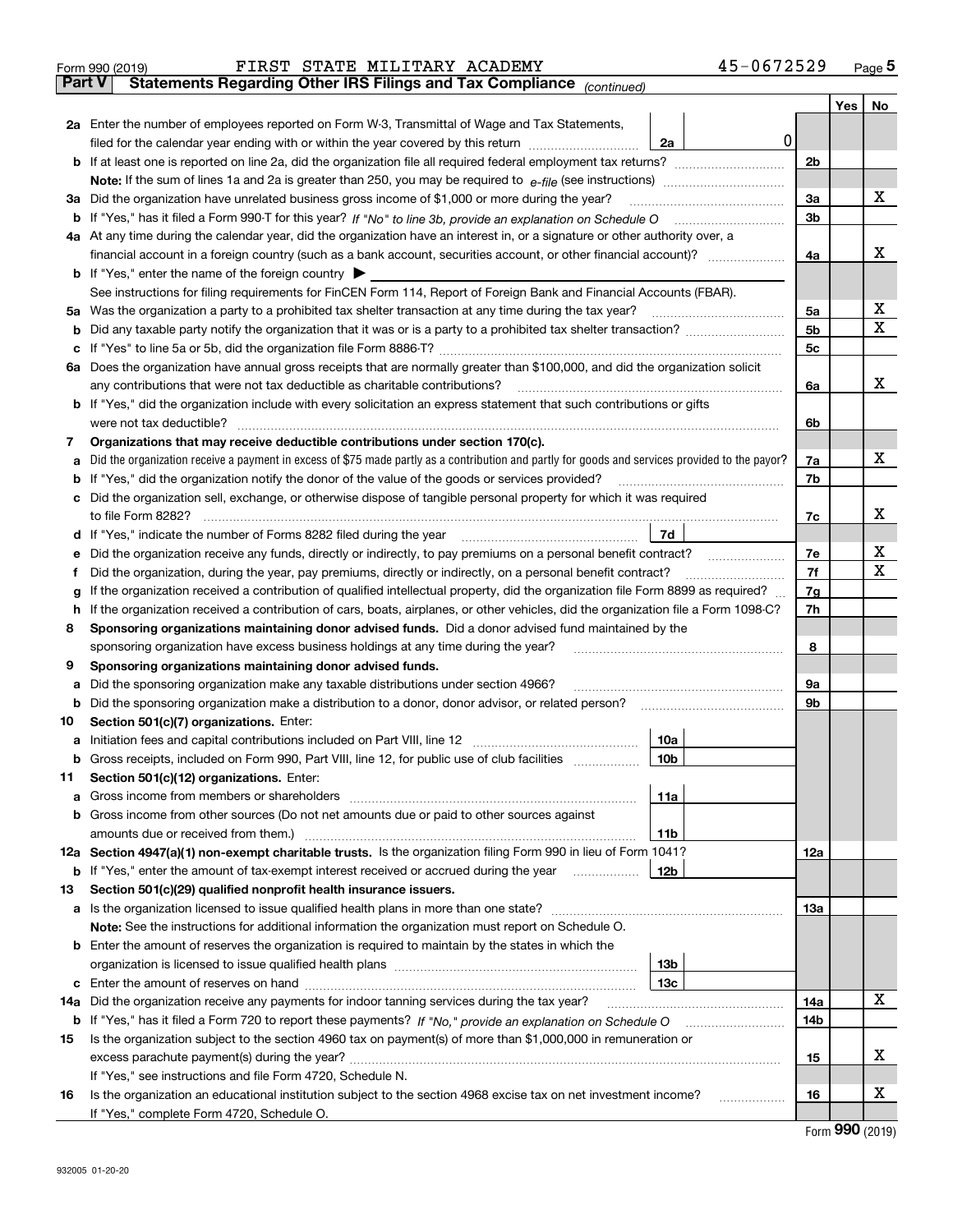FIRST STATE MILITARY ACADEMY 45-0672529

*For each "Yes" response to lines 2 through 7b below, and for a "No" response to line 8a, 8b, or 10b below, describe the circumstances, processes, or changes on Schedule O. See instructions.* Form 990 (2019) **FORT STATE MILITARY ACADEMY 1998 1998 1999 Page 6**<br>**Part VI Governance, Management, and Disclosure** *For each "Yes" response to lines 2 through 7b below, and for a "No" response* Check if Schedule O contains a response or note to any line in this Part VI

|    | Check if Schedule O contains a response or note to any line in this Part VI                                                                                           |    |   |                 |     | $\overline{\mathbf{X}}$ $\overline{\mathbf{X}}$ |
|----|-----------------------------------------------------------------------------------------------------------------------------------------------------------------------|----|---|-----------------|-----|-------------------------------------------------|
|    | Section A. Governing Body and Management                                                                                                                              |    |   |                 |     |                                                 |
|    |                                                                                                                                                                       |    |   |                 | Yes | No                                              |
|    | 1a Enter the number of voting members of the governing body at the end of the tax year                                                                                | 1a | 9 |                 |     |                                                 |
|    | If there are material differences in voting rights among members of the governing body, or if the governing                                                           |    |   |                 |     |                                                 |
|    | body delegated broad authority to an executive committee or similar committee, explain on Schedule O.                                                                 |    |   |                 |     |                                                 |
| b  | Enter the number of voting members included on line 1a, above, who are independent                                                                                    | 1b | 9 |                 |     |                                                 |
| 2  | Did any officer, director, trustee, or key employee have a family relationship or a business relationship with any other                                              |    |   |                 |     |                                                 |
|    | officer, director, trustee, or key employee?                                                                                                                          |    |   | 2               |     | х                                               |
| 3  | Did the organization delegate control over management duties customarily performed by or under the direct supervision                                                 |    |   |                 |     |                                                 |
|    | of officers, directors, trustees, or key employees to a management company or other person?                                                                           |    |   | 3               |     | х                                               |
| 4  | Did the organization make any significant changes to its governing documents since the prior Form 990 was filed?                                                      |    |   | 4               |     | $\mathbf X$                                     |
| 5  |                                                                                                                                                                       |    |   | 5               |     | X                                               |
| 6  | Did the organization have members or stockholders?                                                                                                                    |    |   | 6               |     | $\mathbf X$                                     |
| 7a | Did the organization have members, stockholders, or other persons who had the power to elect or appoint one or                                                        |    |   |                 |     |                                                 |
|    | more members of the governing body?                                                                                                                                   |    |   | 7a              |     | х                                               |
|    | <b>b</b> Are any governance decisions of the organization reserved to (or subject to approval by) members, stockholders, or                                           |    |   |                 |     |                                                 |
|    | persons other than the governing body?                                                                                                                                |    |   | 7b              |     | х                                               |
| 8  | Did the organization contemporaneously document the meetings held or written actions undertaken during the year by the following:                                     |    |   |                 |     |                                                 |
| a  |                                                                                                                                                                       |    |   | 8a              | Х   |                                                 |
| b  |                                                                                                                                                                       |    |   | 8b              | X   |                                                 |
| 9  | Is there any officer, director, trustee, or key employee listed in Part VII, Section A, who cannot be reached at the                                                  |    |   |                 |     |                                                 |
|    |                                                                                                                                                                       |    |   | 9               |     | x                                               |
|    | <b>Section B. Policies</b> (This Section B requests information about policies not required by the Internal Revenue Code.)                                            |    |   |                 |     |                                                 |
|    |                                                                                                                                                                       |    |   |                 | Yes | No                                              |
|    |                                                                                                                                                                       |    |   | 10a             |     | X                                               |
|    | <b>b</b> If "Yes," did the organization have written policies and procedures governing the activities of such chapters, affiliates,                                   |    |   |                 |     |                                                 |
|    | and branches to ensure their operations are consistent with the organization's exempt purposes?                                                                       |    |   | 10 <sub>b</sub> |     |                                                 |
|    | 11a Has the organization provided a complete copy of this Form 990 to all members of its governing body before filing the form?                                       |    |   | 11a             |     | $\mathbf X$                                     |
| b  | Describe in Schedule O the process, if any, used by the organization to review this Form 990.                                                                         |    |   |                 |     |                                                 |
|    |                                                                                                                                                                       |    |   | 12a             | х   |                                                 |
| b  |                                                                                                                                                                       |    |   | 12 <sub>b</sub> | X   |                                                 |
| c  | Did the organization regularly and consistently monitor and enforce compliance with the policy? If "Yes." describe                                                    |    |   |                 |     |                                                 |
|    | in Schedule O how this was done measured and contained a state of the state of the state of the state of the s                                                        |    |   | 12c             | х   |                                                 |
| 13 | Did the organization have a written whistleblower policy?                                                                                                             |    |   | 13              | X   |                                                 |
| 14 | Did the organization have a written document retention and destruction policy?                                                                                        |    |   | 14              | X   |                                                 |
| 15 | Did the process for determining compensation of the following persons include a review and approval by independent                                                    |    |   |                 |     |                                                 |
|    | persons, comparability data, and contemporaneous substantiation of the deliberation and decision?                                                                     |    |   |                 |     |                                                 |
| a  | The organization's CEO, Executive Director, or top management official manufactured content of the organization's CEO, Executive Director, or top management official |    |   | 15a             | х   |                                                 |
|    | <b>b</b> Other officers or key employees of the organization                                                                                                          |    |   | 15b             | х   |                                                 |
|    | If "Yes" to line 15a or 15b, describe the process in Schedule O (see instructions).                                                                                   |    |   |                 |     |                                                 |
|    | 16a Did the organization invest in, contribute assets to, or participate in a joint venture or similar arrangement with a                                             |    |   |                 |     |                                                 |
|    | taxable entity during the year?                                                                                                                                       |    |   | 16a             |     | х                                               |
|    | <b>b</b> If "Yes," did the organization follow a written policy or procedure requiring the organization to evaluate its participation                                 |    |   |                 |     |                                                 |
|    | in joint venture arrangements under applicable federal tax law, and take steps to safequard the organization's                                                        |    |   |                 |     |                                                 |
|    | exempt status with respect to such arrangements?                                                                                                                      |    |   | 16b             |     |                                                 |
|    | Section C. Disclosure                                                                                                                                                 |    |   |                 |     |                                                 |
| 17 | NONE<br>List the states with which a copy of this Form 990 is required to be filed $\blacktriangleright$                                                              |    |   |                 |     |                                                 |
| 18 | Section 6104 requires an organization to make its Forms 1023 (1024 or 1024-A, if applicable), 990, and 990-T (Section 501(c)(3)s only) available                      |    |   |                 |     |                                                 |
|    | for public inspection. Indicate how you made these available. Check all that apply.                                                                                   |    |   |                 |     |                                                 |
|    | $X$ Another's website<br>Upon request<br>Own website<br>Other (explain on Schedule O)                                                                                 |    |   |                 |     |                                                 |
| 19 | Describe on Schedule O whether (and if so, how) the organization made its governing documents, conflict of interest policy, and financial                             |    |   |                 |     |                                                 |
|    | statements available to the public during the tax year.                                                                                                               |    |   |                 |     |                                                 |
| 20 | State the name, address, and telephone number of the person who possesses the organization's books and records                                                        |    |   |                 |     |                                                 |
|    | THE ORGANIZATION - 302-223-2150                                                                                                                                       |    |   |                 |     |                                                 |
|    | 355 W DUCK CREEK ROAD, PO BOX 888, CLAYTON, DE<br>19938                                                                                                               |    |   |                 |     |                                                 |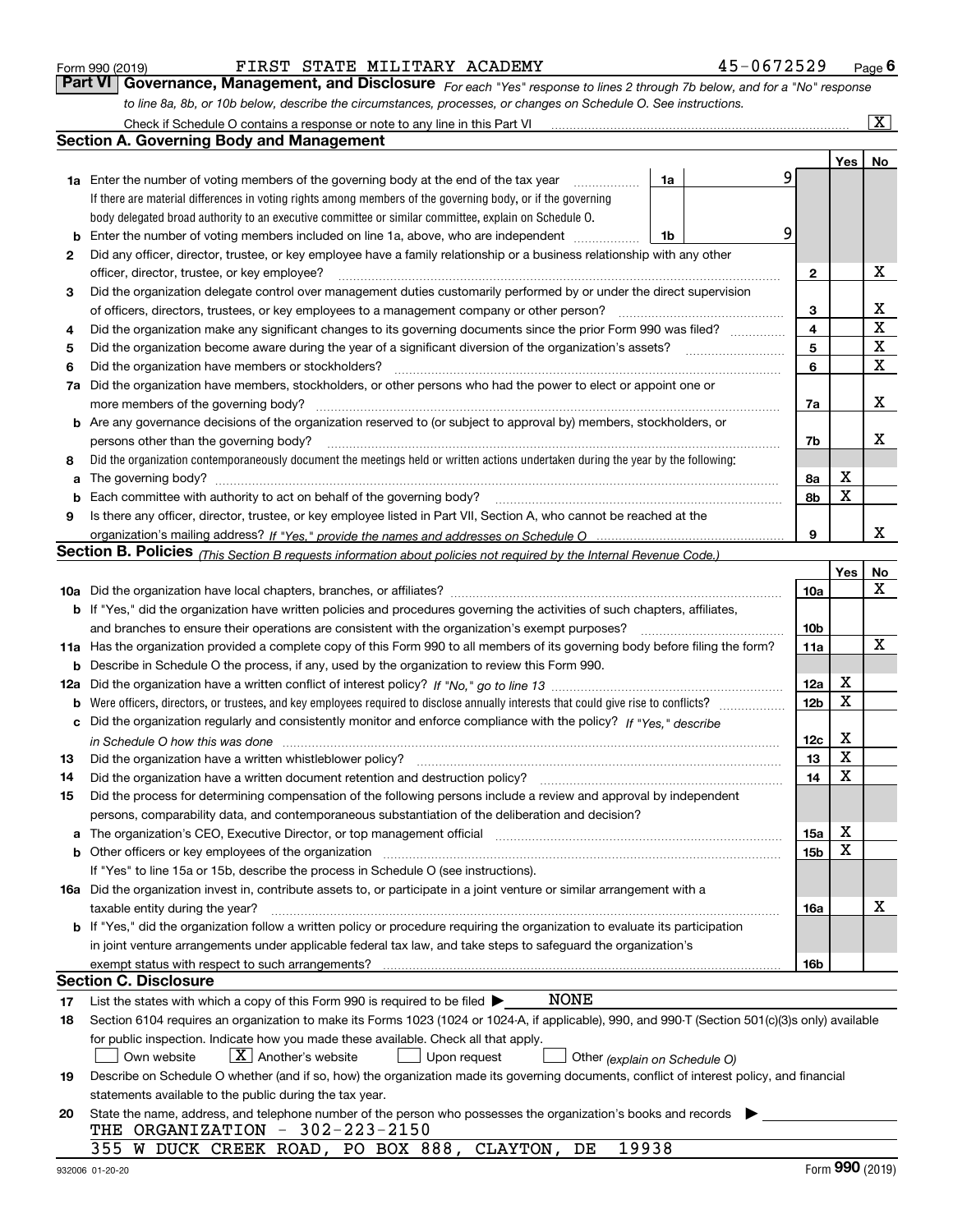$\mathcal{L}^{\text{max}}$ 

## **7Part VII Compensation of Officers, Directors, Trustees, Key Employees, Highest Compensated Employees, and Independent Contractors**

Check if Schedule O contains a response or note to any line in this Part VII

**Section A. Officers, Directors, Trustees, Key Employees, and Highest Compensated Employees**

**1a**  Complete this table for all persons required to be listed. Report compensation for the calendar year ending with or within the organization's tax year. **•** List all of the organization's current officers, directors, trustees (whether individuals or organizations), regardless of amount of compensation.

Enter -0- in columns (D), (E), and (F) if no compensation was paid.

 $\bullet$  List all of the organization's  $\,$ current key employees, if any. See instructions for definition of "key employee."

**•** List the organization's five current highest compensated employees (other than an officer, director, trustee, or key employee) who received reportable compensation (Box 5 of Form W-2 and/or Box 7 of Form 1099-MISC) of more than \$100,000 from the organization and any related organizations.

**•** List all of the organization's former officers, key employees, and highest compensated employees who received more than \$100,000 of reportable compensation from the organization and any related organizations.

**former directors or trustees**  ¥ List all of the organization's that received, in the capacity as a former director or trustee of the organization, more than \$10,000 of reportable compensation from the organization and any related organizations.

See instructions for the order in which to list the persons above.

Check this box if neither the organization nor any related organization compensated any current officer, director, or trustee.  $\mathcal{L}^{\text{max}}$ 

| (A)                         | (B)               |                                |                                                                  |             | (C)          |                                 |        | (D)                  | (E)                          | (F)                |
|-----------------------------|-------------------|--------------------------------|------------------------------------------------------------------|-------------|--------------|---------------------------------|--------|----------------------|------------------------------|--------------------|
| Name and title              | Average           |                                |                                                                  | Position    |              | (do not check more than one     |        | Reportable           | Reportable                   | Estimated          |
|                             | hours per<br>week |                                | box, unless person is both an<br>officer and a director/trustee) |             |              |                                 |        | compensation<br>from | compensation<br>from related | amount of<br>other |
|                             | (list any         |                                |                                                                  |             |              |                                 |        | the                  | organizations                | compensation       |
|                             | hours for         |                                |                                                                  |             |              |                                 |        | organization         | (W-2/1099-MISC)              | from the           |
|                             | related           |                                |                                                                  |             |              |                                 |        | (W-2/1099-MISC)      |                              | organization       |
|                             | organizations     |                                |                                                                  |             |              |                                 |        |                      |                              | and related        |
|                             | below             | Individual trustee or director | Institutional trustee                                            | Officer     | Key employee | Highest compensated<br>employee | Former |                      |                              | organizations      |
| SCOTT KIDNER<br>(1)         | line)<br>1.00     |                                |                                                                  |             |              |                                 |        |                      |                              |                    |
| <b>BOARD PRESIDENT</b>      |                   | $\mathbf X$                    |                                                                  | $\mathbf X$ |              |                                 |        | 0.                   | $\mathbf 0$ .                | $0_{.}$            |
| CHRISTOPHER MARTIN<br>(2)   | 1.00              |                                |                                                                  |             |              |                                 |        |                      |                              |                    |
| BOARD MEMBER                |                   | $\mathbf X$                    |                                                                  |             |              |                                 |        | $\mathbf 0$ .        | $\mathbf 0$ .                | $\mathbf 0$ .      |
| <b>JIM BERG</b><br>(3)      | 1.00              |                                |                                                                  |             |              |                                 |        |                      |                              |                    |
| <b>BOARD MEMBER</b>         |                   | $\mathbf X$                    |                                                                  |             |              |                                 |        | 0.                   | $\mathbf 0$ .                | $\mathbf 0$ .      |
| KEVIN YENCER<br>(4)         | 1.00              |                                |                                                                  |             |              |                                 |        |                      |                              |                    |
| <b>BOARD MEMBER</b>         |                   | $\mathbf X$                    |                                                                  |             |              |                                 |        | 0.                   | $\mathbf 0$ .                | $\mathbf 0$ .      |
| REGGIE CAPITAN<br>(5)       | 1.00              |                                |                                                                  |             |              |                                 |        |                      |                              |                    |
| <b>BOARD MEMBER</b>         |                   | $\rm X$                        |                                                                  |             |              |                                 |        | $\mathbf 0$ .        | 0.                           | $0_{.}$            |
| LESLIE STAPLEFORD<br>(6)    | 1.00              |                                |                                                                  |             |              |                                 |        |                      |                              |                    |
| <b>BOARD MEMBER</b>         |                   | $\mathbf X$                    |                                                                  |             |              |                                 |        | 0.                   | 0.                           | $\mathbf 0$ .      |
| KATHERINE STARK<br>(7)      | 1.00              |                                |                                                                  |             |              |                                 |        |                      |                              |                    |
| <b>BOARD MEMBER</b>         |                   | $\mathbf X$                    |                                                                  |             |              |                                 |        | 0.                   | $\mathbf 0$ .                | $\mathbf 0$ .      |
| <b>VERITY WATSON</b><br>(8) | 1.00              |                                |                                                                  |             |              |                                 |        |                      |                              |                    |
| <b>BOARD MEMBER</b>         |                   | $\rm X$                        |                                                                  |             |              |                                 |        | 0.                   | 0.                           | $\mathbf 0$ .      |
| (9) LT. COL. LEN GRATTERI   | 1.00              |                                |                                                                  |             |              |                                 |        |                      |                              |                    |
| BOARD MEMBER                |                   | $\mathbf X$                    |                                                                  |             |              |                                 |        | $0$ .                | 0.                           | 0.                 |
| (10) HANS REIGLE            | 1.00              |                                |                                                                  |             |              |                                 |        |                      |                              |                    |
| BOARD MEMBER                |                   | $\mathbf X$                    |                                                                  |             |              |                                 |        | $0$ .                | 0.                           | 0.                 |
| (11) PATRICK GALLUCCI       | 40.00             |                                |                                                                  |             |              |                                 |        |                      |                              |                    |
| COMMANDANT                  |                   |                                |                                                                  | $\rm X$     |              |                                 |        | 109,250.             | 0.                           | 4,541.             |
|                             |                   |                                |                                                                  |             |              |                                 |        |                      |                              |                    |
|                             |                   |                                |                                                                  |             |              |                                 |        |                      |                              |                    |
|                             |                   |                                |                                                                  |             |              |                                 |        |                      |                              |                    |
|                             |                   |                                |                                                                  |             |              |                                 |        |                      |                              |                    |
|                             |                   |                                |                                                                  |             |              |                                 |        |                      |                              |                    |
|                             |                   |                                |                                                                  |             |              |                                 |        |                      |                              |                    |
|                             |                   |                                |                                                                  |             |              |                                 |        |                      |                              |                    |
|                             |                   |                                |                                                                  |             |              |                                 |        |                      |                              |                    |
|                             |                   |                                |                                                                  |             |              |                                 |        |                      |                              |                    |
|                             |                   |                                |                                                                  |             |              |                                 |        |                      |                              |                    |
|                             |                   |                                |                                                                  |             |              |                                 |        |                      |                              |                    |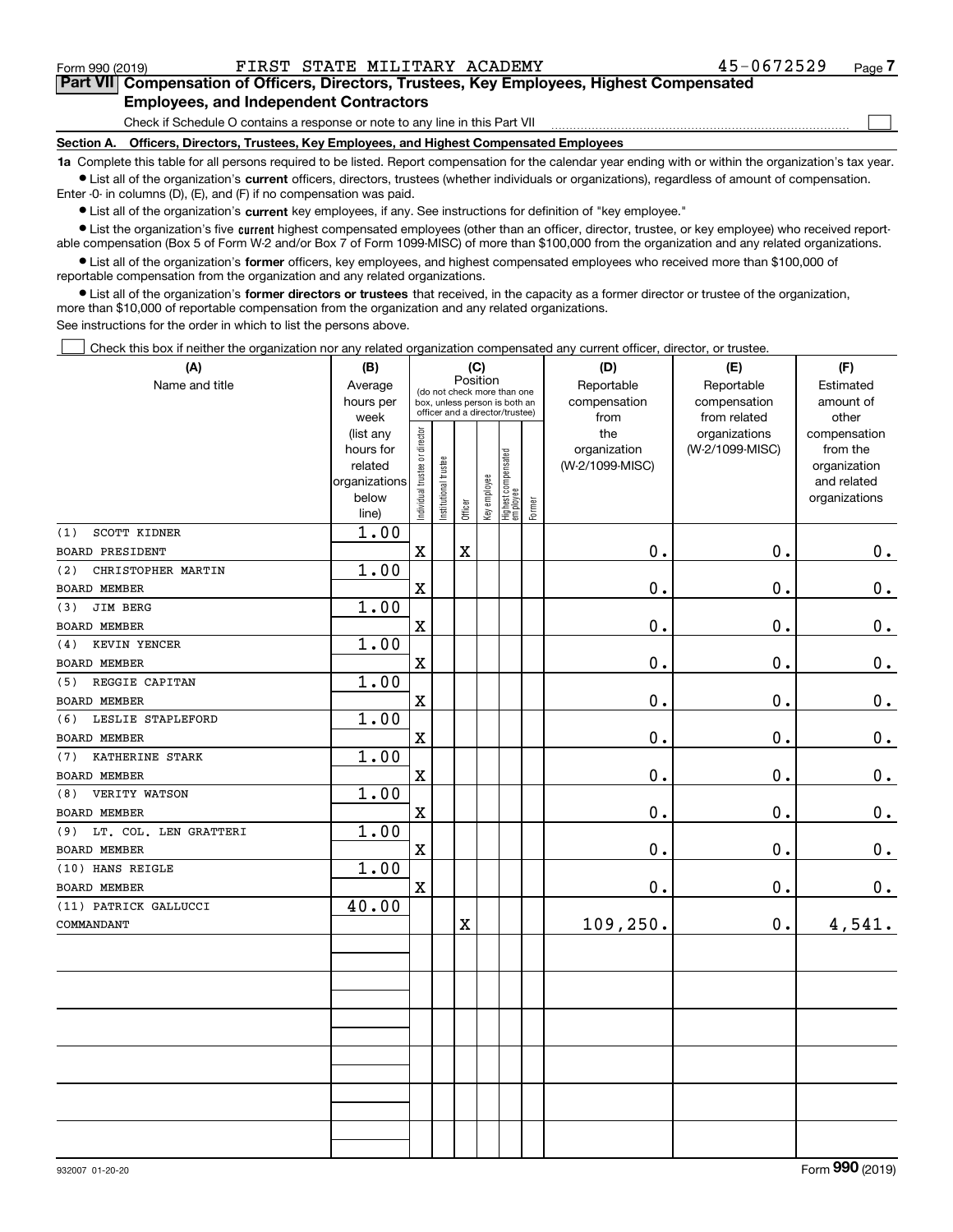| 45-0672529<br>FIRST STATE MILITARY ACADEMY<br>Form 990 (2019) |                                                                                                                                                                                                                                                                             |                                     |                                                                                                                    |  |  |   |  |  | Page 8                                                                                         |  |                     |                                                                          |        |       |
|---------------------------------------------------------------|-----------------------------------------------------------------------------------------------------------------------------------------------------------------------------------------------------------------------------------------------------------------------------|-------------------------------------|--------------------------------------------------------------------------------------------------------------------|--|--|---|--|--|------------------------------------------------------------------------------------------------|--|---------------------|--------------------------------------------------------------------------|--------|-------|
|                                                               | Part VII<br>Section A. Officers, Directors, Trustees, Key Employees, and Highest Compensated Employees (continued)                                                                                                                                                          |                                     |                                                                                                                    |  |  |   |  |  |                                                                                                |  |                     |                                                                          |        |       |
|                                                               | (A)<br>Name and title                                                                                                                                                                                                                                                       | (B)<br>Average<br>hours per<br>week | (C)<br>Position<br>(do not check more than one<br>box, unless person is both an<br>officer and a director/trustee) |  |  |   |  |  | (D)<br>(E)<br>Reportable<br>Reportable<br>compensation<br>compensation<br>from related<br>from |  |                     | (F)<br>Estimated<br>amount of<br>other                                   |        |       |
|                                                               | (list any<br>Individual trustee or director<br>the<br>hours for<br>organization<br>Highest compensated<br>employee<br>Itustee<br>related<br>(W-2/1099-MISC)<br>organizations<br>key employee<br>Institutional t<br>below<br>Former<br>Officer<br>line)                      |                                     |                                                                                                                    |  |  |   |  |  | organizations<br>(W-2/1099-MISC)                                                               |  |                     | compensation<br>from the<br>organization<br>and related<br>organizations |        |       |
|                                                               |                                                                                                                                                                                                                                                                             |                                     |                                                                                                                    |  |  |   |  |  |                                                                                                |  |                     |                                                                          |        |       |
|                                                               |                                                                                                                                                                                                                                                                             |                                     |                                                                                                                    |  |  |   |  |  |                                                                                                |  |                     |                                                                          |        |       |
|                                                               |                                                                                                                                                                                                                                                                             |                                     |                                                                                                                    |  |  |   |  |  |                                                                                                |  |                     |                                                                          |        |       |
|                                                               |                                                                                                                                                                                                                                                                             |                                     |                                                                                                                    |  |  |   |  |  |                                                                                                |  |                     |                                                                          |        |       |
|                                                               |                                                                                                                                                                                                                                                                             |                                     |                                                                                                                    |  |  |   |  |  |                                                                                                |  |                     |                                                                          |        |       |
|                                                               |                                                                                                                                                                                                                                                                             |                                     |                                                                                                                    |  |  |   |  |  |                                                                                                |  |                     |                                                                          |        |       |
|                                                               |                                                                                                                                                                                                                                                                             |                                     |                                                                                                                    |  |  |   |  |  |                                                                                                |  |                     |                                                                          |        |       |
|                                                               |                                                                                                                                                                                                                                                                             |                                     |                                                                                                                    |  |  |   |  |  |                                                                                                |  |                     |                                                                          |        |       |
|                                                               | 1b Subtotal                                                                                                                                                                                                                                                                 |                                     |                                                                                                                    |  |  |   |  |  | 109, 250.                                                                                      |  | 0.                  |                                                                          | 4,541. |       |
|                                                               | c Total from continuation sheets to Part VII, Section A                                                                                                                                                                                                                     |                                     |                                                                                                                    |  |  |   |  |  | 0.<br>109, 250.                                                                                |  | 0.<br>$\mathbf 0$ . |                                                                          | 4,541. | $0$ . |
| 2                                                             | Total number of individuals (including but not limited to those listed above) who received more than \$100,000 of reportable<br>compensation from the organization $\blacktriangleright$                                                                                    |                                     |                                                                                                                    |  |  |   |  |  |                                                                                                |  |                     |                                                                          |        | 1     |
|                                                               |                                                                                                                                                                                                                                                                             |                                     |                                                                                                                    |  |  |   |  |  |                                                                                                |  |                     |                                                                          | Yes    | No    |
| з                                                             | Did the organization list any former officer, director, trustee, key employee, or highest compensated employee on                                                                                                                                                           |                                     |                                                                                                                    |  |  |   |  |  |                                                                                                |  |                     | 3                                                                        |        | x     |
| 4                                                             | line 1a? If "Yes," complete Schedule J for such individual manufactured contained and the 1a? If "Yes," complete Schedule J for such individual<br>For any individual listed on line 1a, is the sum of reportable compensation and other compensation from the organization |                                     |                                                                                                                    |  |  |   |  |  |                                                                                                |  |                     | 4                                                                        |        | x     |
| 5                                                             | Did any person listed on line 1a receive or accrue compensation from any unrelated organization or individual for services                                                                                                                                                  |                                     |                                                                                                                    |  |  |   |  |  |                                                                                                |  |                     | 5                                                                        |        | x     |
|                                                               | <b>Section B. Independent Contractors</b>                                                                                                                                                                                                                                   |                                     |                                                                                                                    |  |  |   |  |  |                                                                                                |  |                     |                                                                          |        |       |
| 1                                                             | Complete this table for your five highest compensated independent contractors that received more than \$100,000 of compensation from<br>the organization. Report compensation for the calendar year ending with or within the organization's tax year.                      |                                     |                                                                                                                    |  |  |   |  |  |                                                                                                |  |                     |                                                                          |        |       |
|                                                               | (A)<br>(B)<br>Name and business address<br>Description of services<br><b>NONE</b>                                                                                                                                                                                           |                                     |                                                                                                                    |  |  |   |  |  |                                                                                                |  | (C)                 | Compensation                                                             |        |       |
|                                                               |                                                                                                                                                                                                                                                                             |                                     |                                                                                                                    |  |  |   |  |  |                                                                                                |  |                     |                                                                          |        |       |
|                                                               |                                                                                                                                                                                                                                                                             |                                     |                                                                                                                    |  |  |   |  |  |                                                                                                |  |                     |                                                                          |        |       |
|                                                               |                                                                                                                                                                                                                                                                             |                                     |                                                                                                                    |  |  |   |  |  |                                                                                                |  |                     |                                                                          |        |       |
|                                                               |                                                                                                                                                                                                                                                                             |                                     |                                                                                                                    |  |  |   |  |  |                                                                                                |  |                     |                                                                          |        |       |
|                                                               |                                                                                                                                                                                                                                                                             |                                     |                                                                                                                    |  |  |   |  |  |                                                                                                |  |                     |                                                                          |        |       |
| 2                                                             | Total number of independent contractors (including but not limited to those listed above) who received more than<br>\$100,000 of compensation from the organization                                                                                                         |                                     |                                                                                                                    |  |  | 0 |  |  |                                                                                                |  |                     |                                                                          |        |       |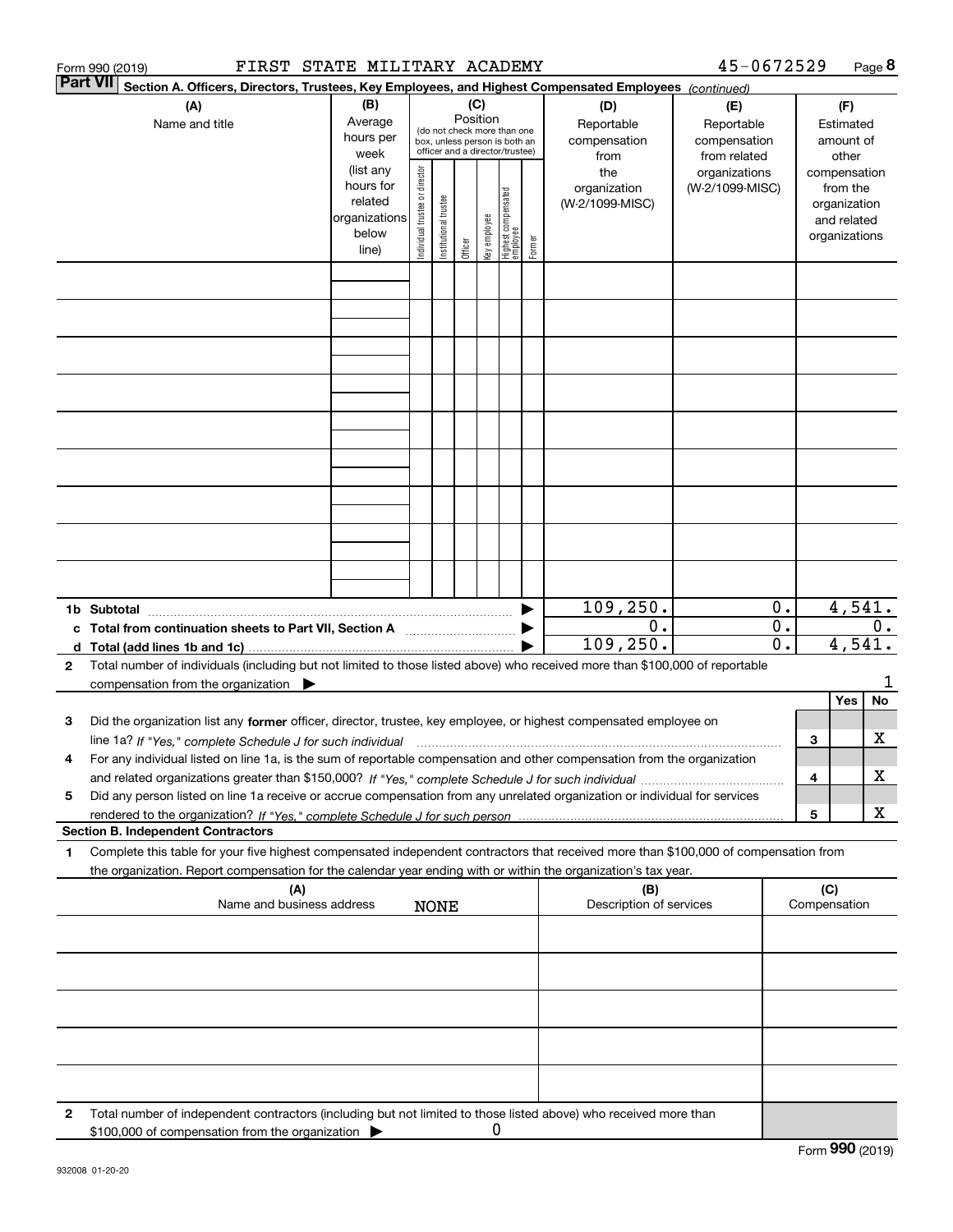|                                                           | <b>Part VIII</b> | <b>Statement of Revenue</b>                                                   |                |                       |                      |                                       |                                                 |                                                                 |
|-----------------------------------------------------------|------------------|-------------------------------------------------------------------------------|----------------|-----------------------|----------------------|---------------------------------------|-------------------------------------------------|-----------------------------------------------------------------|
|                                                           |                  | Check if Schedule O contains a response or note to any line in this Part VIII |                |                       |                      | (B)                                   |                                                 |                                                                 |
|                                                           |                  |                                                                               |                |                       | (A)<br>Total revenue | Related or exempt<br>function revenue | $\overline{C}$<br>Unrelated<br>business revenue | (D)<br>Revenue excluded<br>from tax under<br>sections 512 - 514 |
|                                                           |                  | 1 a Federated campaigns                                                       | 1a             |                       |                      |                                       |                                                 |                                                                 |
| Contributions, Gifts, Grants<br>and Other Similar Amounts |                  | <b>b</b> Membership dues                                                      | 1 <sub>b</sub> |                       |                      |                                       |                                                 |                                                                 |
|                                                           | c                | Fundraising events                                                            | 1 <sub>c</sub> |                       |                      |                                       |                                                 |                                                                 |
|                                                           |                  | d Related organizations                                                       | 1 <sub>d</sub> |                       |                      |                                       |                                                 |                                                                 |
|                                                           |                  | e Government grants (contributions)                                           | 1e             | 6,332,141.            |                      |                                       |                                                 |                                                                 |
|                                                           |                  | All other contributions, gifts, grants, and                                   |                |                       |                      |                                       |                                                 |                                                                 |
|                                                           |                  | similar amounts not included above                                            | 1f             |                       |                      |                                       |                                                 |                                                                 |
|                                                           |                  | Noncash contributions included in lines 1a-1f                                 | $1g$ \$        |                       |                      |                                       |                                                 |                                                                 |
|                                                           |                  |                                                                               |                |                       | 6,332,141.           |                                       |                                                 |                                                                 |
|                                                           |                  |                                                                               |                | <b>Business Code</b>  |                      |                                       |                                                 |                                                                 |
|                                                           |                  | 2 a SCHOOL PROGRAMS                                                           |                | 611110                | 107,649.             | 107,649.                              |                                                 |                                                                 |
|                                                           |                  | <b>b FOOD SERVICE</b>                                                         |                | 611110                | 57,684.              | 57,684.                               |                                                 |                                                                 |
|                                                           | c                | <u> 1989 - Johann Barn, mars eta bainar eta idazlea (</u>                     |                |                       |                      |                                       |                                                 |                                                                 |
|                                                           | d                | the control of the control of the control of the control of the control of    |                |                       |                      |                                       |                                                 |                                                                 |
| Program Service<br>Revenue                                | е                |                                                                               |                |                       |                      |                                       |                                                 |                                                                 |
|                                                           |                  | All other program service revenue                                             |                | $\blacktriangleright$ | 165, 333.            |                                       |                                                 |                                                                 |
|                                                           | 3                | Investment income (including dividends, interest, and                         |                |                       |                      |                                       |                                                 |                                                                 |
|                                                           |                  |                                                                               |                |                       | 37,149.              |                                       |                                                 | 37,149.                                                         |
|                                                           | 4                | Income from investment of tax-exempt bond proceeds                            |                |                       |                      |                                       |                                                 |                                                                 |
|                                                           | 5                |                                                                               |                |                       |                      |                                       |                                                 |                                                                 |
|                                                           |                  |                                                                               | (i) Real       | (ii) Personal         |                      |                                       |                                                 |                                                                 |
|                                                           |                  | 6 a Gross rents<br>.                                                          | 6a             |                       |                      |                                       |                                                 |                                                                 |
|                                                           |                  | <b>b</b> Less: rental expenses                                                | 6 <sub>b</sub> |                       |                      |                                       |                                                 |                                                                 |
|                                                           | c                | Rental income or (loss)                                                       | 6c             |                       |                      |                                       |                                                 |                                                                 |
|                                                           |                  | d Net rental income or (loss)                                                 |                |                       |                      |                                       |                                                 |                                                                 |
|                                                           |                  | 7 a Gross amount from sales of                                                | (i) Securities | (ii) Other            |                      |                                       |                                                 |                                                                 |
|                                                           |                  | assets other than inventory                                                   | 7a             |                       |                      |                                       |                                                 |                                                                 |
|                                                           |                  | <b>b</b> Less: cost or other basis                                            |                |                       |                      |                                       |                                                 |                                                                 |
|                                                           |                  | and sales expenses                                                            | 7b             |                       |                      |                                       |                                                 |                                                                 |
| Revenue                                                   |                  | c Gain or (loss)                                                              | 7c             |                       |                      |                                       |                                                 |                                                                 |
|                                                           |                  |                                                                               |                | ▶                     |                      |                                       |                                                 |                                                                 |
|                                                           |                  | 8 a Gross income from fundraising events (not                                 |                |                       |                      |                                       |                                                 |                                                                 |
| <b>Othe</b>                                               |                  | including \$                                                                  |                |                       |                      |                                       |                                                 |                                                                 |
|                                                           |                  | contributions reported on line 1c). See                                       |                |                       |                      |                                       |                                                 |                                                                 |
|                                                           |                  |                                                                               |                | 8a                    |                      |                                       |                                                 |                                                                 |
|                                                           |                  | <b>b</b> Less: direct expenses <i></i>                                        |                | l 8b                  |                      |                                       |                                                 |                                                                 |
|                                                           |                  | c Net income or (loss) from fundraising events                                |                |                       |                      |                                       |                                                 |                                                                 |
|                                                           |                  | 9 a Gross income from gaming activities. See                                  |                |                       |                      |                                       |                                                 |                                                                 |
|                                                           |                  |                                                                               |                | 9a                    |                      |                                       |                                                 |                                                                 |
|                                                           |                  | <b>b</b> Less: direct expenses <b>manually</b>                                |                | 9 <sub>b</sub>        |                      |                                       |                                                 |                                                                 |
|                                                           |                  | c Net income or (loss) from gaming activities                                 |                | .                     |                      |                                       |                                                 |                                                                 |
|                                                           |                  | 10 a Gross sales of inventory, less returns                                   |                |                       |                      |                                       |                                                 |                                                                 |
|                                                           |                  |                                                                               |                | 10a                   |                      |                                       |                                                 |                                                                 |
|                                                           |                  | <b>b</b> Less: cost of goods sold                                             |                | 10b                   |                      |                                       |                                                 |                                                                 |
|                                                           |                  | c Net income or (loss) from sales of inventory                                |                |                       |                      |                                       |                                                 |                                                                 |
|                                                           |                  |                                                                               |                | <b>Business Code</b>  |                      |                                       |                                                 |                                                                 |
| Miscellaneous                                             | 11 a             | <u> 1989 - Johann Barbara, martxa alemaniar arg</u>                           |                |                       |                      |                                       |                                                 |                                                                 |
| Revenue                                                   | b                |                                                                               |                |                       |                      |                                       |                                                 |                                                                 |
|                                                           | с                | <u> 1989 - John Stein, Amerikaansk politiker (</u>                            |                |                       |                      |                                       |                                                 |                                                                 |
|                                                           |                  |                                                                               |                |                       |                      |                                       |                                                 |                                                                 |
|                                                           | 12 <sup>12</sup> |                                                                               |                |                       |                      | $\triangleright$ 6,534,623. 165,333.  | 0.                                              | 37,149.                                                         |
|                                                           |                  |                                                                               |                |                       |                      |                                       |                                                 |                                                                 |

Form 990 (2019) FIRST STATE MILITARY ACADEMY 45-0672529 Page

**9**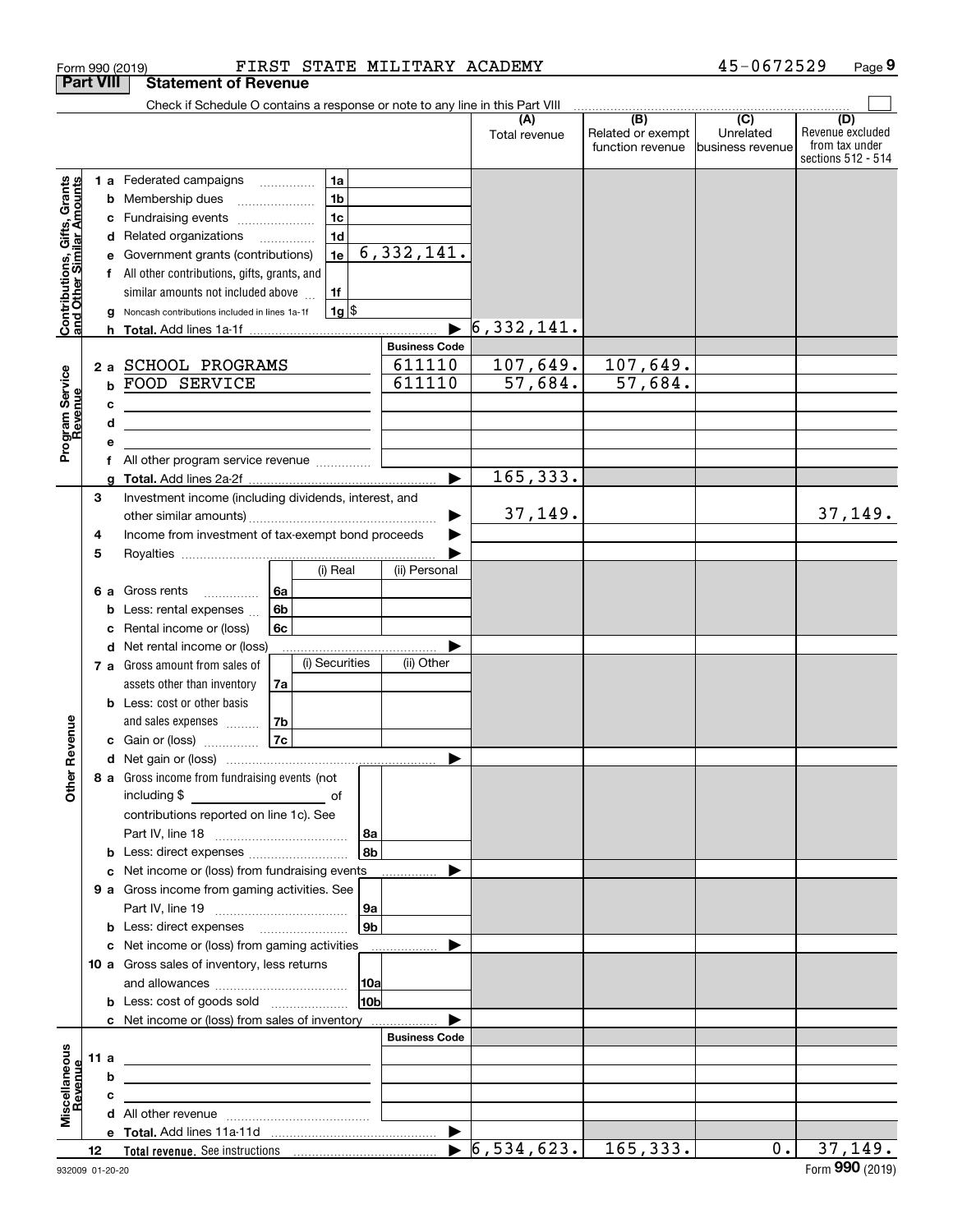Form 990 (2019) FIRST STATE MILITARY ACADEMY 45-0672529 <sub>Page</sub> **Part IX Statement of Functional Expenses**

*Section 501(c)(3) and 501(c)(4) organizations must complete all columns. All other organizations must complete column (A).*

|              | Do not include amounts reported on lines 6b,<br>7b, 8b, 9b, and 10b of Part VIII.                                                                        | (A)<br>Total expenses | $\overline{(B)}$<br>Program service<br>expenses | (C)<br>Management and<br>general expenses | (D)<br>Fundraising<br>expenses |
|--------------|----------------------------------------------------------------------------------------------------------------------------------------------------------|-----------------------|-------------------------------------------------|-------------------------------------------|--------------------------------|
| 1.           | Grants and other assistance to domestic organizations                                                                                                    |                       |                                                 |                                           |                                |
|              | and domestic governments. See Part IV, line 21                                                                                                           |                       |                                                 |                                           |                                |
| $\mathbf{2}$ | Grants and other assistance to domestic                                                                                                                  |                       |                                                 |                                           |                                |
|              | individuals. See Part IV, line 22                                                                                                                        |                       |                                                 |                                           |                                |
| 3            | Grants and other assistance to foreign                                                                                                                   |                       |                                                 |                                           |                                |
|              | organizations, foreign governments, and foreign                                                                                                          |                       |                                                 |                                           |                                |
|              | individuals. See Part IV, lines 15 and 16                                                                                                                |                       |                                                 |                                           |                                |
| 4            | Benefits paid to or for members                                                                                                                          |                       |                                                 |                                           |                                |
| 5            | Compensation of current officers, directors,                                                                                                             |                       |                                                 |                                           |                                |
|              | trustees, and key employees                                                                                                                              | 112,215.              | 95,952.                                         | 16,263.                                   |                                |
| 6            | Compensation not included above to disqualified                                                                                                          |                       |                                                 |                                           |                                |
|              | persons (as defined under section 4958(f)(1)) and                                                                                                        |                       |                                                 |                                           |                                |
|              | persons described in section 4958(c)(3)(B)                                                                                                               |                       |                                                 |                                           |                                |
| 7            | Other salaries and wages                                                                                                                                 | 2,587,036.            | 2,207,886.                                      | 379, 150.                                 |                                |
| 8            | Pension plan accruals and contributions (include                                                                                                         |                       |                                                 |                                           |                                |
|              | section 401(k) and 403(b) employer contributions)                                                                                                        | 907,359.              | 774,440.                                        | 132,919.                                  |                                |
| 9            |                                                                                                                                                          | 1,466,053.            | 1, 251, 291.                                    | 214,762.                                  |                                |
| 10           |                                                                                                                                                          | 190,667.              | 162,736.                                        | $\overline{27,931}$ .                     |                                |
| 11           | Fees for services (nonemployees):                                                                                                                        |                       |                                                 |                                           |                                |
|              |                                                                                                                                                          |                       |                                                 |                                           |                                |
|              |                                                                                                                                                          |                       |                                                 |                                           |                                |
|              |                                                                                                                                                          | 19,725.               | 16,835.                                         | 2,890.                                    |                                |
|              |                                                                                                                                                          |                       |                                                 |                                           |                                |
|              | e Professional fundraising services. See Part IV, line 17                                                                                                |                       |                                                 |                                           |                                |
| f            | Investment management fees                                                                                                                               |                       |                                                 |                                           |                                |
|              | g Other. (If line 11g amount exceeds 10% of line 25,                                                                                                     |                       |                                                 |                                           |                                |
|              | column (A) amount, list line 11g expenses on Sch 0.)                                                                                                     | 349,793.              | 298,552.                                        | 51,241.                                   |                                |
| 12           |                                                                                                                                                          |                       |                                                 |                                           |                                |
| 13           |                                                                                                                                                          | 31,037.               | 26,490.                                         | 4,547.                                    |                                |
| 14           |                                                                                                                                                          |                       |                                                 |                                           |                                |
| 15           |                                                                                                                                                          |                       |                                                 |                                           |                                |
| 16           |                                                                                                                                                          | 63,940.               | 54, 573.                                        | 9,367.                                    |                                |
| 17           |                                                                                                                                                          | 1,687.                | 1,440.                                          | $\overline{247}$ .                        |                                |
| 18           | Payments of travel or entertainment expenses                                                                                                             |                       |                                                 |                                           |                                |
|              | for any federal, state, or local public officials                                                                                                        |                       |                                                 |                                           |                                |
| 19           | Conferences, conventions, and meetings                                                                                                                   |                       |                                                 |                                           |                                |
| 20           | Interest                                                                                                                                                 | 189, 241.             | 161,519.                                        | 27,722.                                   |                                |
| 21           |                                                                                                                                                          |                       |                                                 |                                           |                                |
| 22           | Depreciation, depletion, and amortization                                                                                                                | 344,045.              | 293,646.                                        | 50, 399.                                  |                                |
| 23           | Insurance                                                                                                                                                | 40,203.               | 34,314.                                         | 5,889.                                    |                                |
| 24           | Other expenses. Itemize expenses not covered<br>above (List miscellaneous expenses on line 24e. If<br>line 24e amount exceeds 10% of line 25, column (A) |                       |                                                 |                                           |                                |
|              | amount, list line 24e expenses on Schedule 0.)<br>a STUDENT TRANSPORTATION                                                                               | 598,643.              | 510,948.                                        | 87,695.                                   |                                |
|              | <b>b OTHER SUPPLIES</b>                                                                                                                                  | 209,951.              | 179, 195.                                       | 30,756.                                   |                                |
|              | INSTRUCTIONAL SUPPLIES                                                                                                                                   | 114,199.              | 97,470.                                         | 16,729.                                   |                                |
| c            | d REPAIRS AND MAINTENANCE                                                                                                                                | 67,522.               | 57,631.                                         | 9,891.                                    |                                |
|              |                                                                                                                                                          |                       |                                                 |                                           |                                |
|              | e All other expenses                                                                                                                                     | 7,293,316.            | 6,224,918.                                      | 1,068,398.                                | $\overline{0}$ .               |
| 25           | Total functional expenses. Add lines 1 through 24e<br>Joint costs. Complete this line only if the organization                                           |                       |                                                 |                                           |                                |
| 26           | reported in column (B) joint costs from a combined                                                                                                       |                       |                                                 |                                           |                                |
|              | educational campaign and fundraising solicitation.                                                                                                       |                       |                                                 |                                           |                                |
|              | Check here $\blacktriangleright$<br>if following SOP 98-2 (ASC 958-720)                                                                                  |                       |                                                 |                                           |                                |
|              |                                                                                                                                                          |                       |                                                 |                                           |                                |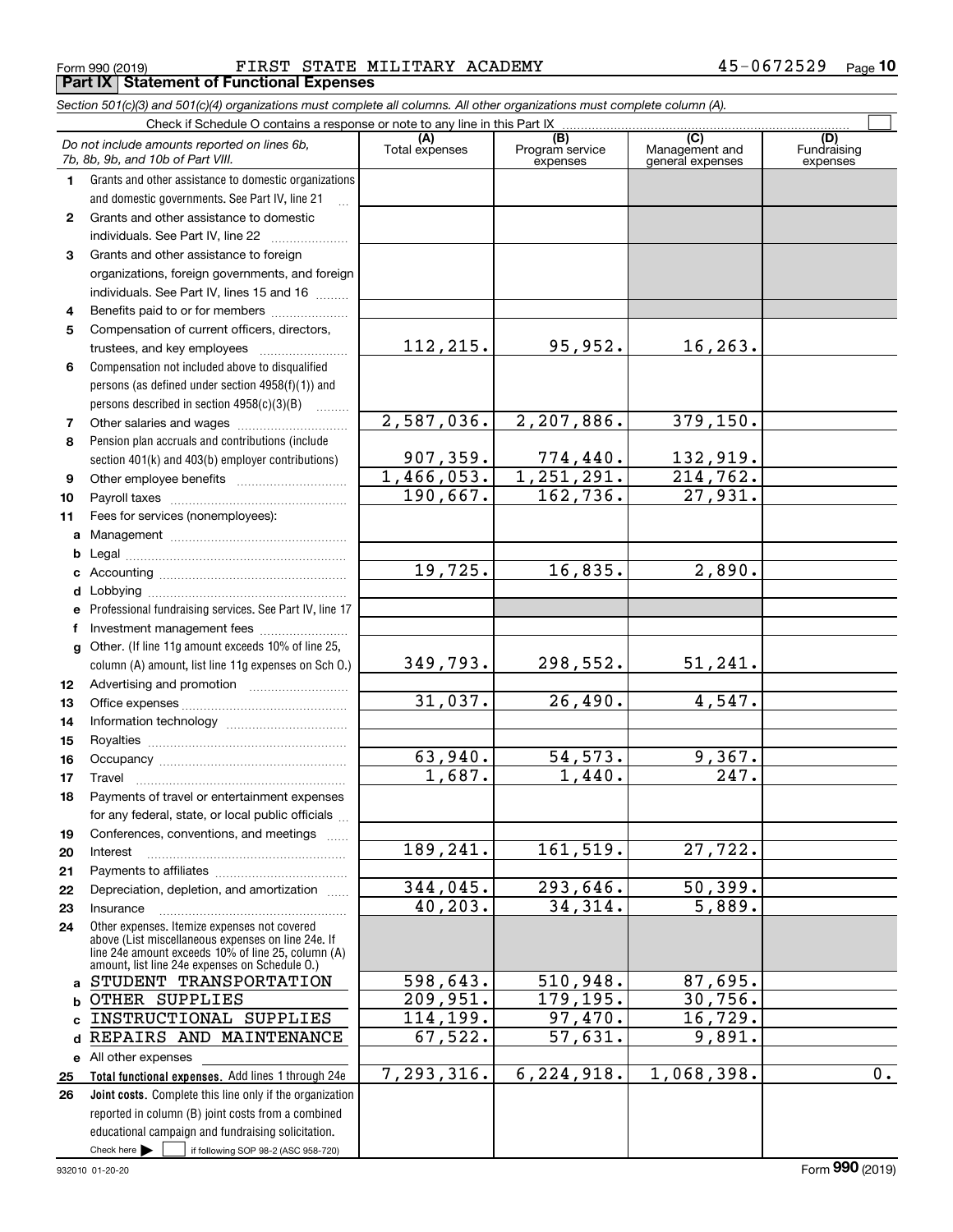**33**

Total liabilities and net assets/fund balances

| 45-0672529<br>MILITARY ACADEMY<br>STATE<br>FIRST<br>Form 990 (2019) | $P$ age |
|---------------------------------------------------------------------|---------|
|---------------------------------------------------------------------|---------|

|                             |    |                                                                                                    |             |            | (A)<br>Beginning of year |                          | (B)<br>End of year |
|-----------------------------|----|----------------------------------------------------------------------------------------------------|-------------|------------|--------------------------|--------------------------|--------------------|
|                             | 1  | Cash - non-interest-bearing                                                                        |             |            | 652,887.                 | $\mathbf{1}$             | 1,316,277.         |
|                             | 2  |                                                                                                    |             |            |                          | $\mathbf{2}$             |                    |
|                             | з  |                                                                                                    |             | 3          |                          |                          |                    |
|                             | 4  |                                                                                                    |             |            | 11,615.                  | $\overline{\mathbf{4}}$  | 7,128.             |
|                             | 5  | Loans and other receivables from any current or former officer, director,                          |             |            |                          |                          |                    |
|                             |    | trustee, key employee, creator or founder, substantial contributor, or 35%                         |             |            |                          |                          |                    |
|                             |    | controlled entity or family member of any of these persons                                         |             |            |                          | 5                        |                    |
|                             | 6  | Loans and other receivables from other disqualified persons (as defined                            |             |            |                          |                          |                    |
|                             |    | under section $4958(f)(1)$ , and persons described in section $4958(c)(3)(B)$                      |             |            |                          | 6                        |                    |
|                             | 7  |                                                                                                    |             |            |                          | $\overline{\phantom{a}}$ |                    |
| Assets                      | 8  |                                                                                                    |             |            |                          | 8                        |                    |
|                             | 9  | Prepaid expenses and deferred charges                                                              |             |            |                          | 9                        |                    |
|                             |    | <b>10a</b> Land, buildings, and equipment: cost or other                                           |             |            |                          |                          |                    |
|                             |    |                                                                                                    |             |            |                          |                          |                    |
|                             |    | basis. Complete Part VI of Schedule D  10a 7, 024, 312.<br><b>b</b> Less: accumulated depreciation |             |            | 5,838,645.               | 10 <sub>c</sub>          | 5,580,103.         |
|                             | 11 |                                                                                                    |             |            |                          | 11                       |                    |
|                             | 12 |                                                                                                    |             |            |                          | 12                       |                    |
|                             | 13 | Investments - program-related. See Part IV, line 11                                                |             |            |                          | 13                       |                    |
|                             | 14 | Intangible assets                                                                                  |             |            |                          | 14                       |                    |
|                             | 15 |                                                                                                    |             | 4,864,460. | 15                       | $\overline{5,778},726.$  |                    |
|                             | 16 |                                                                                                    | 11,367,607. | 16         | 12,682,234.              |                          |                    |
|                             | 17 |                                                                                                    | 697,641.    | 17         | 645, 577.                |                          |                    |
|                             | 18 |                                                                                                    |             | 18         |                          |                          |                    |
|                             | 19 |                                                                                                    |             |            |                          | 19                       |                    |
|                             | 20 |                                                                                                    |             |            |                          | 20                       |                    |
|                             | 21 | Escrow or custodial account liability. Complete Part IV of Schedule D                              |             |            |                          | 21                       |                    |
|                             | 22 | Loans and other payables to any current or former officer, director,                               |             |            |                          |                          |                    |
|                             |    | trustee, key employee, creator or founder, substantial contributor, or 35%                         |             |            |                          |                          |                    |
| Liabilities                 |    | controlled entity or family member of any of these persons                                         |             |            |                          | 22                       |                    |
|                             | 23 | Secured mortgages and notes payable to unrelated third parties                                     |             |            | 6,930,000.               | 23                       | 6,847,254.         |
|                             | 24 | Unsecured notes and loans payable to unrelated third parties                                       |             |            |                          | 24                       |                    |
|                             | 25 | Other liabilities (including federal income tax, payables to related third                         |             |            |                          |                          |                    |
|                             |    | parties, and other liabilities not included on lines 17-24). Complete Part X                       |             |            |                          |                          |                    |
|                             |    | of Schedule D                                                                                      |             |            | 9,716,977.               | 25                       | 11,925,107.        |
|                             | 26 | Total liabilities. Add lines 17 through 25                                                         |             |            | 17,344,618.              | 26                       | 19,417,938.        |
|                             |    | Organizations that follow FASB ASC 958, check here $\blacktriangleright$                           |             |            |                          |                          |                    |
|                             |    | and complete lines 27, 28, 32, and 33.                                                             |             |            |                          |                          |                    |
|                             | 27 | Net assets without donor restrictions                                                              |             |            |                          | 27                       |                    |
|                             | 28 |                                                                                                    |             |            |                          | 28                       |                    |
|                             |    | Organizations that do not follow FASB ASC 958, check here $\triangleright \lfloor X \rfloor$       |             |            |                          |                          |                    |
|                             |    | and complete lines 29 through 33.                                                                  |             |            |                          |                          |                    |
|                             | 29 |                                                                                                    |             |            | 0.                       | 29                       | $0$ .              |
|                             | 30 | Paid-in or capital surplus, or land, building, or equipment fund                                   |             |            | $\overline{0}$ .         | 30                       | $\overline{0}$ .   |
|                             | 31 | Retained earnings, endowment, accumulated income, or other funds                                   |             | .          | $-5,977,011.$            | 31                       | $-6, 735, 704.$    |
| Net Assets or Fund Balances | 32 |                                                                                                    |             |            | $-5,977,011.$            | 32                       | $-6, 735, 704.$    |
|                             |    |                                                                                                    |             |            |                          |                          |                    |

Form (2019) **990**

**33**11,367,607. 12,682,234.

# **Part X Balance Sheet**

| Form 990 (2019 |  |  |
|----------------|--|--|
|                |  |  |

 $\overline{\phantom{0}}$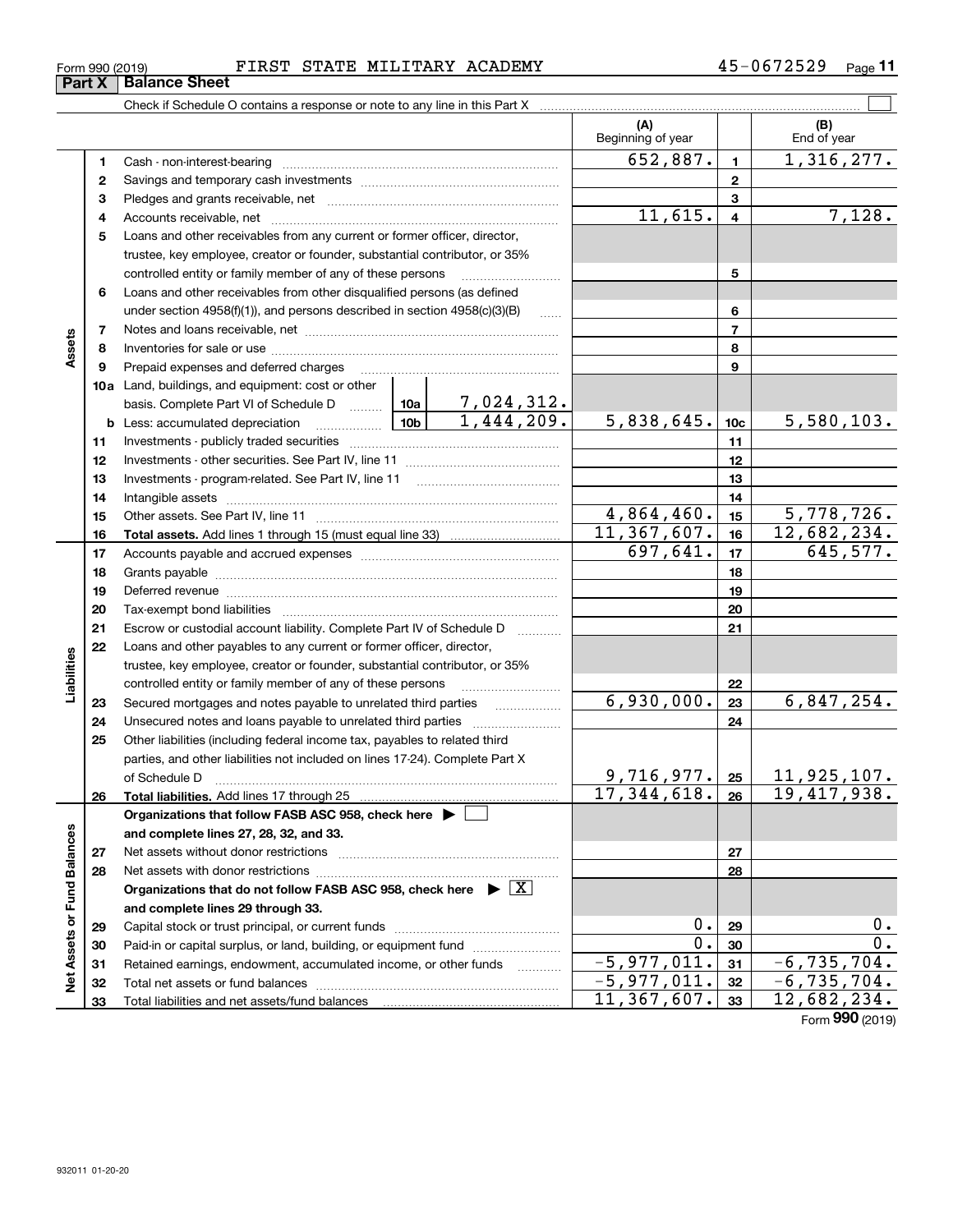| Part XI<br>6, 534, 623.<br>1<br>1<br>7, 293, 316.<br>$\mathbf{2}$<br>2<br>$-758,693.$<br>3<br>Revenue less expenses. Subtract line 2 from line 1<br>3<br>$-5,977,011.$<br>4<br>4<br>5<br>Net unrealized gains (losses) on investments<br>5<br>6<br>6<br>$\overline{7}$<br>Investment expenses<br>7<br>8<br>Prior period adjustments<br>8<br>Other changes in net assets or fund balances (explain on Schedule O)<br>9<br>9<br>Net assets or fund balances at end of year. Combine lines 3 through 9 (must equal Part X, line 32,<br>10<br>$-6, 735, 704.$<br>10 <sup>1</sup><br>Part XII Financial Statements and Reporting<br>$\overline{\mathbf{X}}$<br><b>No</b><br><b>Yes</b><br>$\boxed{\text{X}}$ Accrual<br>Accounting method used to prepare the Form 990: <u>June</u> Cash<br>Other<br>1<br>If the organization changed its method of accounting from a prior year or checked "Other," explain in Schedule O.<br>х<br>2a Were the organization's financial statements compiled or reviewed by an independent accountant?<br>2a<br>If "Yes," check a box below to indicate whether the financial statements for the year were compiled or reviewed on a<br>separate basis, consolidated basis, or both:<br>Both consolidated and separate basis<br>Separate basis<br>Consolidated basis<br>X<br>Were the organization's financial statements audited by an independent accountant?<br>2 <sub>b</sub><br>If "Yes," check a box below to indicate whether the financial statements for the year were audited on a separate basis,<br>consolidated basis, or both:<br>$X$ Both consolidated and separate basis<br>Separate basis<br><b>Consolidated basis</b><br>c If "Yes" to line 2a or 2b, does the organization have a committee that assumes responsibility for oversight of the audit,<br>x<br>review, or compilation of its financial statements and selection of an independent accountant? [[[[[[[[[[[[[[<br>2c<br>If the organization changed either its oversight process or selection process during the tax year, explain on Schedule O.<br>3a As a result of a federal award, was the organization required to undergo an audit or audits as set forth in the Single Audit<br>Х<br>За<br><b>b</b> If "Yes," did the organization undergo the required audit or audits? If the organization did not undergo the required audit<br>or audits, explain why on Schedule O and describe any steps taken to undergo such audits [11] content to under<br>3b<br><b>200</b> | FIRST STATE MILITARY ACADEMY<br>Form 990 (2019) |  | 45-0672529 |  |  | Page 12 |
|----------------------------------------------------------------------------------------------------------------------------------------------------------------------------------------------------------------------------------------------------------------------------------------------------------------------------------------------------------------------------------------------------------------------------------------------------------------------------------------------------------------------------------------------------------------------------------------------------------------------------------------------------------------------------------------------------------------------------------------------------------------------------------------------------------------------------------------------------------------------------------------------------------------------------------------------------------------------------------------------------------------------------------------------------------------------------------------------------------------------------------------------------------------------------------------------------------------------------------------------------------------------------------------------------------------------------------------------------------------------------------------------------------------------------------------------------------------------------------------------------------------------------------------------------------------------------------------------------------------------------------------------------------------------------------------------------------------------------------------------------------------------------------------------------------------------------------------------------------------------------------------------------------------------------------------------------------------------------------------------------------------------------------------------------------------------------------------------------------------------------------------------------------------------------------------------------------------------------------------------------------------------------------------------------------------------------------------------------------------------------------------------------------------------------------------------------------------------------------------|-------------------------------------------------|--|------------|--|--|---------|
|                                                                                                                                                                                                                                                                                                                                                                                                                                                                                                                                                                                                                                                                                                                                                                                                                                                                                                                                                                                                                                                                                                                                                                                                                                                                                                                                                                                                                                                                                                                                                                                                                                                                                                                                                                                                                                                                                                                                                                                                                                                                                                                                                                                                                                                                                                                                                                                                                                                                                        | <b>Reconciliation of Net Assets</b>             |  |            |  |  |         |
|                                                                                                                                                                                                                                                                                                                                                                                                                                                                                                                                                                                                                                                                                                                                                                                                                                                                                                                                                                                                                                                                                                                                                                                                                                                                                                                                                                                                                                                                                                                                                                                                                                                                                                                                                                                                                                                                                                                                                                                                                                                                                                                                                                                                                                                                                                                                                                                                                                                                                        |                                                 |  |            |  |  |         |
|                                                                                                                                                                                                                                                                                                                                                                                                                                                                                                                                                                                                                                                                                                                                                                                                                                                                                                                                                                                                                                                                                                                                                                                                                                                                                                                                                                                                                                                                                                                                                                                                                                                                                                                                                                                                                                                                                                                                                                                                                                                                                                                                                                                                                                                                                                                                                                                                                                                                                        |                                                 |  |            |  |  |         |
|                                                                                                                                                                                                                                                                                                                                                                                                                                                                                                                                                                                                                                                                                                                                                                                                                                                                                                                                                                                                                                                                                                                                                                                                                                                                                                                                                                                                                                                                                                                                                                                                                                                                                                                                                                                                                                                                                                                                                                                                                                                                                                                                                                                                                                                                                                                                                                                                                                                                                        |                                                 |  |            |  |  |         |
|                                                                                                                                                                                                                                                                                                                                                                                                                                                                                                                                                                                                                                                                                                                                                                                                                                                                                                                                                                                                                                                                                                                                                                                                                                                                                                                                                                                                                                                                                                                                                                                                                                                                                                                                                                                                                                                                                                                                                                                                                                                                                                                                                                                                                                                                                                                                                                                                                                                                                        |                                                 |  |            |  |  |         |
|                                                                                                                                                                                                                                                                                                                                                                                                                                                                                                                                                                                                                                                                                                                                                                                                                                                                                                                                                                                                                                                                                                                                                                                                                                                                                                                                                                                                                                                                                                                                                                                                                                                                                                                                                                                                                                                                                                                                                                                                                                                                                                                                                                                                                                                                                                                                                                                                                                                                                        |                                                 |  |            |  |  |         |
|                                                                                                                                                                                                                                                                                                                                                                                                                                                                                                                                                                                                                                                                                                                                                                                                                                                                                                                                                                                                                                                                                                                                                                                                                                                                                                                                                                                                                                                                                                                                                                                                                                                                                                                                                                                                                                                                                                                                                                                                                                                                                                                                                                                                                                                                                                                                                                                                                                                                                        |                                                 |  |            |  |  |         |
|                                                                                                                                                                                                                                                                                                                                                                                                                                                                                                                                                                                                                                                                                                                                                                                                                                                                                                                                                                                                                                                                                                                                                                                                                                                                                                                                                                                                                                                                                                                                                                                                                                                                                                                                                                                                                                                                                                                                                                                                                                                                                                                                                                                                                                                                                                                                                                                                                                                                                        |                                                 |  |            |  |  |         |
|                                                                                                                                                                                                                                                                                                                                                                                                                                                                                                                                                                                                                                                                                                                                                                                                                                                                                                                                                                                                                                                                                                                                                                                                                                                                                                                                                                                                                                                                                                                                                                                                                                                                                                                                                                                                                                                                                                                                                                                                                                                                                                                                                                                                                                                                                                                                                                                                                                                                                        |                                                 |  |            |  |  |         |
|                                                                                                                                                                                                                                                                                                                                                                                                                                                                                                                                                                                                                                                                                                                                                                                                                                                                                                                                                                                                                                                                                                                                                                                                                                                                                                                                                                                                                                                                                                                                                                                                                                                                                                                                                                                                                                                                                                                                                                                                                                                                                                                                                                                                                                                                                                                                                                                                                                                                                        |                                                 |  |            |  |  |         |
|                                                                                                                                                                                                                                                                                                                                                                                                                                                                                                                                                                                                                                                                                                                                                                                                                                                                                                                                                                                                                                                                                                                                                                                                                                                                                                                                                                                                                                                                                                                                                                                                                                                                                                                                                                                                                                                                                                                                                                                                                                                                                                                                                                                                                                                                                                                                                                                                                                                                                        |                                                 |  |            |  |  |         |
|                                                                                                                                                                                                                                                                                                                                                                                                                                                                                                                                                                                                                                                                                                                                                                                                                                                                                                                                                                                                                                                                                                                                                                                                                                                                                                                                                                                                                                                                                                                                                                                                                                                                                                                                                                                                                                                                                                                                                                                                                                                                                                                                                                                                                                                                                                                                                                                                                                                                                        |                                                 |  |            |  |  | 0.      |
|                                                                                                                                                                                                                                                                                                                                                                                                                                                                                                                                                                                                                                                                                                                                                                                                                                                                                                                                                                                                                                                                                                                                                                                                                                                                                                                                                                                                                                                                                                                                                                                                                                                                                                                                                                                                                                                                                                                                                                                                                                                                                                                                                                                                                                                                                                                                                                                                                                                                                        |                                                 |  |            |  |  |         |
|                                                                                                                                                                                                                                                                                                                                                                                                                                                                                                                                                                                                                                                                                                                                                                                                                                                                                                                                                                                                                                                                                                                                                                                                                                                                                                                                                                                                                                                                                                                                                                                                                                                                                                                                                                                                                                                                                                                                                                                                                                                                                                                                                                                                                                                                                                                                                                                                                                                                                        |                                                 |  |            |  |  |         |
|                                                                                                                                                                                                                                                                                                                                                                                                                                                                                                                                                                                                                                                                                                                                                                                                                                                                                                                                                                                                                                                                                                                                                                                                                                                                                                                                                                                                                                                                                                                                                                                                                                                                                                                                                                                                                                                                                                                                                                                                                                                                                                                                                                                                                                                                                                                                                                                                                                                                                        |                                                 |  |            |  |  |         |
|                                                                                                                                                                                                                                                                                                                                                                                                                                                                                                                                                                                                                                                                                                                                                                                                                                                                                                                                                                                                                                                                                                                                                                                                                                                                                                                                                                                                                                                                                                                                                                                                                                                                                                                                                                                                                                                                                                                                                                                                                                                                                                                                                                                                                                                                                                                                                                                                                                                                                        |                                                 |  |            |  |  |         |
|                                                                                                                                                                                                                                                                                                                                                                                                                                                                                                                                                                                                                                                                                                                                                                                                                                                                                                                                                                                                                                                                                                                                                                                                                                                                                                                                                                                                                                                                                                                                                                                                                                                                                                                                                                                                                                                                                                                                                                                                                                                                                                                                                                                                                                                                                                                                                                                                                                                                                        |                                                 |  |            |  |  |         |
|                                                                                                                                                                                                                                                                                                                                                                                                                                                                                                                                                                                                                                                                                                                                                                                                                                                                                                                                                                                                                                                                                                                                                                                                                                                                                                                                                                                                                                                                                                                                                                                                                                                                                                                                                                                                                                                                                                                                                                                                                                                                                                                                                                                                                                                                                                                                                                                                                                                                                        |                                                 |  |            |  |  |         |
|                                                                                                                                                                                                                                                                                                                                                                                                                                                                                                                                                                                                                                                                                                                                                                                                                                                                                                                                                                                                                                                                                                                                                                                                                                                                                                                                                                                                                                                                                                                                                                                                                                                                                                                                                                                                                                                                                                                                                                                                                                                                                                                                                                                                                                                                                                                                                                                                                                                                                        |                                                 |  |            |  |  |         |
|                                                                                                                                                                                                                                                                                                                                                                                                                                                                                                                                                                                                                                                                                                                                                                                                                                                                                                                                                                                                                                                                                                                                                                                                                                                                                                                                                                                                                                                                                                                                                                                                                                                                                                                                                                                                                                                                                                                                                                                                                                                                                                                                                                                                                                                                                                                                                                                                                                                                                        |                                                 |  |            |  |  |         |
|                                                                                                                                                                                                                                                                                                                                                                                                                                                                                                                                                                                                                                                                                                                                                                                                                                                                                                                                                                                                                                                                                                                                                                                                                                                                                                                                                                                                                                                                                                                                                                                                                                                                                                                                                                                                                                                                                                                                                                                                                                                                                                                                                                                                                                                                                                                                                                                                                                                                                        |                                                 |  |            |  |  |         |
|                                                                                                                                                                                                                                                                                                                                                                                                                                                                                                                                                                                                                                                                                                                                                                                                                                                                                                                                                                                                                                                                                                                                                                                                                                                                                                                                                                                                                                                                                                                                                                                                                                                                                                                                                                                                                                                                                                                                                                                                                                                                                                                                                                                                                                                                                                                                                                                                                                                                                        |                                                 |  |            |  |  |         |
|                                                                                                                                                                                                                                                                                                                                                                                                                                                                                                                                                                                                                                                                                                                                                                                                                                                                                                                                                                                                                                                                                                                                                                                                                                                                                                                                                                                                                                                                                                                                                                                                                                                                                                                                                                                                                                                                                                                                                                                                                                                                                                                                                                                                                                                                                                                                                                                                                                                                                        |                                                 |  |            |  |  |         |
|                                                                                                                                                                                                                                                                                                                                                                                                                                                                                                                                                                                                                                                                                                                                                                                                                                                                                                                                                                                                                                                                                                                                                                                                                                                                                                                                                                                                                                                                                                                                                                                                                                                                                                                                                                                                                                                                                                                                                                                                                                                                                                                                                                                                                                                                                                                                                                                                                                                                                        |                                                 |  |            |  |  |         |
|                                                                                                                                                                                                                                                                                                                                                                                                                                                                                                                                                                                                                                                                                                                                                                                                                                                                                                                                                                                                                                                                                                                                                                                                                                                                                                                                                                                                                                                                                                                                                                                                                                                                                                                                                                                                                                                                                                                                                                                                                                                                                                                                                                                                                                                                                                                                                                                                                                                                                        |                                                 |  |            |  |  |         |
|                                                                                                                                                                                                                                                                                                                                                                                                                                                                                                                                                                                                                                                                                                                                                                                                                                                                                                                                                                                                                                                                                                                                                                                                                                                                                                                                                                                                                                                                                                                                                                                                                                                                                                                                                                                                                                                                                                                                                                                                                                                                                                                                                                                                                                                                                                                                                                                                                                                                                        |                                                 |  |            |  |  |         |
|                                                                                                                                                                                                                                                                                                                                                                                                                                                                                                                                                                                                                                                                                                                                                                                                                                                                                                                                                                                                                                                                                                                                                                                                                                                                                                                                                                                                                                                                                                                                                                                                                                                                                                                                                                                                                                                                                                                                                                                                                                                                                                                                                                                                                                                                                                                                                                                                                                                                                        |                                                 |  |            |  |  |         |
|                                                                                                                                                                                                                                                                                                                                                                                                                                                                                                                                                                                                                                                                                                                                                                                                                                                                                                                                                                                                                                                                                                                                                                                                                                                                                                                                                                                                                                                                                                                                                                                                                                                                                                                                                                                                                                                                                                                                                                                                                                                                                                                                                                                                                                                                                                                                                                                                                                                                                        |                                                 |  |            |  |  |         |
|                                                                                                                                                                                                                                                                                                                                                                                                                                                                                                                                                                                                                                                                                                                                                                                                                                                                                                                                                                                                                                                                                                                                                                                                                                                                                                                                                                                                                                                                                                                                                                                                                                                                                                                                                                                                                                                                                                                                                                                                                                                                                                                                                                                                                                                                                                                                                                                                                                                                                        |                                                 |  |            |  |  |         |
|                                                                                                                                                                                                                                                                                                                                                                                                                                                                                                                                                                                                                                                                                                                                                                                                                                                                                                                                                                                                                                                                                                                                                                                                                                                                                                                                                                                                                                                                                                                                                                                                                                                                                                                                                                                                                                                                                                                                                                                                                                                                                                                                                                                                                                                                                                                                                                                                                                                                                        |                                                 |  |            |  |  |         |
|                                                                                                                                                                                                                                                                                                                                                                                                                                                                                                                                                                                                                                                                                                                                                                                                                                                                                                                                                                                                                                                                                                                                                                                                                                                                                                                                                                                                                                                                                                                                                                                                                                                                                                                                                                                                                                                                                                                                                                                                                                                                                                                                                                                                                                                                                                                                                                                                                                                                                        |                                                 |  |            |  |  |         |
|                                                                                                                                                                                                                                                                                                                                                                                                                                                                                                                                                                                                                                                                                                                                                                                                                                                                                                                                                                                                                                                                                                                                                                                                                                                                                                                                                                                                                                                                                                                                                                                                                                                                                                                                                                                                                                                                                                                                                                                                                                                                                                                                                                                                                                                                                                                                                                                                                                                                                        |                                                 |  |            |  |  |         |
|                                                                                                                                                                                                                                                                                                                                                                                                                                                                                                                                                                                                                                                                                                                                                                                                                                                                                                                                                                                                                                                                                                                                                                                                                                                                                                                                                                                                                                                                                                                                                                                                                                                                                                                                                                                                                                                                                                                                                                                                                                                                                                                                                                                                                                                                                                                                                                                                                                                                                        |                                                 |  |            |  |  |         |
|                                                                                                                                                                                                                                                                                                                                                                                                                                                                                                                                                                                                                                                                                                                                                                                                                                                                                                                                                                                                                                                                                                                                                                                                                                                                                                                                                                                                                                                                                                                                                                                                                                                                                                                                                                                                                                                                                                                                                                                                                                                                                                                                                                                                                                                                                                                                                                                                                                                                                        |                                                 |  |            |  |  |         |

Form (2019) **990**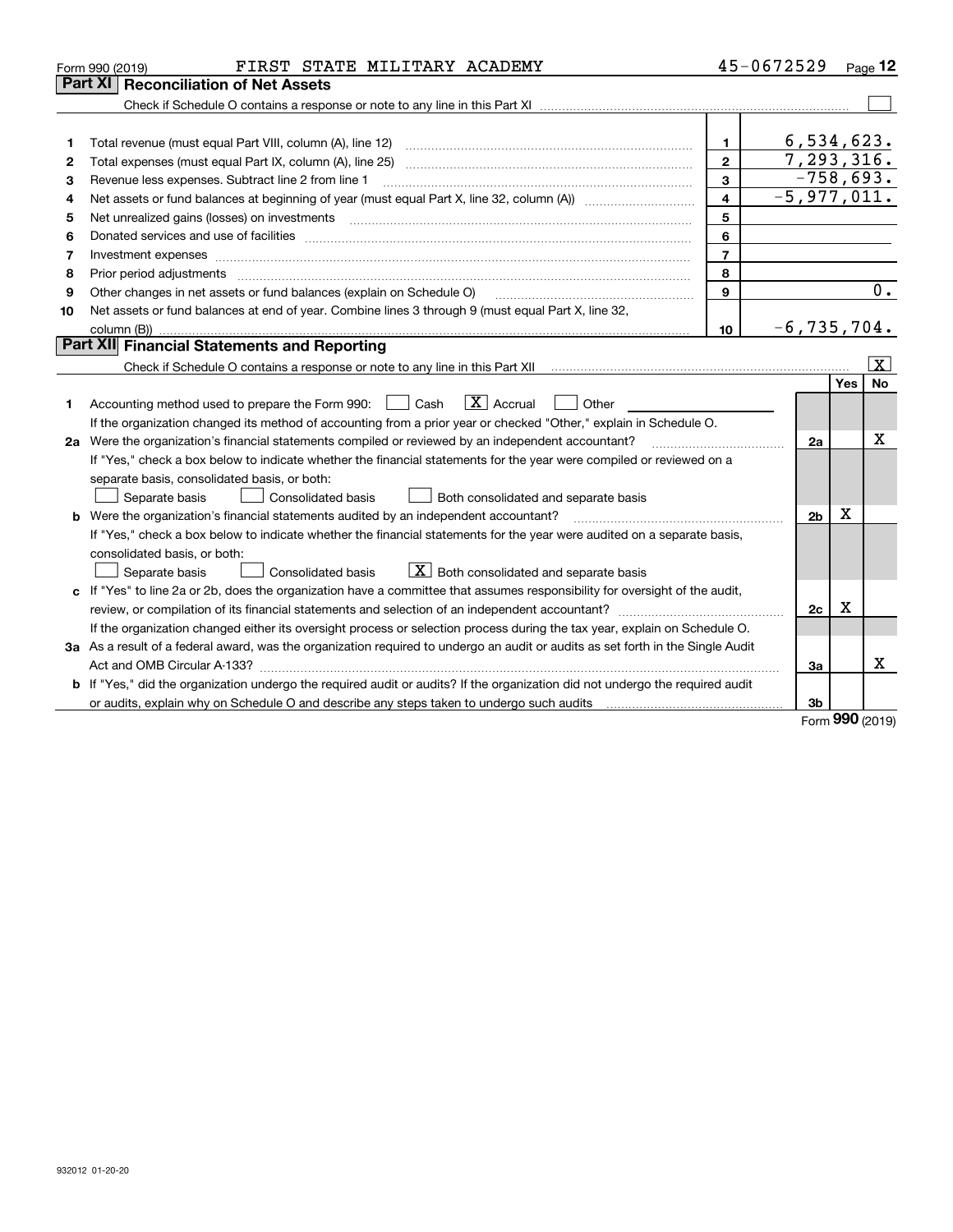| <b>SCHEDULE A</b> |
|-------------------|
|-------------------|

Department of the Treasury Internal Revenue Service

**(Form 990 or 990-EZ)**

## **Public Charity Status and Public Support**

**Complete if the organization is a section 501(c)(3) organization or a section 4947(a)(1) nonexempt charitable trust.**

**| Attach to Form 990 or Form 990-EZ.** 

**| Go to www.irs.gov/Form990 for instructions and the latest information.**

| OMB No. 1545-0047                   |
|-------------------------------------|
| 2019                                |
| <b>Open to Public</b><br>Inspection |

| Name of the organization |  |
|--------------------------|--|
|--------------------------|--|

|          |   | Name of the organization                                                                                                                                                                                                                                                         |          |                                                        |                                 |    |                                                      |  | <b>Employer identification number</b>              |  |  |
|----------|---|----------------------------------------------------------------------------------------------------------------------------------------------------------------------------------------------------------------------------------------------------------------------------------|----------|--------------------------------------------------------|---------------------------------|----|------------------------------------------------------|--|----------------------------------------------------|--|--|
|          |   |                                                                                                                                                                                                                                                                                  |          | FIRST STATE MILITARY ACADEMY                           |                                 |    |                                                      |  | 45-0672529                                         |  |  |
| Part I   |   | Reason for Public Charity Status (All organizations must complete this part.) See instructions.                                                                                                                                                                                  |          |                                                        |                                 |    |                                                      |  |                                                    |  |  |
|          |   | The organization is not a private foundation because it is: (For lines 1 through 12, check only one box.)                                                                                                                                                                        |          |                                                        |                                 |    |                                                      |  |                                                    |  |  |
| 1.       |   | A church, convention of churches, or association of churches described in section 170(b)(1)(A)(i).                                                                                                                                                                               |          |                                                        |                                 |    |                                                      |  |                                                    |  |  |
| 2        | X | A school described in section 170(b)(1)(A)(ii). (Attach Schedule E (Form 990 or 990-EZ).)                                                                                                                                                                                        |          |                                                        |                                 |    |                                                      |  |                                                    |  |  |
| 3        |   | A hospital or a cooperative hospital service organization described in section $170(b)(1)(A)(iii)$ .                                                                                                                                                                             |          |                                                        |                                 |    |                                                      |  |                                                    |  |  |
| 4        |   | A medical research organization operated in conjunction with a hospital described in section 170(b)(1)(A)(iii). Enter the hospital's name,                                                                                                                                       |          |                                                        |                                 |    |                                                      |  |                                                    |  |  |
|          |   | city, and state:                                                                                                                                                                                                                                                                 |          |                                                        |                                 |    |                                                      |  |                                                    |  |  |
| 5        |   | An organization operated for the benefit of a college or university owned or operated by a governmental unit described in                                                                                                                                                        |          |                                                        |                                 |    |                                                      |  |                                                    |  |  |
|          |   | section 170(b)(1)(A)(iv). (Complete Part II.)                                                                                                                                                                                                                                    |          |                                                        |                                 |    |                                                      |  |                                                    |  |  |
| 6        |   | A federal, state, or local government or governmental unit described in section 170(b)(1)(A)(v).                                                                                                                                                                                 |          |                                                        |                                 |    |                                                      |  |                                                    |  |  |
| 7        |   | An organization that normally receives a substantial part of its support from a governmental unit or from the general public described in                                                                                                                                        |          |                                                        |                                 |    |                                                      |  |                                                    |  |  |
|          |   | section 170(b)(1)(A)(vi). (Complete Part II.)                                                                                                                                                                                                                                    |          |                                                        |                                 |    |                                                      |  |                                                    |  |  |
| 8        |   | A community trust described in section 170(b)(1)(A)(vi). (Complete Part II.)                                                                                                                                                                                                     |          |                                                        |                                 |    |                                                      |  |                                                    |  |  |
| 9        |   | An agricultural research organization described in section 170(b)(1)(A)(ix) operated in conjunction with a land-grant college                                                                                                                                                    |          |                                                        |                                 |    |                                                      |  |                                                    |  |  |
|          |   | or university or a non-land-grant college of agriculture (see instructions). Enter the name, city, and state of the college or                                                                                                                                                   |          |                                                        |                                 |    |                                                      |  |                                                    |  |  |
|          |   | university:                                                                                                                                                                                                                                                                      |          |                                                        |                                 |    |                                                      |  |                                                    |  |  |
| 10       |   | An organization that normally receives: (1) more than 33 1/3% of its support from contributions, membership fees, and gross receipts from                                                                                                                                        |          |                                                        |                                 |    |                                                      |  |                                                    |  |  |
|          |   | activities related to its exempt functions - subject to certain exceptions, and (2) no more than 33 1/3% of its support from gross investment                                                                                                                                    |          |                                                        |                                 |    |                                                      |  |                                                    |  |  |
|          |   | income and unrelated business taxable income (less section 511 tax) from businesses acquired by the organization after June 30, 1975.                                                                                                                                            |          |                                                        |                                 |    |                                                      |  |                                                    |  |  |
|          |   | See section 509(a)(2). (Complete Part III.)                                                                                                                                                                                                                                      |          |                                                        |                                 |    |                                                      |  |                                                    |  |  |
| 11<br>12 |   | An organization organized and operated exclusively to test for public safety. See section 509(a)(4).                                                                                                                                                                             |          |                                                        |                                 |    |                                                      |  |                                                    |  |  |
|          |   | An organization organized and operated exclusively for the benefit of, to perform the functions of, or to carry out the purposes of one or<br>more publicly supported organizations described in section 509(a)(1) or section 509(a)(2). See section 509(a)(3). Check the box in |          |                                                        |                                 |    |                                                      |  |                                                    |  |  |
|          |   | lines 12a through 12d that describes the type of supporting organization and complete lines 12e, 12f, and 12g.                                                                                                                                                                   |          |                                                        |                                 |    |                                                      |  |                                                    |  |  |
| а        |   | <b>Type I.</b> A supporting organization operated, supervised, or controlled by its supported organization(s), typically by giving                                                                                                                                               |          |                                                        |                                 |    |                                                      |  |                                                    |  |  |
|          |   | the supported organization(s) the power to regularly appoint or elect a majority of the directors or trustees of the supporting                                                                                                                                                  |          |                                                        |                                 |    |                                                      |  |                                                    |  |  |
|          |   | organization. You must complete Part IV, Sections A and B.                                                                                                                                                                                                                       |          |                                                        |                                 |    |                                                      |  |                                                    |  |  |
| b        |   | <b>Type II.</b> A supporting organization supervised or controlled in connection with its supported organization(s), by having                                                                                                                                                   |          |                                                        |                                 |    |                                                      |  |                                                    |  |  |
|          |   | control or management of the supporting organization vested in the same persons that control or manage the supported                                                                                                                                                             |          |                                                        |                                 |    |                                                      |  |                                                    |  |  |
|          |   | organization(s). You must complete Part IV, Sections A and C.                                                                                                                                                                                                                    |          |                                                        |                                 |    |                                                      |  |                                                    |  |  |
| с        |   | Type III functionally integrated. A supporting organization operated in connection with, and functionally integrated with,                                                                                                                                                       |          |                                                        |                                 |    |                                                      |  |                                                    |  |  |
|          |   | its supported organization(s) (see instructions). You must complete Part IV, Sections A, D, and E.                                                                                                                                                                               |          |                                                        |                                 |    |                                                      |  |                                                    |  |  |
| d        |   | Type III non-functionally integrated. A supporting organization operated in connection with its supported organization(s)                                                                                                                                                        |          |                                                        |                                 |    |                                                      |  |                                                    |  |  |
|          |   | that is not functionally integrated. The organization generally must satisfy a distribution requirement and an attentiveness                                                                                                                                                     |          |                                                        |                                 |    |                                                      |  |                                                    |  |  |
|          |   | requirement (see instructions). You must complete Part IV, Sections A and D, and Part V.                                                                                                                                                                                         |          |                                                        |                                 |    |                                                      |  |                                                    |  |  |
|          |   | Check this box if the organization received a written determination from the IRS that it is a Type I, Type II, Type III                                                                                                                                                          |          |                                                        |                                 |    |                                                      |  |                                                    |  |  |
|          |   | functionally integrated, or Type III non-functionally integrated supporting organization.                                                                                                                                                                                        |          |                                                        |                                 |    |                                                      |  |                                                    |  |  |
|          |   | f Enter the number of supported organizations                                                                                                                                                                                                                                    |          |                                                        |                                 |    |                                                      |  |                                                    |  |  |
|          |   | g Provide the following information about the supported organization(s).                                                                                                                                                                                                         |          |                                                        | (iv) Is the organization listed |    |                                                      |  |                                                    |  |  |
|          |   | (i) Name of supported<br>organization                                                                                                                                                                                                                                            | (ii) EIN | (iii) Type of organization<br>(described on lines 1-10 | in your governing document?     |    | (v) Amount of monetary<br>support (see instructions) |  | (vi) Amount of other<br>support (see instructions) |  |  |
|          |   |                                                                                                                                                                                                                                                                                  |          | above (see instructions))                              | Yes                             | No |                                                      |  |                                                    |  |  |
|          |   |                                                                                                                                                                                                                                                                                  |          |                                                        |                                 |    |                                                      |  |                                                    |  |  |
|          |   |                                                                                                                                                                                                                                                                                  |          |                                                        |                                 |    |                                                      |  |                                                    |  |  |
|          |   |                                                                                                                                                                                                                                                                                  |          |                                                        |                                 |    |                                                      |  |                                                    |  |  |
|          |   |                                                                                                                                                                                                                                                                                  |          |                                                        |                                 |    |                                                      |  |                                                    |  |  |
|          |   |                                                                                                                                                                                                                                                                                  |          |                                                        |                                 |    |                                                      |  |                                                    |  |  |
|          |   |                                                                                                                                                                                                                                                                                  |          |                                                        |                                 |    |                                                      |  |                                                    |  |  |
|          |   |                                                                                                                                                                                                                                                                                  |          |                                                        |                                 |    |                                                      |  |                                                    |  |  |
|          |   |                                                                                                                                                                                                                                                                                  |          |                                                        |                                 |    |                                                      |  |                                                    |  |  |
| Total    |   |                                                                                                                                                                                                                                                                                  |          |                                                        |                                 |    |                                                      |  |                                                    |  |  |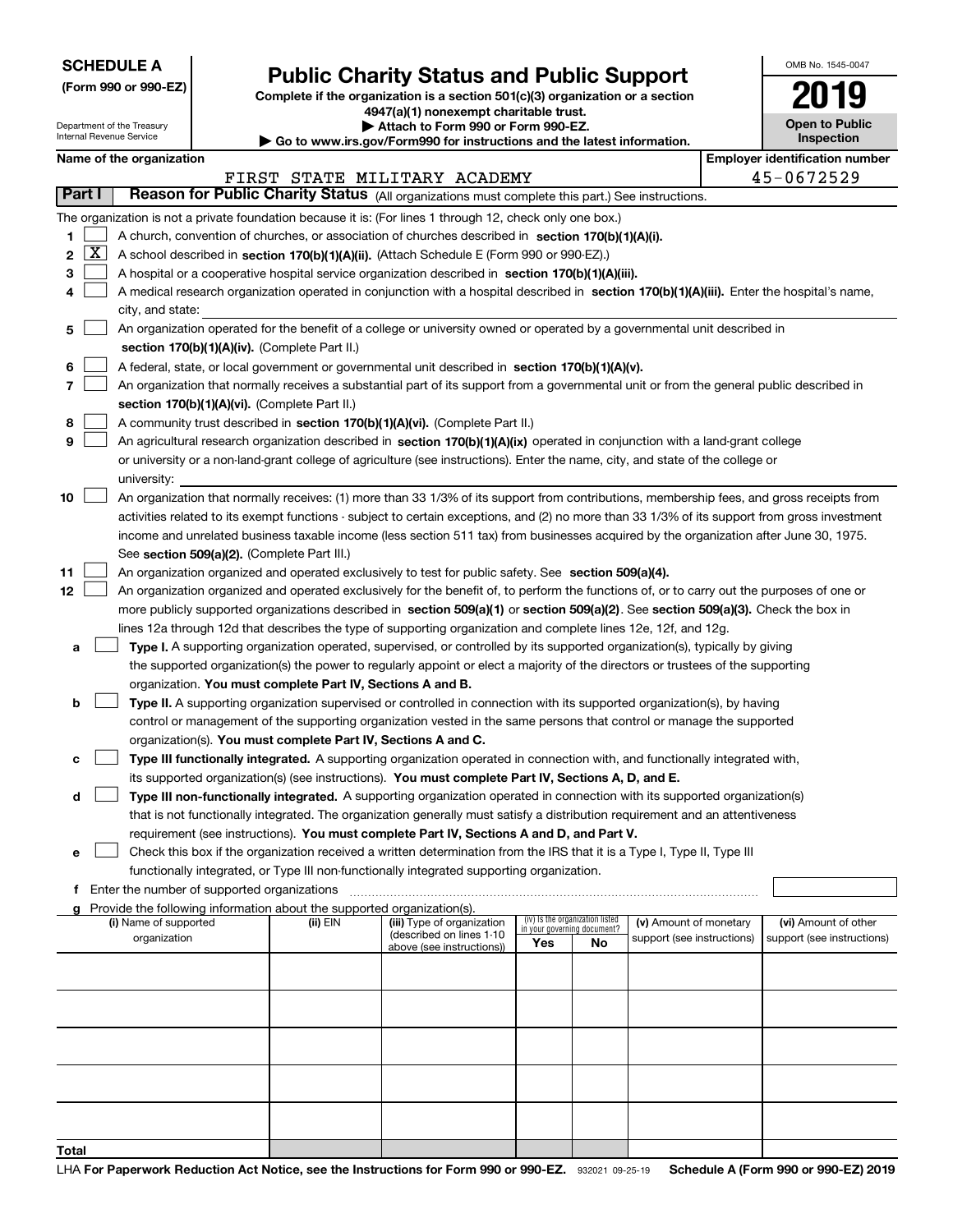#### Schedule A (Form 990 or 990-EZ) 2019 Page FIRST STATE MILITARY ACADEMY 45-0672529

**2**

(Complete only if you checked the box on line 5, 7, or 8 of Part I or if the organization failed to qualify under Part III. If the organization fails to qualify under the tests listed below, please complete Part III.) **Part II Support Schedule for Organizations Described in Sections 170(b)(1)(A)(iv) and 170(b)(1)(A)(vi)** 

|    | <b>Section A. Public Support</b>                                                                                                               |          |            |            |            |          |           |
|----|------------------------------------------------------------------------------------------------------------------------------------------------|----------|------------|------------|------------|----------|-----------|
|    | Calendar year (or fiscal year beginning in) $\blacktriangleright$                                                                              | (a) 2015 | $(b)$ 2016 | $(c)$ 2017 | $(d)$ 2018 | (e) 2019 | (f) Total |
|    | <b>1</b> Gifts, grants, contributions, and                                                                                                     |          |            |            |            |          |           |
|    | membership fees received. (Do not                                                                                                              |          |            |            |            |          |           |
|    | include any "unusual grants.")                                                                                                                 |          |            |            |            |          |           |
|    | 2 Tax revenues levied for the organ-                                                                                                           |          |            |            |            |          |           |
|    | ization's benefit and either paid to                                                                                                           |          |            |            |            |          |           |
|    | or expended on its behalf                                                                                                                      |          |            |            |            |          |           |
|    | 3 The value of services or facilities                                                                                                          |          |            |            |            |          |           |
|    | furnished by a governmental unit to                                                                                                            |          |            |            |            |          |           |
|    | the organization without charge                                                                                                                |          |            |            |            |          |           |
|    | <b>4 Total.</b> Add lines 1 through 3                                                                                                          |          |            |            |            |          |           |
| 5. | The portion of total contributions                                                                                                             |          |            |            |            |          |           |
|    | by each person (other than a                                                                                                                   |          |            |            |            |          |           |
|    | governmental unit or publicly                                                                                                                  |          |            |            |            |          |           |
|    | supported organization) included                                                                                                               |          |            |            |            |          |           |
|    | on line 1 that exceeds 2% of the                                                                                                               |          |            |            |            |          |           |
|    | amount shown on line 11,                                                                                                                       |          |            |            |            |          |           |
|    | column (f)                                                                                                                                     |          |            |            |            |          |           |
|    | 6 Public support. Subtract line 5 from line 4.                                                                                                 |          |            |            |            |          |           |
|    | <b>Section B. Total Support</b>                                                                                                                |          |            |            |            |          |           |
|    | Calendar year (or fiscal year beginning in) $\blacktriangleright$                                                                              | (a) 2015 | (b) 2016   | $(c)$ 2017 | $(d)$ 2018 | (e) 2019 | (f) Total |
|    | 7 Amounts from line 4                                                                                                                          |          |            |            |            |          |           |
|    | 8 Gross income from interest,                                                                                                                  |          |            |            |            |          |           |
|    | dividends, payments received on                                                                                                                |          |            |            |            |          |           |
|    | securities loans, rents, royalties,                                                                                                            |          |            |            |            |          |           |
|    | and income from similar sources                                                                                                                |          |            |            |            |          |           |
| 9. | Net income from unrelated business                                                                                                             |          |            |            |            |          |           |
|    | activities, whether or not the                                                                                                                 |          |            |            |            |          |           |
|    | business is regularly carried on                                                                                                               |          |            |            |            |          |           |
|    | <b>10</b> Other income. Do not include gain                                                                                                    |          |            |            |            |          |           |
|    | or loss from the sale of capital                                                                                                               |          |            |            |            |          |           |
|    | assets (Explain in Part VI.)                                                                                                                   |          |            |            |            |          |           |
|    | <b>11 Total support.</b> Add lines 7 through 10                                                                                                |          |            |            |            |          |           |
|    | <b>12</b> Gross receipts from related activities, etc. (see instructions)                                                                      |          |            |            |            | 12       |           |
|    | 13 First five years. If the Form 990 is for the organization's first, second, third, fourth, or fifth tax year as a section 501(c)(3)          |          |            |            |            |          |           |
|    | organization, check this box and stop here                                                                                                     |          |            |            |            |          |           |
|    | Section C. Computation of Public Support Percentage                                                                                            |          |            |            |            |          |           |
|    | 14 Public support percentage for 2019 (line 6, column (f) divided by line 11, column (f) <i>mummention</i>                                     |          |            |            |            | 14       | %         |
|    |                                                                                                                                                |          |            |            |            | 15       | %         |
|    | 16a 33 1/3% support test - 2019. If the organization did not check the box on line 13, and line 14 is 33 1/3% or more, check this box and      |          |            |            |            |          |           |
|    | stop here. The organization qualifies as a publicly supported organization                                                                     |          |            |            |            |          | Ţ         |
|    | b 33 1/3% support test - 2018. If the organization did not check a box on line 13 or 16a, and line 15 is 33 1/3% or more, check this box       |          |            |            |            |          |           |
|    | and stop here. The organization qualifies as a publicly supported organization                                                                 |          |            |            |            |          |           |
|    | 17a 10% -facts-and-circumstances test - 2019. If the organization did not check a box on line 13, 16a, or 16b, and line 14 is 10% or more,     |          |            |            |            |          |           |
|    | and if the organization meets the "facts-and-circumstances" test, check this box and stop here. Explain in Part VI how the organization        |          |            |            |            |          |           |
|    | meets the "facts-and-circumstances" test. The organization qualifies as a publicly supported organization                                      |          |            |            |            |          |           |
|    | <b>b 10% -facts-and-circumstances test - 2018.</b> If the organization did not check a box on line 13, 16a, 16b, or 17a, and line 15 is 10% or |          |            |            |            |          |           |
|    | more, and if the organization meets the "facts-and-circumstances" test, check this box and stop here. Explain in Part VI how the               |          |            |            |            |          |           |
|    | organization meets the "facts-and-circumstances" test. The organization qualifies as a publicly supported organization                         |          |            |            |            |          |           |
| 18 | Private foundation. If the organization did not check a box on line 13, 16a, 16b, 17a, or 17b, check this box and see instructions             |          |            |            |            |          |           |

**Schedule A (Form 990 or 990-EZ) 2019**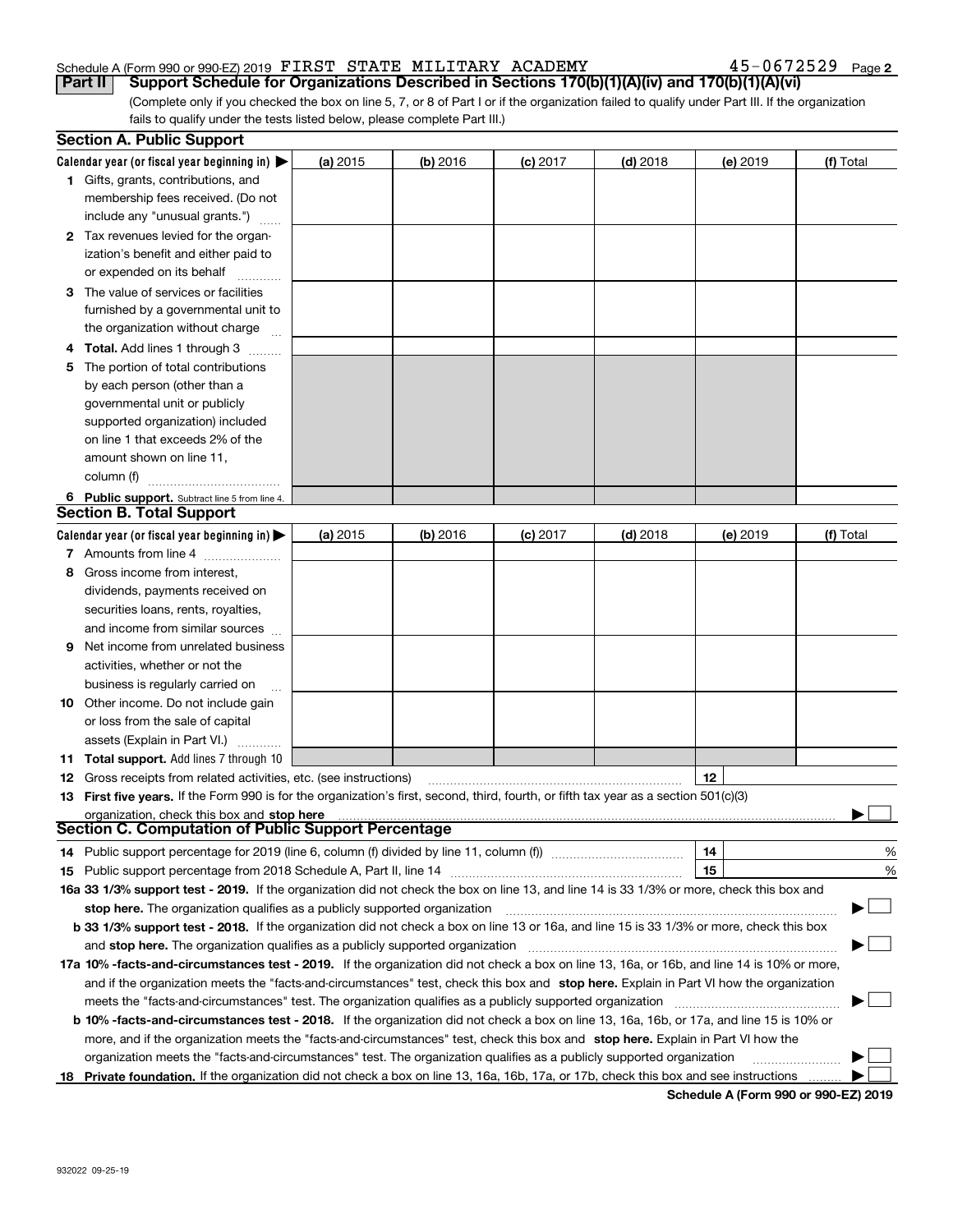#### Schedule A (Form 990 or 990-EZ) 2019 Page FIRST STATE MILITARY ACADEMY 45-0672529**Part III Support Schedule for Organizations Described in Section 509(a)(2)**

(Complete only if you checked the box on line 10 of Part I or if the organization failed to qualify under Part II. If the organization fails to qualify under the tests listed below, please complete Part II.)

|    | <b>Section A. Public Support</b>                                                                                                                    |            |          |            |            |          |             |
|----|-----------------------------------------------------------------------------------------------------------------------------------------------------|------------|----------|------------|------------|----------|-------------|
|    | Calendar year (or fiscal year beginning in) $\blacktriangleright$                                                                                   | (a) 2015   | (b) 2016 | $(c)$ 2017 | $(d)$ 2018 | (e) 2019 | (f) Total   |
|    | 1 Gifts, grants, contributions, and                                                                                                                 |            |          |            |            |          |             |
|    | membership fees received. (Do not                                                                                                                   |            |          |            |            |          |             |
|    | include any "unusual grants.")                                                                                                                      |            |          |            |            |          |             |
|    | <b>2</b> Gross receipts from admissions,                                                                                                            |            |          |            |            |          |             |
|    | merchandise sold or services per-                                                                                                                   |            |          |            |            |          |             |
|    | formed, or facilities furnished in                                                                                                                  |            |          |            |            |          |             |
|    | any activity that is related to the<br>organization's tax-exempt purpose                                                                            |            |          |            |            |          |             |
|    | 3 Gross receipts from activities that                                                                                                               |            |          |            |            |          |             |
|    | are not an unrelated trade or bus-                                                                                                                  |            |          |            |            |          |             |
|    | iness under section 513                                                                                                                             |            |          |            |            |          |             |
|    | 4 Tax revenues levied for the organ-                                                                                                                |            |          |            |            |          |             |
|    | ization's benefit and either paid to                                                                                                                |            |          |            |            |          |             |
|    | or expended on its behalf                                                                                                                           |            |          |            |            |          |             |
|    | .                                                                                                                                                   |            |          |            |            |          |             |
|    | 5 The value of services or facilities                                                                                                               |            |          |            |            |          |             |
|    | furnished by a governmental unit to                                                                                                                 |            |          |            |            |          |             |
|    | the organization without charge                                                                                                                     |            |          |            |            |          |             |
|    | <b>6 Total.</b> Add lines 1 through 5                                                                                                               |            |          |            |            |          |             |
|    | 7a Amounts included on lines 1, 2, and                                                                                                              |            |          |            |            |          |             |
|    | 3 received from disqualified persons                                                                                                                |            |          |            |            |          |             |
|    | <b>b</b> Amounts included on lines 2 and 3 received<br>from other than disqualified persons that                                                    |            |          |            |            |          |             |
|    | exceed the greater of \$5,000 or 1% of the                                                                                                          |            |          |            |            |          |             |
|    | amount on line 13 for the year                                                                                                                      |            |          |            |            |          |             |
|    | c Add lines 7a and 7b                                                                                                                               |            |          |            |            |          |             |
|    | 8 Public support. (Subtract line 7c from line 6.)                                                                                                   |            |          |            |            |          |             |
|    | <b>Section B. Total Support</b>                                                                                                                     |            |          |            |            |          |             |
|    | Calendar year (or fiscal year beginning in) $\blacktriangleright$                                                                                   | (a) $2015$ | (b) 2016 | $(c)$ 2017 | $(d)$ 2018 | (e) 2019 | (f) Total   |
|    | 9 Amounts from line 6                                                                                                                               |            |          |            |            |          |             |
|    | <b>10a</b> Gross income from interest,<br>dividends, payments received on                                                                           |            |          |            |            |          |             |
|    | securities loans, rents, royalties,                                                                                                                 |            |          |            |            |          |             |
|    | and income from similar sources                                                                                                                     |            |          |            |            |          |             |
|    | <b>b</b> Unrelated business taxable income                                                                                                          |            |          |            |            |          |             |
|    | (less section 511 taxes) from businesses                                                                                                            |            |          |            |            |          |             |
|    | acquired after June 30, 1975                                                                                                                        |            |          |            |            |          |             |
|    | c Add lines 10a and 10b                                                                                                                             |            |          |            |            |          |             |
|    | 11 Net income from unrelated business                                                                                                               |            |          |            |            |          |             |
|    | activities not included in line 10b,<br>whether or not the business is                                                                              |            |          |            |            |          |             |
|    | regularly carried on                                                                                                                                |            |          |            |            |          |             |
|    | <b>12</b> Other income. Do not include gain                                                                                                         |            |          |            |            |          |             |
|    | or loss from the sale of capital<br>assets (Explain in Part VI.)                                                                                    |            |          |            |            |          |             |
|    | 13 Total support. (Add lines 9, 10c, 11, and 12.)                                                                                                   |            |          |            |            |          |             |
|    | 14 First five years. If the Form 990 is for the organization's first, second, third, fourth, or fifth tax year as a section 501(c)(3) organization, |            |          |            |            |          |             |
|    | check this box and stop here <i>macuum macuum macuum macuum macuum macuum macuum macuum macuum</i>                                                  |            |          |            |            |          |             |
|    | <b>Section C. Computation of Public Support Percentage</b>                                                                                          |            |          |            |            |          |             |
|    | 15 Public support percentage for 2019 (line 8, column (f), divided by line 13, column (f))                                                          |            |          |            |            | 15       | %           |
| 16 | Public support percentage from 2018 Schedule A, Part III, line 15                                                                                   |            |          |            |            | 16       | %           |
|    | <b>Section D. Computation of Investment Income Percentage</b>                                                                                       |            |          |            |            |          |             |
|    | 17 Investment income percentage for 2019 (line 10c, column (f), divided by line 13, column (f))                                                     |            |          |            |            | 17       | %           |
|    | 18 Investment income percentage from 2018 Schedule A, Part III, line 17                                                                             |            |          |            |            | 18       | %           |
|    | 19a 33 1/3% support tests - 2019. If the organization did not check the box on line 14, and line 15 is more than 33 1/3%, and line 17 is not        |            |          |            |            |          |             |
|    | more than 33 1/3%, check this box and stop here. The organization qualifies as a publicly supported organization                                    |            |          |            |            |          | $\sim$<br>▶ |
|    | b 33 1/3% support tests - 2018. If the organization did not check a box on line 14 or line 19a, and line 16 is more than 33 1/3%, and               |            |          |            |            |          |             |
|    | line 18 is not more than 33 1/3%, check this box and stop here. The organization qualifies as a publicly supported organization                     |            |          |            |            |          |             |
|    |                                                                                                                                                     |            |          |            |            |          |             |
| 20 |                                                                                                                                                     |            |          |            |            |          |             |

**Schedule A (Form 990 or 990-EZ) 2019**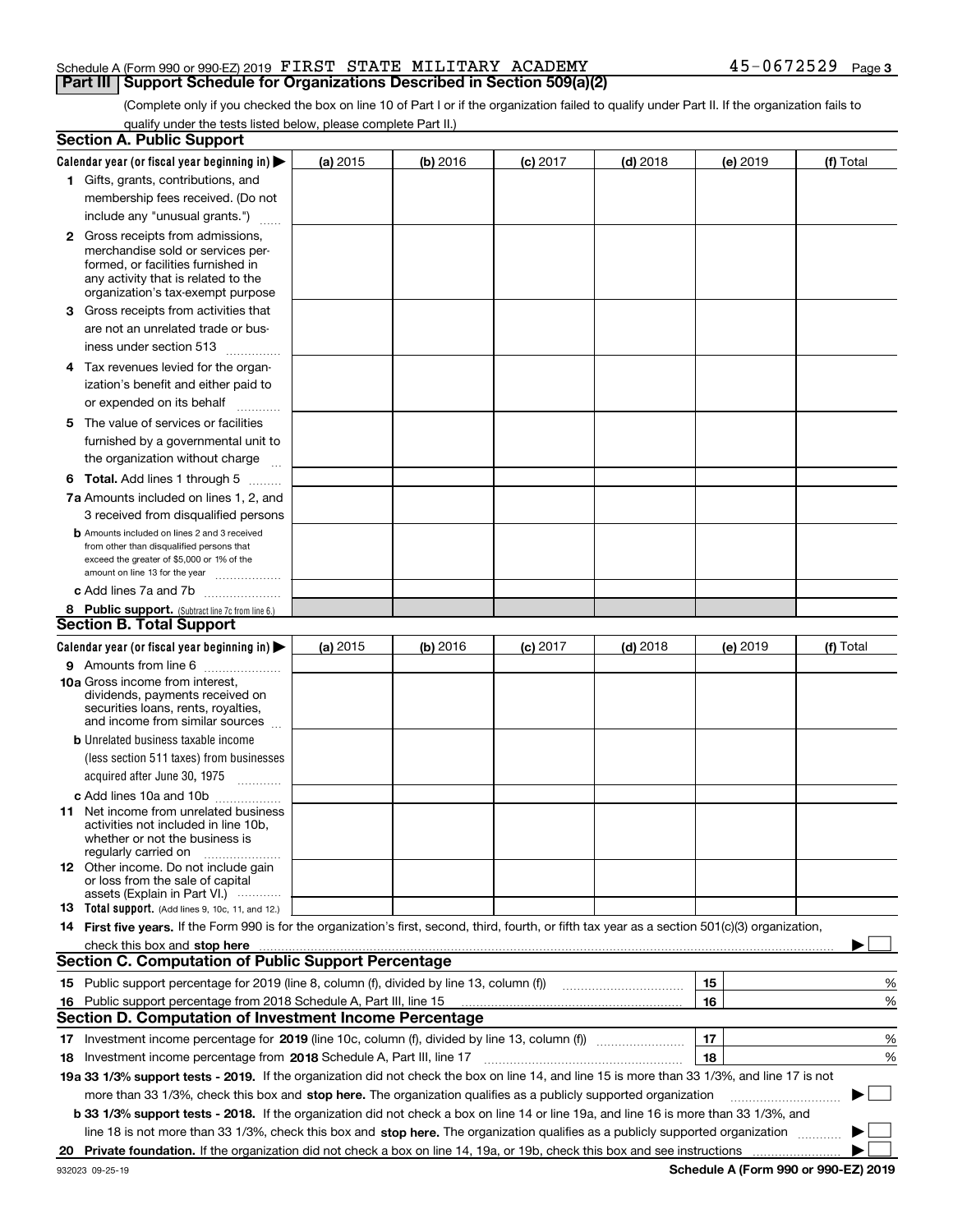### Schedule A (Form 990 or 990-EZ) 2019 Page FIRST STATE MILITARY ACADEMY 45-0672529

## **Part IV Supporting Organizations**

(Complete only if you checked a box in line 12 on Part I. If you checked 12a of Part I, complete Sections A and B. If you checked 12b of Part I, complete Sections A and C. If you checked 12c of Part I, complete Sections A, D, and E. If you checked 12d of Part I, complete Sections A and D, and complete Part V.)

#### **Section A. All Supporting Organizations**

- **1** Are all of the organization's supported organizations listed by name in the organization's governing documents? If "No," describe in **Part VI** how the supported organizations are designated. If designated by *class or purpose, describe the designation. If historic and continuing relationship, explain.*
- **2** Did the organization have any supported organization that does not have an IRS determination of status under section 509(a)(1) or (2)? If "Yes," explain in Part VI how the organization determined that the supported *organization was described in section 509(a)(1) or (2).*
- **3a** Did the organization have a supported organization described in section 501(c)(4), (5), or (6)? If "Yes," answer *(b) and (c) below.*
- **b** Did the organization confirm that each supported organization qualified under section 501(c)(4), (5), or (6) and satisfied the public support tests under section 509(a)(2)? If "Yes," describe in **Part VI** when and how the *organization made the determination.*
- **c**Did the organization ensure that all support to such organizations was used exclusively for section 170(c)(2)(B) purposes? If "Yes," explain in **Part VI** what controls the organization put in place to ensure such use.
- **4a***If* Was any supported organization not organized in the United States ("foreign supported organization")? *"Yes," and if you checked 12a or 12b in Part I, answer (b) and (c) below.*
- **b** Did the organization have ultimate control and discretion in deciding whether to make grants to the foreign supported organization? If "Yes," describe in **Part VI** how the organization had such control and discretion *despite being controlled or supervised by or in connection with its supported organizations.*
- **c** Did the organization support any foreign supported organization that does not have an IRS determination under sections 501(c)(3) and 509(a)(1) or (2)? If "Yes," explain in **Part VI** what controls the organization used *to ensure that all support to the foreign supported organization was used exclusively for section 170(c)(2)(B) purposes.*
- **5a***If "Yes,"* Did the organization add, substitute, or remove any supported organizations during the tax year? answer (b) and (c) below (if applicable). Also, provide detail in **Part VI,** including (i) the names and EIN *numbers of the supported organizations added, substituted, or removed; (ii) the reasons for each such action; (iii) the authority under the organization's organizing document authorizing such action; and (iv) how the action was accomplished (such as by amendment to the organizing document).*
- **b** Type I or Type II only. Was any added or substituted supported organization part of a class already designated in the organization's organizing document?
- **cSubstitutions only.**  Was the substitution the result of an event beyond the organization's control?
- **6** Did the organization provide support (whether in the form of grants or the provision of services or facilities) to **Part VI.** *If "Yes," provide detail in* support or benefit one or more of the filing organization's supported organizations? anyone other than (i) its supported organizations, (ii) individuals that are part of the charitable class benefited by one or more of its supported organizations, or (iii) other supporting organizations that also
- **7**Did the organization provide a grant, loan, compensation, or other similar payment to a substantial contributor *If "Yes," complete Part I of Schedule L (Form 990 or 990-EZ).* regard to a substantial contributor? (as defined in section 4958(c)(3)(C)), a family member of a substantial contributor, or a 35% controlled entity with
- **8** Did the organization make a loan to a disqualified person (as defined in section 4958) not described in line 7? *If "Yes," complete Part I of Schedule L (Form 990 or 990-EZ).*
- **9a** Was the organization controlled directly or indirectly at any time during the tax year by one or more in section 509(a)(1) or (2))? If "Yes," *provide detail in* <code>Part VI.</code> disqualified persons as defined in section 4946 (other than foundation managers and organizations described
- **b** Did one or more disqualified persons (as defined in line 9a) hold a controlling interest in any entity in which the supporting organization had an interest? If "Yes," provide detail in P**art VI**.
- **c**Did a disqualified person (as defined in line 9a) have an ownership interest in, or derive any personal benefit from, assets in which the supporting organization also had an interest? If "Yes," provide detail in P**art VI.**
- **10a** Was the organization subject to the excess business holdings rules of section 4943 because of section supporting organizations)? If "Yes," answer 10b below. 4943(f) (regarding certain Type II supporting organizations, and all Type III non-functionally integrated
- **b** Did the organization have any excess business holdings in the tax year? (Use Schedule C, Form 4720, to *determine whether the organization had excess business holdings.)*

**23a3b3c4a4b4c5a5b5c6789a 9b9c10a**

**1**

**YesNo**

**10b**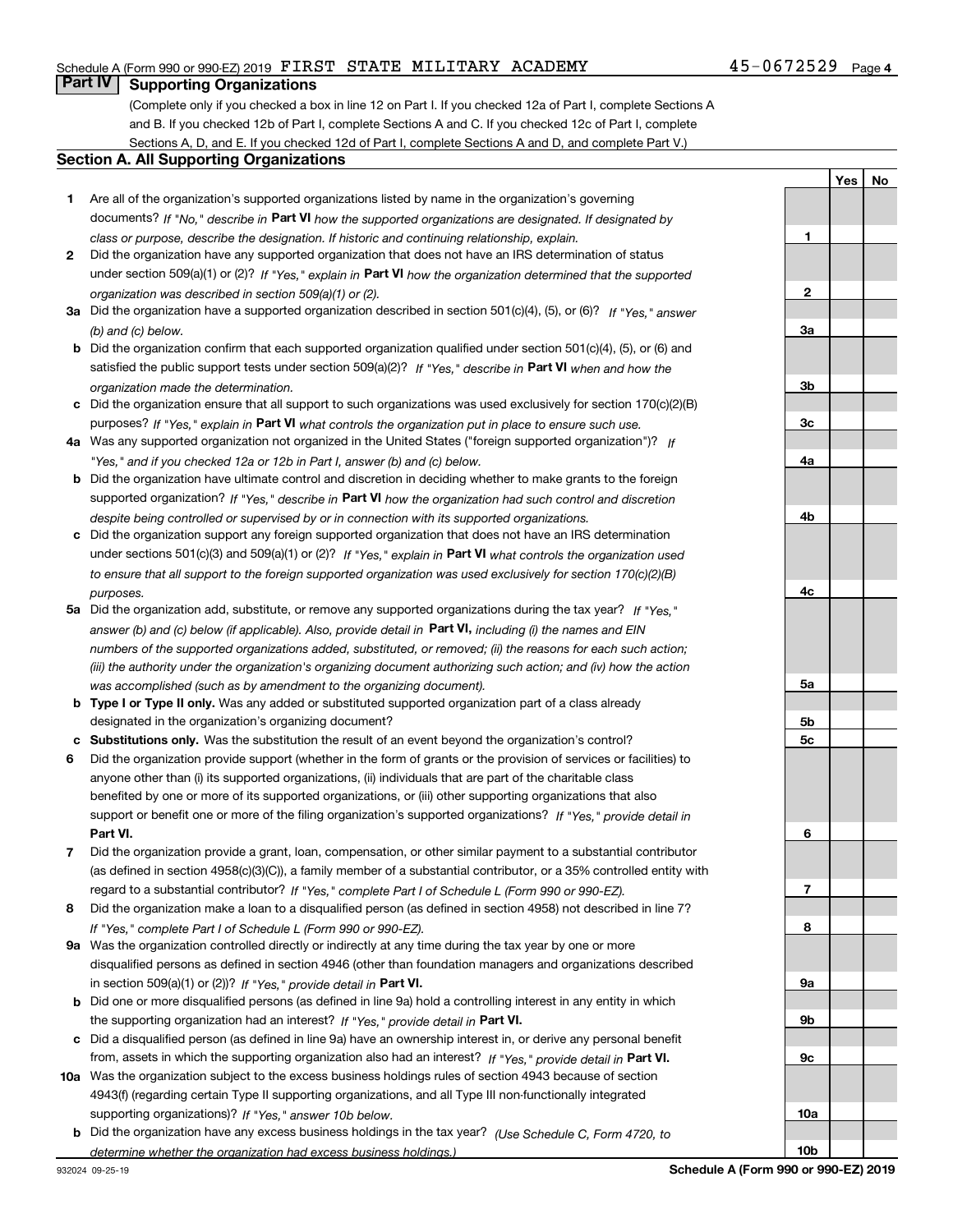## Schedule A (Form 990 or 990-EZ) 2019 Page FIRST STATE MILITARY ACADEMY 45-0672529**Part IV Supporting Organizations** *(continued)*

|    |                                                                                                                                   |                 | Yes        | No |
|----|-----------------------------------------------------------------------------------------------------------------------------------|-----------------|------------|----|
| 11 | Has the organization accepted a gift or contribution from any of the following persons?                                           |                 |            |    |
|    | a A person who directly or indirectly controls, either alone or together with persons described in (b) and (c)                    |                 |            |    |
|    | below, the governing body of a supported organization?                                                                            | 11a             |            |    |
|    | <b>b</b> A family member of a person described in (a) above?                                                                      | 11 <sub>b</sub> |            |    |
|    | c A 35% controlled entity of a person described in (a) or (b) above? If "Yes" to a, b, or c, provide detail in Part VI.           | 11c             |            |    |
|    | <b>Section B. Type I Supporting Organizations</b>                                                                                 |                 |            |    |
|    |                                                                                                                                   |                 | Yes        | No |
| 1  | Did the directors, trustees, or membership of one or more supported organizations have the power to                               |                 |            |    |
|    | regularly appoint or elect at least a majority of the organization's directors or trustees at all times during the                |                 |            |    |
|    | tax year? If "No," describe in Part VI how the supported organization(s) effectively operated, supervised, or                     |                 |            |    |
|    | controlled the organization's activities. If the organization had more than one supported organization,                           |                 |            |    |
|    | describe how the powers to appoint and/or remove directors or trustees were allocated among the supported                         |                 |            |    |
|    | organizations and what conditions or restrictions, if any, applied to such powers during the tax year.                            | 1               |            |    |
| 2  | Did the organization operate for the benefit of any supported organization other than the supported                               |                 |            |    |
|    | organization(s) that operated, supervised, or controlled the supporting organization? If "Yes," explain in                        |                 |            |    |
|    | Part VI how providing such benefit carried out the purposes of the supported organization(s) that operated,                       |                 |            |    |
|    |                                                                                                                                   | 2               |            |    |
|    | supervised, or controlled the supporting organization.<br><b>Section C. Type II Supporting Organizations</b>                      |                 |            |    |
|    |                                                                                                                                   |                 |            |    |
|    |                                                                                                                                   |                 | Yes        | No |
| 1  | Were a majority of the organization's directors or trustees during the tax year also a majority of the directors                  |                 |            |    |
|    | or trustees of each of the organization's supported organization(s)? If "No." describe in Part VI how control                     |                 |            |    |
|    | or management of the supporting organization was vested in the same persons that controlled or managed                            |                 |            |    |
|    | the supported organization(s).                                                                                                    | 1               |            |    |
|    | <b>Section D. All Type III Supporting Organizations</b>                                                                           |                 |            |    |
|    |                                                                                                                                   |                 | Yes        | No |
| 1  | Did the organization provide to each of its supported organizations, by the last day of the fifth month of the                    |                 |            |    |
|    | organization's tax year, (i) a written notice describing the type and amount of support provided during the prior tax             |                 |            |    |
|    | year, (ii) a copy of the Form 990 that was most recently filed as of the date of notification, and (iii) copies of the            |                 |            |    |
|    | organization's governing documents in effect on the date of notification, to the extent not previously provided?                  | 1               |            |    |
| 2  | Were any of the organization's officers, directors, or trustees either (i) appointed or elected by the supported                  |                 |            |    |
|    | organization(s) or (ii) serving on the governing body of a supported organization? If "No," explain in Part VI how                |                 |            |    |
|    | the organization maintained a close and continuous working relationship with the supported organization(s).                       | 2               |            |    |
| 3  | By reason of the relationship described in (2), did the organization's supported organizations have a                             |                 |            |    |
|    | significant voice in the organization's investment policies and in directing the use of the organization's                        |                 |            |    |
|    | income or assets at all times during the tax year? If "Yes," describe in Part VI the role the organization's                      |                 |            |    |
|    | supported organizations played in this regard.                                                                                    | 3               |            |    |
|    | Section E. Type III Functionally Integrated Supporting Organizations                                                              |                 |            |    |
| 1  | Check the box next to the method that the organization used to satisfy the Integral Part Test during the year (see instructions). |                 |            |    |
| а  | The organization satisfied the Activities Test. Complete line 2 below.                                                            |                 |            |    |
| b  | The organization is the parent of each of its supported organizations. Complete line 3 below.                                     |                 |            |    |
| c  | The organization supported a governmental entity. Describe in Part VI how you supported a government entity (see instructions),   |                 |            |    |
| 2  | Activities Test. Answer (a) and (b) below.                                                                                        |                 | <b>Yes</b> | No |
| а  | Did substantially all of the organization's activities during the tax year directly further the exempt purposes of                |                 |            |    |
|    | the supported organization(s) to which the organization was responsive? If "Yes," then in Part VI identify                        |                 |            |    |
|    | those supported organizations and explain how these activities directly furthered their exempt purposes,                          |                 |            |    |
|    | how the organization was responsive to those supported organizations, and how the organization determined                         |                 |            |    |
|    | that these activities constituted substantially all of its activities.                                                            | 2a              |            |    |
|    | <b>b</b> Did the activities described in (a) constitute activities that, but for the organization's involvement, one or more      |                 |            |    |
|    | of the organization's supported organization(s) would have been engaged in? If "Yes," explain in Part VI the                      |                 |            |    |
|    | reasons for the organization's position that its supported organization(s) would have engaged in these                            |                 |            |    |
|    | activities but for the organization's involvement.                                                                                | 2b              |            |    |
| З  | Parent of Supported Organizations. Answer (a) and (b) below.                                                                      |                 |            |    |
| а  | Did the organization have the power to regularly appoint or elect a majority of the officers, directors, or                       |                 |            |    |
|    | trustees of each of the supported organizations? Provide details in Part VI.                                                      | За              |            |    |
|    | <b>b</b> Did the organization exercise a substantial degree of direction over the policies, programs, and activities of each      |                 |            |    |
|    | of its supported organizations? If "Yes." describe in Part VI the role played by the organization in this regard.                 | 3b              |            |    |
|    |                                                                                                                                   |                 |            |    |

**Schedule A (Form 990 or 990-EZ) 2019**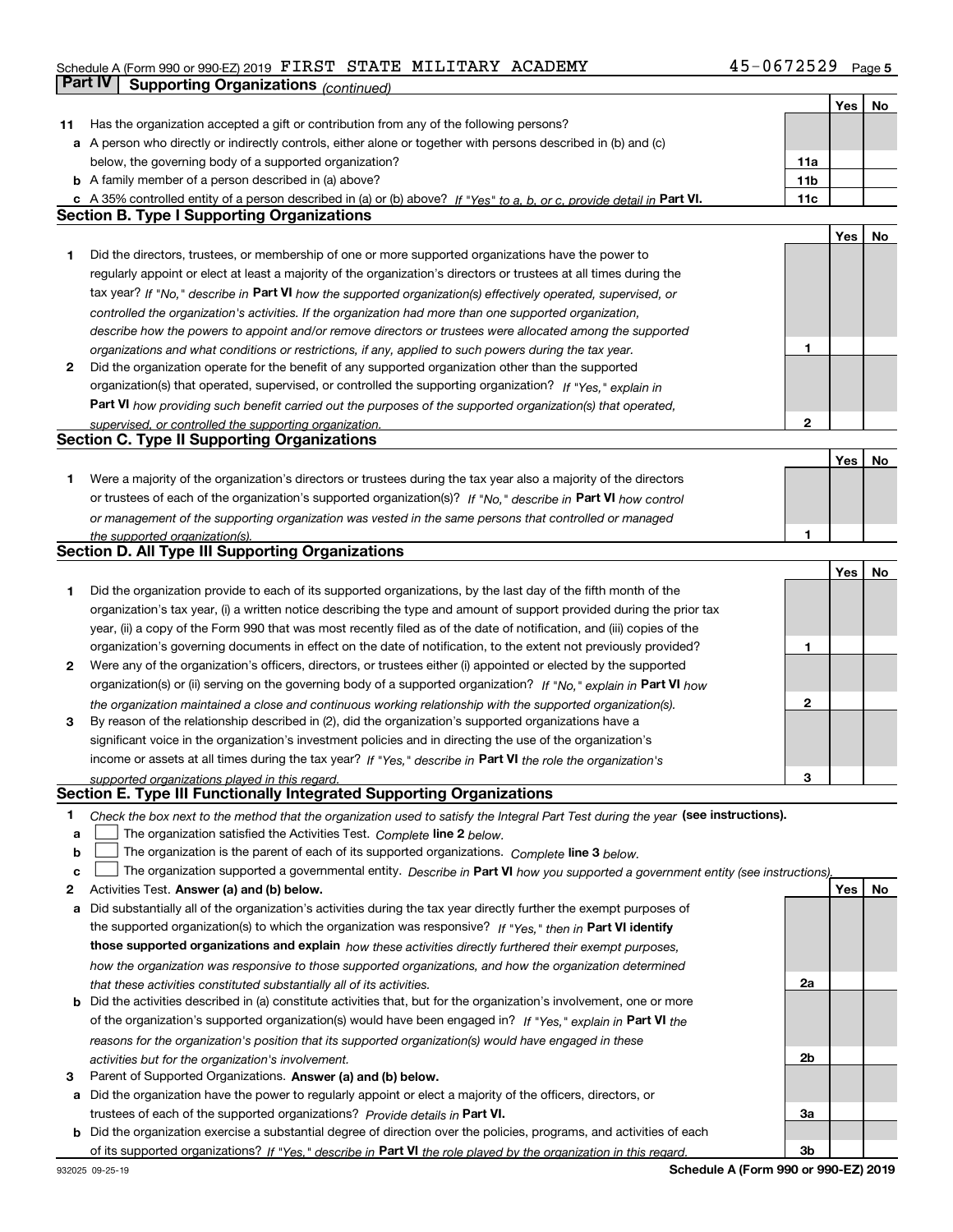**1**

| Schedule A (Form 990 or 990-EZ) 2019 FIRST STATE MILITARY ACADEMY |  |                                                                                  | $45 - 0672529$ Page 6 |  |
|-------------------------------------------------------------------|--|----------------------------------------------------------------------------------|-----------------------|--|
|                                                                   |  | Part V   Type III Non-Functionally Integrated 509(a)(3) Supporting Organizations |                       |  |

**SEP 10. See instructions.** All antegral Part Test as a qualifying trust on Nov. 20, 1970 (explain in Part VI). See instructions. All other Type III non-functionally integrated supporting organizations must complete Sections A through E. ×.

|              | Section A - Adjusted Net Income                                              |                | (A) Prior Year | (B) Current Year<br>(optional) |
|--------------|------------------------------------------------------------------------------|----------------|----------------|--------------------------------|
| 1            | Net short-term capital gain                                                  | 1.             |                |                                |
| 2            | Recoveries of prior-year distributions                                       | $\mathbf{2}$   |                |                                |
| 3            | Other gross income (see instructions)                                        | 3              |                |                                |
| 4            | Add lines 1 through 3.                                                       | 4              |                |                                |
| 5            | Depreciation and depletion                                                   | 5              |                |                                |
| 6            | Portion of operating expenses paid or incurred for production or             |                |                |                                |
|              | collection of gross income or for management, conservation, or               |                |                |                                |
|              | maintenance of property held for production of income (see instructions)     | 6              |                |                                |
| 7            | Other expenses (see instructions)                                            | $\overline{7}$ |                |                                |
| 8            | Adjusted Net Income (subtract lines 5, 6, and 7 from line 4)                 | 8              |                |                                |
|              | <b>Section B - Minimum Asset Amount</b>                                      |                | (A) Prior Year | (B) Current Year<br>(optional) |
| 1.           | Aggregate fair market value of all non-exempt-use assets (see                |                |                |                                |
|              | instructions for short tax year or assets held for part of year):            |                |                |                                |
|              | <b>a</b> Average monthly value of securities                                 | 1a             |                |                                |
|              | <b>b</b> Average monthly cash balances                                       | 1b             |                |                                |
|              | c Fair market value of other non-exempt-use assets                           | 1c             |                |                                |
|              | <b>d</b> Total (add lines 1a, 1b, and 1c)                                    | 1d             |                |                                |
|              | e Discount claimed for blockage or other                                     |                |                |                                |
|              | factors (explain in detail in Part VI):                                      |                |                |                                |
| $\mathbf{2}$ | Acquisition indebtedness applicable to non-exempt-use assets                 | $\mathbf{2}$   |                |                                |
| 3            | Subtract line 2 from line 1d.                                                | 3              |                |                                |
| 4            | Cash deemed held for exempt use. Enter 1-1/2% of line 3 (for greater amount, |                |                |                                |
|              | see instructions)                                                            | 4              |                |                                |
| 5            | Net value of non-exempt-use assets (subtract line 4 from line 3)             | 5              |                |                                |
| 6            | Multiply line 5 by .035.                                                     | 6              |                |                                |
| 7            | Recoveries of prior-year distributions                                       | $\overline{7}$ |                |                                |
| 8            | Minimum Asset Amount (add line 7 to line 6)                                  | 8              |                |                                |
|              | <b>Section C - Distributable Amount</b>                                      |                |                | <b>Current Year</b>            |
| 1            | Adjusted net income for prior year (from Section A, line 8, Column A)        | 1              |                |                                |
| $\mathbf{2}$ | Enter 85% of line 1.                                                         | $\mathbf{2}$   |                |                                |
| 3            | Minimum asset amount for prior year (from Section B, line 8, Column A)       | 3              |                |                                |
| 4            | Enter greater of line 2 or line 3.                                           | 4              |                |                                |
| 5            | Income tax imposed in prior year                                             | 5              |                |                                |
| 6            | <b>Distributable Amount.</b> Subtract line 5 from line 4, unless subject to  |                |                |                                |
|              | emergency temporary reduction (see instructions).                            | 6              |                |                                |

**7**Check here if the current year is the organization's first as a non-functionally integrated Type III supporting organization (see instructions).

**Schedule A (Form 990 or 990-EZ) 2019**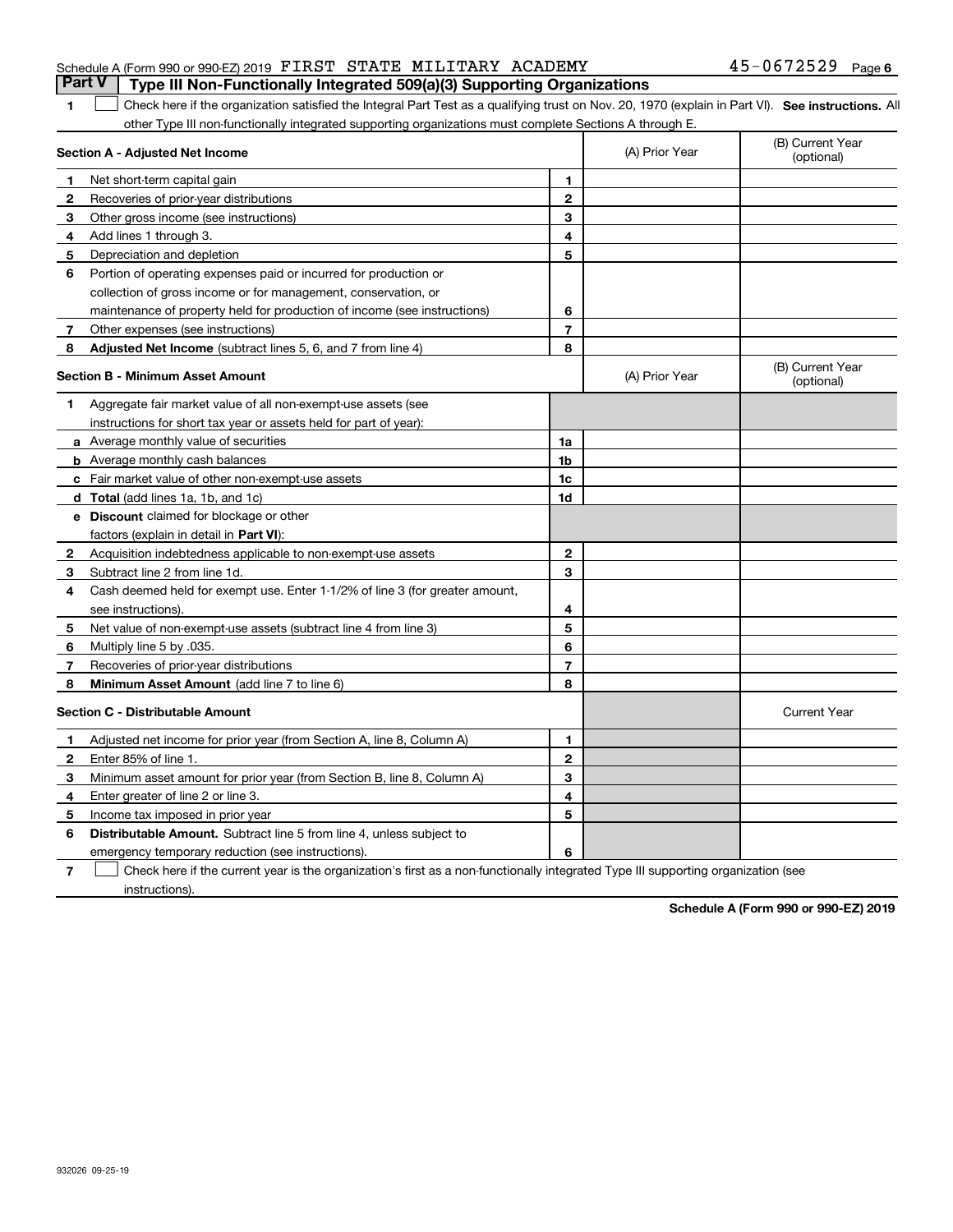#### Schedule A (Form 990 or 990-EZ) 2019 Page FIRST STATE MILITARY ACADEMY 45-0672529

| <b>Part V</b> | Type III Non-Functionally Integrated 509(a)(3) Supporting Organizations                    |                             | (continued)                           |                                         |  |  |  |
|---------------|--------------------------------------------------------------------------------------------|-----------------------------|---------------------------------------|-----------------------------------------|--|--|--|
|               | <b>Section D - Distributions</b>                                                           |                             |                                       | <b>Current Year</b>                     |  |  |  |
| 1             | Amounts paid to supported organizations to accomplish exempt purposes                      |                             |                                       |                                         |  |  |  |
| 2             | Amounts paid to perform activity that directly furthers exempt purposes of supported       |                             |                                       |                                         |  |  |  |
|               | organizations, in excess of income from activity                                           |                             |                                       |                                         |  |  |  |
| з             | Administrative expenses paid to accomplish exempt purposes of supported organizations      |                             |                                       |                                         |  |  |  |
| 4             | Amounts paid to acquire exempt-use assets                                                  |                             |                                       |                                         |  |  |  |
| 5             | Qualified set-aside amounts (prior IRS approval required)                                  |                             |                                       |                                         |  |  |  |
| 6             | Other distributions (describe in Part VI). See instructions.                               |                             |                                       |                                         |  |  |  |
| 7             | Total annual distributions. Add lines 1 through 6.                                         |                             |                                       |                                         |  |  |  |
| 8             | Distributions to attentive supported organizations to which the organization is responsive |                             |                                       |                                         |  |  |  |
|               | (provide details in Part VI). See instructions.                                            |                             |                                       |                                         |  |  |  |
| 9             | Distributable amount for 2019 from Section C, line 6                                       |                             |                                       |                                         |  |  |  |
| 10            | Line 8 amount divided by line 9 amount                                                     |                             |                                       |                                         |  |  |  |
|               |                                                                                            | (i)                         | (iii)                                 | (iii)                                   |  |  |  |
|               | <b>Section E - Distribution Allocations</b> (see instructions)                             | <b>Excess Distributions</b> | <b>Underdistributions</b><br>Pre-2019 | <b>Distributable</b><br>Amount for 2019 |  |  |  |
| 1             | Distributable amount for 2019 from Section C, line 6                                       |                             |                                       |                                         |  |  |  |
| 2             | Underdistributions, if any, for years prior to 2019 (reason-                               |                             |                                       |                                         |  |  |  |
|               | able cause required- explain in Part VI). See instructions.                                |                             |                                       |                                         |  |  |  |
| з             | Excess distributions carryover, if any, to 2019                                            |                             |                                       |                                         |  |  |  |
|               | <b>a</b> From 2014                                                                         |                             |                                       |                                         |  |  |  |
|               | <b>b</b> From $2015$                                                                       |                             |                                       |                                         |  |  |  |
|               | $c$ From 2016                                                                              |                             |                                       |                                         |  |  |  |
|               | <b>d</b> From 2017                                                                         |                             |                                       |                                         |  |  |  |
|               | e From 2018                                                                                |                             |                                       |                                         |  |  |  |
|               | Total of lines 3a through e                                                                |                             |                                       |                                         |  |  |  |
|               | <b>g</b> Applied to underdistributions of prior years                                      |                             |                                       |                                         |  |  |  |
|               | <b>h</b> Applied to 2019 distributable amount                                              |                             |                                       |                                         |  |  |  |
|               | Carryover from 2014 not applied (see instructions)                                         |                             |                                       |                                         |  |  |  |
|               | Remainder. Subtract lines 3g, 3h, and 3i from 3f.                                          |                             |                                       |                                         |  |  |  |
| 4             | Distributions for 2019 from Section D,                                                     |                             |                                       |                                         |  |  |  |
|               | line $7:$                                                                                  |                             |                                       |                                         |  |  |  |
|               | <b>a</b> Applied to underdistributions of prior years                                      |                             |                                       |                                         |  |  |  |
|               | <b>b</b> Applied to 2019 distributable amount                                              |                             |                                       |                                         |  |  |  |
| с             | Remainder. Subtract lines 4a and 4b from 4.                                                |                             |                                       |                                         |  |  |  |
| 5             | Remaining underdistributions for years prior to 2019, if                                   |                             |                                       |                                         |  |  |  |
|               | any. Subtract lines 3g and 4a from line 2. For result greater                              |                             |                                       |                                         |  |  |  |
|               | than zero, explain in Part VI. See instructions.                                           |                             |                                       |                                         |  |  |  |
| 6             | Remaining underdistributions for 2019. Subtract lines 3h                                   |                             |                                       |                                         |  |  |  |
|               | and 4b from line 1. For result greater than zero, explain in                               |                             |                                       |                                         |  |  |  |
|               | Part VI. See instructions.                                                                 |                             |                                       |                                         |  |  |  |
| 7             | Excess distributions carryover to 2020. Add lines 3j                                       |                             |                                       |                                         |  |  |  |
|               | and 4c.                                                                                    |                             |                                       |                                         |  |  |  |
| 8             | Breakdown of line 7:                                                                       |                             |                                       |                                         |  |  |  |
|               | a Excess from 2015                                                                         |                             |                                       |                                         |  |  |  |
|               |                                                                                            |                             |                                       |                                         |  |  |  |
|               | <b>b</b> Excess from 2016<br>c Excess from 2017                                            |                             |                                       |                                         |  |  |  |
|               |                                                                                            |                             |                                       |                                         |  |  |  |
|               | d Excess from 2018<br>e Excess from 2019                                                   |                             |                                       |                                         |  |  |  |
|               |                                                                                            |                             |                                       |                                         |  |  |  |

**Schedule A (Form 990 or 990-EZ) 2019**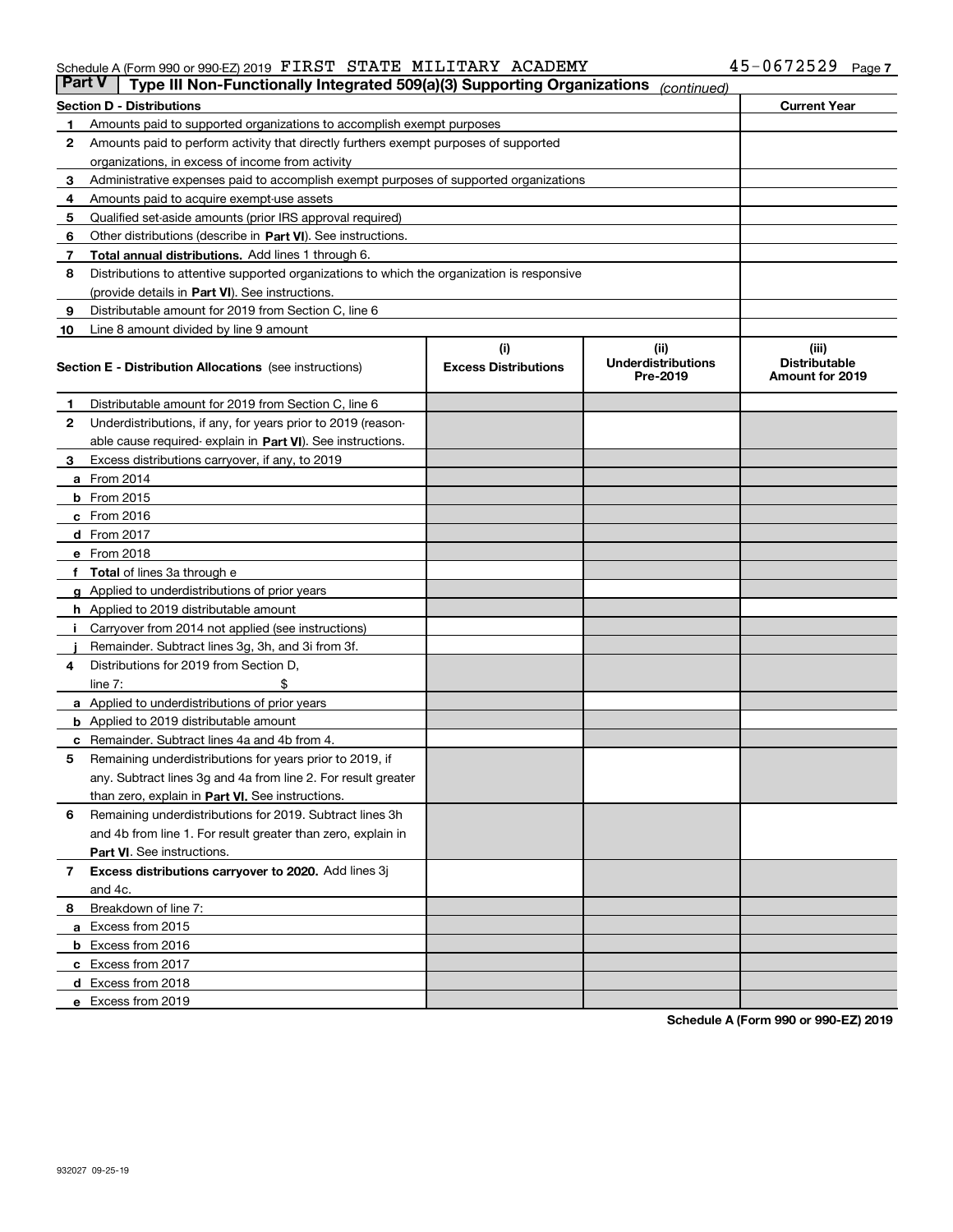|                | Schedule A (Form 990 or 990-EZ) 2019 FIRST STATE MILITARY ACADEMY                                                                                                                                                                                                                                                                                                                                                                                                                                                                                                                           |  | $45 - 0672529$ Page 8 |  |
|----------------|---------------------------------------------------------------------------------------------------------------------------------------------------------------------------------------------------------------------------------------------------------------------------------------------------------------------------------------------------------------------------------------------------------------------------------------------------------------------------------------------------------------------------------------------------------------------------------------------|--|-----------------------|--|
| <b>Part VI</b> | Supplemental Information. Provide the explanations required by Part II, line 10; Part II, line 17a or 17b; Part III, line 12;<br>Part IV, Section A, lines 1, 2, 3b, 3c, 4b, 4c, 5a, 6, 9a, 9b, 9c, 11a, 11b, and 11c; Part IV, Section B, lines 1 and 2; Part IV, Section C,<br>line 1; Part IV, Section D, lines 2 and 3; Part IV, Section E, lines 1c, 2a, 2b, 3a, and 3b; Part V, line 1; Part V, Section B, line 1e; Part V,<br>Section D, lines 5, 6, and 8; and Part V, Section E, lines 2, 5, and 6. Also complete this part for any additional information.<br>(See instructions.) |  |                       |  |
|                |                                                                                                                                                                                                                                                                                                                                                                                                                                                                                                                                                                                             |  |                       |  |
|                |                                                                                                                                                                                                                                                                                                                                                                                                                                                                                                                                                                                             |  |                       |  |
|                |                                                                                                                                                                                                                                                                                                                                                                                                                                                                                                                                                                                             |  |                       |  |
|                |                                                                                                                                                                                                                                                                                                                                                                                                                                                                                                                                                                                             |  |                       |  |
|                |                                                                                                                                                                                                                                                                                                                                                                                                                                                                                                                                                                                             |  |                       |  |
|                |                                                                                                                                                                                                                                                                                                                                                                                                                                                                                                                                                                                             |  |                       |  |
|                |                                                                                                                                                                                                                                                                                                                                                                                                                                                                                                                                                                                             |  |                       |  |
|                |                                                                                                                                                                                                                                                                                                                                                                                                                                                                                                                                                                                             |  |                       |  |
|                |                                                                                                                                                                                                                                                                                                                                                                                                                                                                                                                                                                                             |  |                       |  |
|                |                                                                                                                                                                                                                                                                                                                                                                                                                                                                                                                                                                                             |  |                       |  |
|                |                                                                                                                                                                                                                                                                                                                                                                                                                                                                                                                                                                                             |  |                       |  |
|                |                                                                                                                                                                                                                                                                                                                                                                                                                                                                                                                                                                                             |  |                       |  |
|                |                                                                                                                                                                                                                                                                                                                                                                                                                                                                                                                                                                                             |  |                       |  |
|                |                                                                                                                                                                                                                                                                                                                                                                                                                                                                                                                                                                                             |  |                       |  |
|                |                                                                                                                                                                                                                                                                                                                                                                                                                                                                                                                                                                                             |  |                       |  |
|                |                                                                                                                                                                                                                                                                                                                                                                                                                                                                                                                                                                                             |  |                       |  |
|                |                                                                                                                                                                                                                                                                                                                                                                                                                                                                                                                                                                                             |  |                       |  |
|                |                                                                                                                                                                                                                                                                                                                                                                                                                                                                                                                                                                                             |  |                       |  |
|                |                                                                                                                                                                                                                                                                                                                                                                                                                                                                                                                                                                                             |  |                       |  |
|                |                                                                                                                                                                                                                                                                                                                                                                                                                                                                                                                                                                                             |  |                       |  |
|                |                                                                                                                                                                                                                                                                                                                                                                                                                                                                                                                                                                                             |  |                       |  |
|                |                                                                                                                                                                                                                                                                                                                                                                                                                                                                                                                                                                                             |  |                       |  |
|                |                                                                                                                                                                                                                                                                                                                                                                                                                                                                                                                                                                                             |  |                       |  |
|                |                                                                                                                                                                                                                                                                                                                                                                                                                                                                                                                                                                                             |  |                       |  |
|                |                                                                                                                                                                                                                                                                                                                                                                                                                                                                                                                                                                                             |  |                       |  |
|                |                                                                                                                                                                                                                                                                                                                                                                                                                                                                                                                                                                                             |  |                       |  |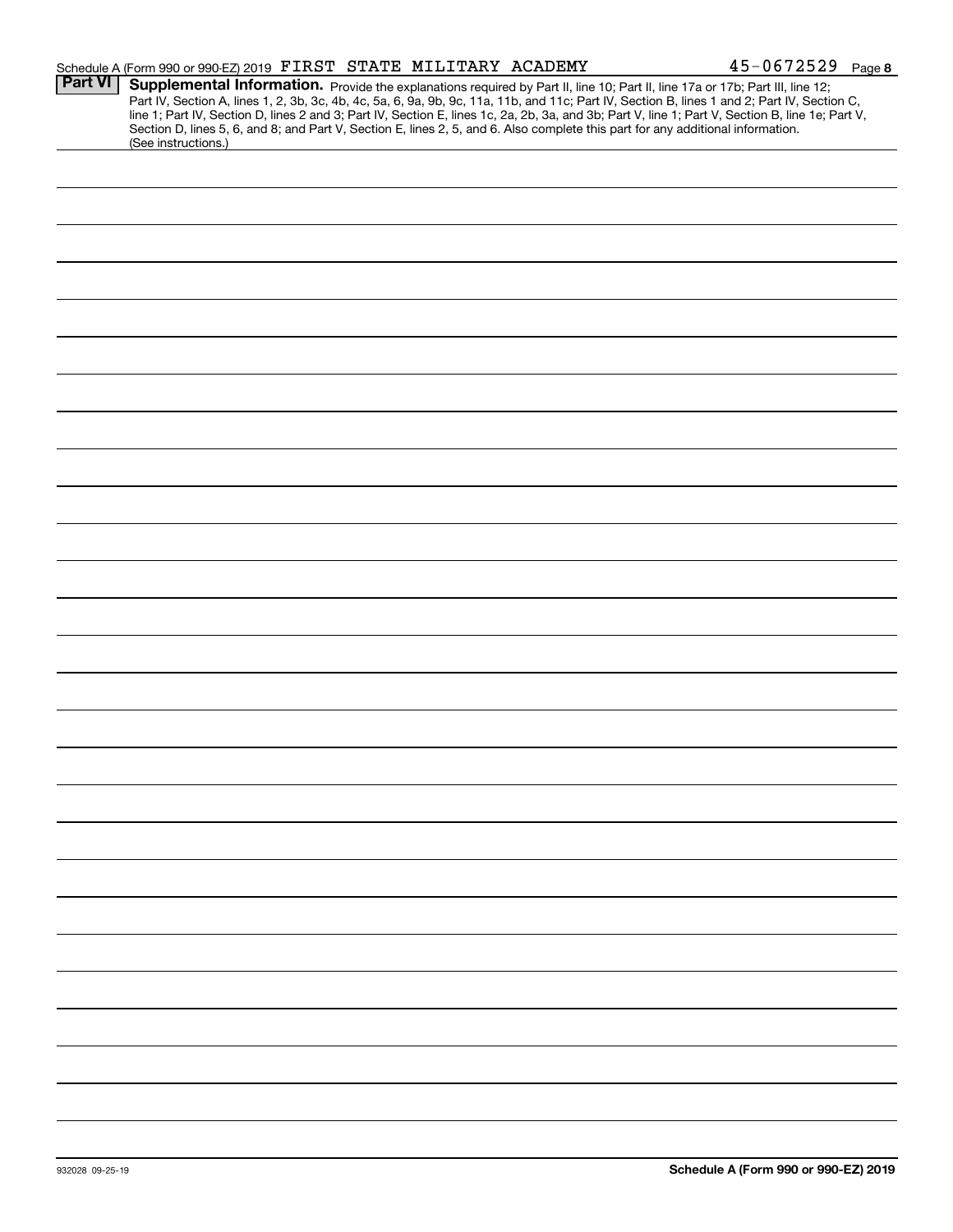| <b>SCHEDULE D</b> |  |
|-------------------|--|
|-------------------|--|

## **SCHEDULE D Supplemental Financial Statements**

(Form 990)<br>
Pepartment of the Treasury<br>
Department of the Treasury<br>
Department of the Treasury<br>
Department of the Treasury<br> **Co to www.irs.gov/Form990 for instructions and the latest information.**<br> **Co to www.irs.gov/Form9** 

 $\mathbf l$ 

OMB No. 1545-0047

Department of the Treasury Internal Revenue Service

#### **Name of the organization Employer identification number** FIRST STATE MILITARY ACADEMY 45-0672529

|   | Organizations Maintaining Donor Advised Funds or Other Similar Funds or Accounts. Complete if the<br>Part I                                                                                                                    | FIRST SIATE MILIIARI ACADEMI |                                                | 45-0074549                                         |  |  |
|---|--------------------------------------------------------------------------------------------------------------------------------------------------------------------------------------------------------------------------------|------------------------------|------------------------------------------------|----------------------------------------------------|--|--|
|   | organization answered "Yes" on Form 990, Part IV, line 6.                                                                                                                                                                      |                              |                                                |                                                    |  |  |
|   |                                                                                                                                                                                                                                | (a) Donor advised funds      |                                                | (b) Funds and other accounts                       |  |  |
|   |                                                                                                                                                                                                                                |                              |                                                |                                                    |  |  |
| 1 |                                                                                                                                                                                                                                |                              |                                                |                                                    |  |  |
| 2 | Aggregate value of contributions to (during year)                                                                                                                                                                              |                              |                                                |                                                    |  |  |
| з |                                                                                                                                                                                                                                |                              |                                                |                                                    |  |  |
| 4 |                                                                                                                                                                                                                                |                              |                                                |                                                    |  |  |
| 5 | Did the organization inform all donors and donor advisors in writing that the assets held in donor advised funds                                                                                                               |                              |                                                |                                                    |  |  |
|   |                                                                                                                                                                                                                                |                              |                                                | Yes<br><b>No</b>                                   |  |  |
| 6 | Did the organization inform all grantees, donors, and donor advisors in writing that grant funds can be used only                                                                                                              |                              |                                                |                                                    |  |  |
|   | for charitable purposes and not for the benefit of the donor or donor advisor, or for any other purpose conferring                                                                                                             |                              |                                                |                                                    |  |  |
|   |                                                                                                                                                                                                                                |                              |                                                | Yes<br>No                                          |  |  |
|   | Part II<br>Conservation Easements. Complete if the organization answered "Yes" on Form 990, Part IV, line 7.                                                                                                                   |                              |                                                |                                                    |  |  |
| 1 | Purpose(s) of conservation easements held by the organization (check all that apply).                                                                                                                                          |                              |                                                |                                                    |  |  |
|   | Preservation of land for public use (for example, recreation or education)                                                                                                                                                     |                              |                                                | Preservation of a historically important land area |  |  |
|   | Protection of natural habitat                                                                                                                                                                                                  |                              | Preservation of a certified historic structure |                                                    |  |  |
|   | Preservation of open space                                                                                                                                                                                                     |                              |                                                |                                                    |  |  |
| 2 | Complete lines 2a through 2d if the organization held a qualified conservation contribution in the form of a conservation easement on the last                                                                                 |                              |                                                |                                                    |  |  |
|   | day of the tax year.                                                                                                                                                                                                           |                              |                                                | Held at the End of the Tax Year                    |  |  |
| а | Total number of conservation easements                                                                                                                                                                                         |                              | 2a                                             |                                                    |  |  |
|   | Total acreage restricted by conservation easements                                                                                                                                                                             |                              | 2b                                             |                                                    |  |  |
|   | Number of conservation easements on a certified historic structure included in (a) manufacture included in (a)                                                                                                                 |                              | 2c                                             |                                                    |  |  |
| d | Number of conservation easements included in (c) acquired after 7/25/06, and not on a historic structure                                                                                                                       |                              |                                                |                                                    |  |  |
|   | listed in the National Register [11] matter and the National Register [11] matter is not all the National Register [11] matter is not all the National Register [11] matter is not all the National Register [11] matter is no |                              | 2d                                             |                                                    |  |  |
| 3 | Number of conservation easements modified, transferred, released, extinguished, or terminated by the organization during the tax                                                                                               |                              |                                                |                                                    |  |  |
|   | year $\blacktriangleright$                                                                                                                                                                                                     |                              |                                                |                                                    |  |  |
| 4 | Number of states where property subject to conservation easement is located                                                                                                                                                    |                              |                                                |                                                    |  |  |
| 5 | Does the organization have a written policy regarding the periodic monitoring, inspection, handling of                                                                                                                         |                              |                                                |                                                    |  |  |
|   | violations, and enforcement of the conservation easements it holds?                                                                                                                                                            |                              |                                                | Yes<br><b>No</b>                                   |  |  |
| 6 | Staff and volunteer hours devoted to monitoring, inspecting, handling of violations, and enforcing conservation easements during the year                                                                                      |                              |                                                |                                                    |  |  |
|   |                                                                                                                                                                                                                                |                              |                                                |                                                    |  |  |
| 7 | Amount of expenses incurred in monitoring, inspecting, handling of violations, and enforcing conservation easements during the year                                                                                            |                              |                                                |                                                    |  |  |
|   | $\blacktriangleright$ \$                                                                                                                                                                                                       |                              |                                                |                                                    |  |  |
| 8 | Does each conservation easement reported on line 2(d) above satisfy the requirements of section 170(h)(4)(B)(i)                                                                                                                |                              |                                                |                                                    |  |  |
|   |                                                                                                                                                                                                                                |                              |                                                | Yes<br><b>No</b>                                   |  |  |
| 9 | In Part XIII, describe how the organization reports conservation easements in its revenue and expense statement and                                                                                                            |                              |                                                |                                                    |  |  |
|   | balance sheet, and include, if applicable, the text of the footnote to the organization's financial statements that describes the                                                                                              |                              |                                                |                                                    |  |  |
|   | organization's accounting for conservation easements.                                                                                                                                                                          |                              |                                                |                                                    |  |  |
|   | Organizations Maintaining Collections of Art, Historical Treasures, or Other Similar Assets.<br>Part III                                                                                                                       |                              |                                                |                                                    |  |  |
|   | Complete if the organization answered "Yes" on Form 990, Part IV, line 8.                                                                                                                                                      |                              |                                                |                                                    |  |  |
|   | 1a If the organization elected, as permitted under FASB ASC 958, not to report in its revenue statement and balance sheet works                                                                                                |                              |                                                |                                                    |  |  |
|   | of art, historical treasures, or other similar assets held for public exhibition, education, or research in furtherance of public                                                                                              |                              |                                                |                                                    |  |  |
|   | service, provide in Part XIII the text of the footnote to its financial statements that describes these items.                                                                                                                 |                              |                                                |                                                    |  |  |
| b | If the organization elected, as permitted under FASB ASC 958, to report in its revenue statement and balance sheet works of                                                                                                    |                              |                                                |                                                    |  |  |
|   | art, historical treasures, or other similar assets held for public exhibition, education, or research in furtherance of public service,                                                                                        |                              |                                                |                                                    |  |  |
|   | provide the following amounts relating to these items:                                                                                                                                                                         |                              |                                                |                                                    |  |  |
|   |                                                                                                                                                                                                                                |                              |                                                | $\triangleright$ \$                                |  |  |
|   | (ii) Assets included in Form 990, Part X                                                                                                                                                                                       |                              |                                                | $\blacktriangleright$ \$                           |  |  |
| 2 | If the organization received or held works of art, historical treasures, or other similar assets for financial gain, provide                                                                                                   |                              |                                                |                                                    |  |  |
|   | the following amounts required to be reported under FASB ASC 958 relating to these items:                                                                                                                                      |                              |                                                |                                                    |  |  |
| а |                                                                                                                                                                                                                                |                              |                                                | $\mathfrak{S}$                                     |  |  |
|   |                                                                                                                                                                                                                                |                              | $\blacktriangleright$ \$                       |                                                    |  |  |

**For Paperwork Reduction Act Notice, see the Instructions for Form 990. Schedule D (Form 990) 2019** LHA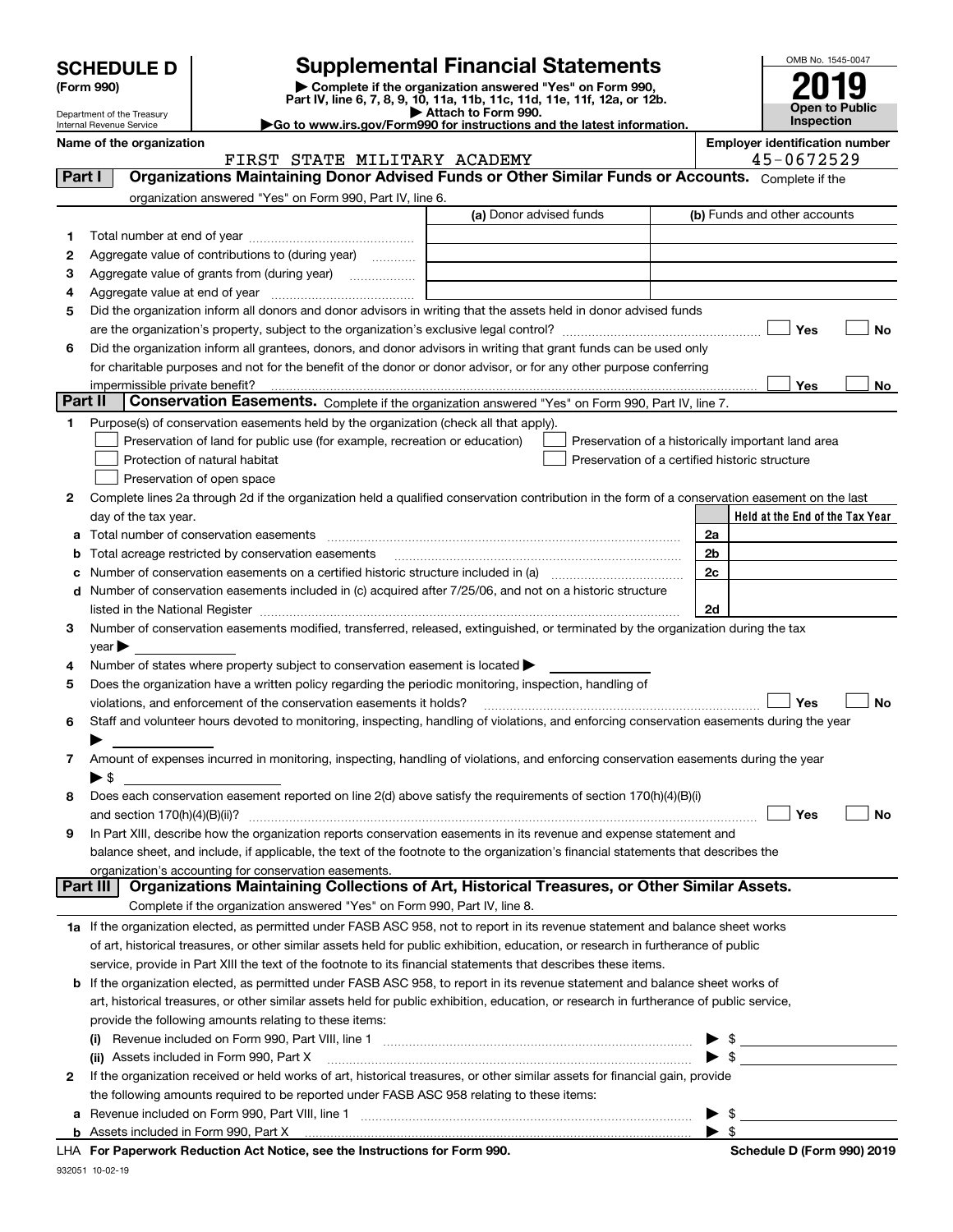|                | Schedule D (Form 990) 2019                                                                                                                                                                                                     | FIRST STATE MILITARY ACADEMY            |   |                |                                                                                                                                                                                                                                      |  |                      | 45-0672529              | Page 2  |     |
|----------------|--------------------------------------------------------------------------------------------------------------------------------------------------------------------------------------------------------------------------------|-----------------------------------------|---|----------------|--------------------------------------------------------------------------------------------------------------------------------------------------------------------------------------------------------------------------------------|--|----------------------|-------------------------|---------|-----|
|                | Part III<br>Organizations Maintaining Collections of Art, Historical Treasures, or Other Similar Assets (continued)                                                                                                            |                                         |   |                |                                                                                                                                                                                                                                      |  |                      |                         |         |     |
| 3              | Using the organization's acquisition, accession, and other records, check any of the following that make significant use of its                                                                                                |                                         |   |                |                                                                                                                                                                                                                                      |  |                      |                         |         |     |
|                | collection items (check all that apply):                                                                                                                                                                                       |                                         |   |                |                                                                                                                                                                                                                                      |  |                      |                         |         |     |
| a              | Public exhibition                                                                                                                                                                                                              |                                         |   |                | Loan or exchange program                                                                                                                                                                                                             |  |                      |                         |         |     |
| b              | Scholarly research                                                                                                                                                                                                             | e                                       |   |                | Other <u>with the contract of the contract of the contract of the contract of the contract of the contract of the contract of the contract of the contract of the contract of the contract of the contract of the contract of th</u> |  |                      |                         |         |     |
| с              | Preservation for future generations                                                                                                                                                                                            |                                         |   |                |                                                                                                                                                                                                                                      |  |                      |                         |         |     |
|                | Provide a description of the organization's collections and explain how they further the organization's exempt purpose in Part XIII.                                                                                           |                                         |   |                |                                                                                                                                                                                                                                      |  |                      |                         |         |     |
| 5              | During the year, did the organization solicit or receive donations of art, historical treasures, or other similar assets                                                                                                       |                                         |   |                |                                                                                                                                                                                                                                      |  |                      |                         |         |     |
|                | to be sold to raise funds rather than to be maintained as part of the organization's collection?                                                                                                                               |                                         |   |                |                                                                                                                                                                                                                                      |  |                      | Yes                     |         | No  |
|                | <b>Part IV</b><br>Escrow and Custodial Arrangements. Complete if the organization answered "Yes" on Form 990, Part IV, line 9, or                                                                                              |                                         |   |                |                                                                                                                                                                                                                                      |  |                      |                         |         |     |
|                | reported an amount on Form 990, Part X, line 21.                                                                                                                                                                               |                                         |   |                |                                                                                                                                                                                                                                      |  |                      |                         |         |     |
|                | 1a Is the organization an agent, trustee, custodian or other intermediary for contributions or other assets not included                                                                                                       |                                         |   |                |                                                                                                                                                                                                                                      |  |                      |                         |         |     |
|                | on Form 990, Part X? [11] matter contracts and contracts and contracts are contracted as a form 990, Part X?                                                                                                                   |                                         |   |                |                                                                                                                                                                                                                                      |  |                      | Yes                     |         | No  |
|                | b If "Yes," explain the arrangement in Part XIII and complete the following table:                                                                                                                                             |                                         |   |                |                                                                                                                                                                                                                                      |  |                      |                         |         |     |
|                |                                                                                                                                                                                                                                |                                         |   |                |                                                                                                                                                                                                                                      |  |                      | Amount                  |         |     |
|                |                                                                                                                                                                                                                                |                                         |   |                |                                                                                                                                                                                                                                      |  | 1c                   |                         |         |     |
|                | d Additions during the year measurements are all an according to the year measurement of the year measurement of the state of the state of the state of the state of the state of the state of the state of the state of the s |                                         |   |                |                                                                                                                                                                                                                                      |  | 1d                   |                         |         |     |
|                | e Distributions during the year manufactured and continuum and contract the year manufactured and contract the                                                                                                                 |                                         |   |                |                                                                                                                                                                                                                                      |  | 1e                   |                         |         |     |
|                | 2a Did the organization include an amount on Form 990, Part X, line 21, for escrow or custodial account liability?                                                                                                             |                                         |   |                |                                                                                                                                                                                                                                      |  | 1f                   | Yes                     |         | No  |
|                | <b>b</b> If "Yes," explain the arrangement in Part XIII. Check here if the explanation has been provided on Part XIII                                                                                                          |                                         |   |                |                                                                                                                                                                                                                                      |  |                      |                         |         |     |
| <b>Part V</b>  | Endowment Funds. Complete if the organization answered "Yes" on Form 990, Part IV, line 10.                                                                                                                                    |                                         |   |                |                                                                                                                                                                                                                                      |  |                      |                         |         |     |
|                |                                                                                                                                                                                                                                | (a) Current year                        |   | (b) Prior year | (c) Two years back                                                                                                                                                                                                                   |  | (d) Three years back | (e) Four years back     |         |     |
|                | 1a Beginning of year balance                                                                                                                                                                                                   |                                         |   |                |                                                                                                                                                                                                                                      |  |                      |                         |         |     |
|                |                                                                                                                                                                                                                                |                                         |   |                |                                                                                                                                                                                                                                      |  |                      |                         |         |     |
|                | Net investment earnings, gains, and losses                                                                                                                                                                                     |                                         |   |                |                                                                                                                                                                                                                                      |  |                      |                         |         |     |
|                |                                                                                                                                                                                                                                |                                         |   |                |                                                                                                                                                                                                                                      |  |                      |                         |         |     |
|                | e Other expenditures for facilities                                                                                                                                                                                            |                                         |   |                |                                                                                                                                                                                                                                      |  |                      |                         |         |     |
|                | and programs                                                                                                                                                                                                                   |                                         |   |                |                                                                                                                                                                                                                                      |  |                      |                         |         |     |
| Ť.             |                                                                                                                                                                                                                                |                                         |   |                |                                                                                                                                                                                                                                      |  |                      |                         |         |     |
| g              |                                                                                                                                                                                                                                |                                         |   |                |                                                                                                                                                                                                                                      |  |                      |                         |         |     |
| 2              | Provide the estimated percentage of the current year end balance (line 1g, column (a)) held as:                                                                                                                                |                                         |   |                |                                                                                                                                                                                                                                      |  |                      |                         |         |     |
|                | Board designated or quasi-endowment                                                                                                                                                                                            |                                         | % |                |                                                                                                                                                                                                                                      |  |                      |                         |         |     |
|                | Permanent endowment > <u>example</u>                                                                                                                                                                                           | %                                       |   |                |                                                                                                                                                                                                                                      |  |                      |                         |         |     |
|                | Term endowment $\blacktriangleright$                                                                                                                                                                                           | %                                       |   |                |                                                                                                                                                                                                                                      |  |                      |                         |         |     |
|                | The percentages on lines 2a, 2b, and 2c should equal 100%.                                                                                                                                                                     |                                         |   |                |                                                                                                                                                                                                                                      |  |                      |                         |         |     |
|                | 3a Are there endowment funds not in the possession of the organization that are held and administered for the organization                                                                                                     |                                         |   |                |                                                                                                                                                                                                                                      |  |                      |                         |         |     |
|                | by:                                                                                                                                                                                                                            |                                         |   |                |                                                                                                                                                                                                                                      |  |                      |                         | Yes     | No. |
|                | (i)<br>3a(i)                                                                                                                                                                                                                   |                                         |   |                |                                                                                                                                                                                                                                      |  |                      |                         |         |     |
|                | 3a(ii)<br>(ii)                                                                                                                                                                                                                 |                                         |   |                |                                                                                                                                                                                                                                      |  |                      |                         |         |     |
|                | 3b                                                                                                                                                                                                                             |                                         |   |                |                                                                                                                                                                                                                                      |  |                      |                         |         |     |
| 4              | Describe in Part XIII the intended uses of the organization's endowment funds.                                                                                                                                                 |                                         |   |                |                                                                                                                                                                                                                                      |  |                      |                         |         |     |
| <b>Part VI</b> | Land, Buildings, and Equipment.                                                                                                                                                                                                |                                         |   |                |                                                                                                                                                                                                                                      |  |                      |                         |         |     |
|                | Complete if the organization answered "Yes" on Form 990, Part IV, line 11a. See Form 990, Part X, line 10.                                                                                                                     |                                         |   |                |                                                                                                                                                                                                                                      |  |                      |                         |         |     |
|                | Description of property                                                                                                                                                                                                        | (a) Cost or other<br>basis (investment) |   |                | (b) Cost or other                                                                                                                                                                                                                    |  | (c) Accumulated      | (d) Book value          |         |     |
|                |                                                                                                                                                                                                                                |                                         |   |                | basis (other)<br>94, 290.                                                                                                                                                                                                            |  | depreciation         |                         |         |     |
|                |                                                                                                                                                                                                                                |                                         |   |                | 5,659,637.                                                                                                                                                                                                                           |  | 643,586.             | $\overline{5,016},051.$ | 94,290. |     |
|                |                                                                                                                                                                                                                                |                                         |   |                |                                                                                                                                                                                                                                      |  |                      |                         |         |     |
|                |                                                                                                                                                                                                                                |                                         |   |                | 1, 270, 385.                                                                                                                                                                                                                         |  | 800,623.             | 469, 762.               |         |     |
|                | e Other                                                                                                                                                                                                                        |                                         |   |                |                                                                                                                                                                                                                                      |  |                      |                         |         |     |
|                |                                                                                                                                                                                                                                |                                         |   |                |                                                                                                                                                                                                                                      |  |                      | 5,580,103.              |         |     |
|                |                                                                                                                                                                                                                                |                                         |   |                |                                                                                                                                                                                                                                      |  |                      |                         |         |     |

**Schedule D (Form 990) 2019**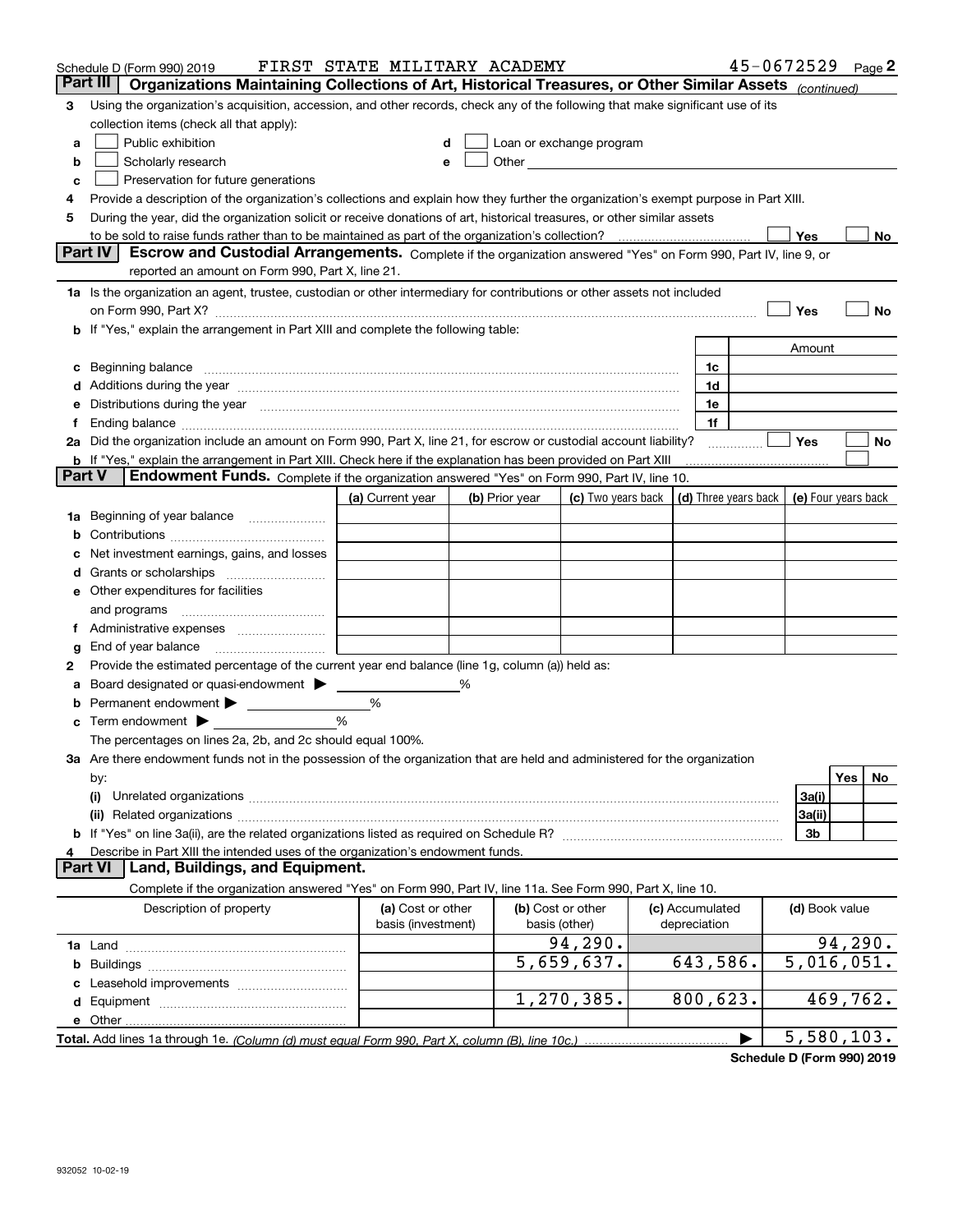| 45-0672529<br>FIRST STATE MILITARY ACADEMY<br>Schedule D (Form 990) 2019 |  | Page |
|--------------------------------------------------------------------------|--|------|
|--------------------------------------------------------------------------|--|------|

## **Part VII Investments - Other Securities.**

Complete if the organization answered "Yes" on Form 990, Part IV, line 11b. See Form 990, Part X, line 12.

| (a) Description of security or category (including name of security)       | (b) Book value | (c) Method of valuation: Cost or end-of-year market value |
|----------------------------------------------------------------------------|----------------|-----------------------------------------------------------|
| (1) Financial derivatives                                                  |                |                                                           |
| (2) Closely held equity interests                                          |                |                                                           |
| $(3)$ Other                                                                |                |                                                           |
| (A)                                                                        |                |                                                           |
| (B)                                                                        |                |                                                           |
| (C)                                                                        |                |                                                           |
| (D)                                                                        |                |                                                           |
| (E)                                                                        |                |                                                           |
| (F)                                                                        |                |                                                           |
| (G)                                                                        |                |                                                           |
| (H)                                                                        |                |                                                           |
| <b>Total.</b> (Col. (b) must equal Form 990, Part X, col. (B) line $12$ .) |                |                                                           |

#### **Part VIII Investments - Program Related.**

Complete if the organization answered "Yes" on Form 990, Part IV, line 11c. See Form 990, Part X, line 13.

| (a) Description of investment                                                                 | (b) Book value | (c) Method of valuation: Cost or end-of-year market value |
|-----------------------------------------------------------------------------------------------|----------------|-----------------------------------------------------------|
| (1)                                                                                           |                |                                                           |
| (2)                                                                                           |                |                                                           |
| (3)                                                                                           |                |                                                           |
| (4)                                                                                           |                |                                                           |
| $\frac{1}{2}$                                                                                 |                |                                                           |
| (6)                                                                                           |                |                                                           |
| (7)                                                                                           |                |                                                           |
| (8)                                                                                           |                |                                                           |
| (9)                                                                                           |                |                                                           |
| <b>Total.</b> (Col. (b) must equal Form 990, Part X, col. (B) line 13.) $\blacktriangleright$ |                |                                                           |

#### **Part IX Other Assets.**

Complete if the organization answered "Yes" on Form 990, Part IV, line 11d. See Form 990, Part X, line 15.

| (a) Description                                                                                                                                   | (b) Book value |
|---------------------------------------------------------------------------------------------------------------------------------------------------|----------------|
| TO.<br><b>DEFERRED</b><br><b>OUTFLOWS</b><br>RELATED<br>PENSION<br>(1)                                                                            | 1,183,466.     |
| <b>RELATED</b><br>DEFERRED<br>OUTFLOWS<br>OPEB<br>TО<br>(2)                                                                                       | 4,595,260.     |
| (3)                                                                                                                                               |                |
| (4)                                                                                                                                               |                |
| (5)                                                                                                                                               |                |
| (6)                                                                                                                                               |                |
| (7)                                                                                                                                               |                |
| (8)                                                                                                                                               |                |
| (9)                                                                                                                                               |                |
|                                                                                                                                                   | 5,778,726.     |
| <b>Other Liabilities.</b><br>Part X                                                                                                               |                |
| Complete if the organization answered "Yes" on Form 990, Part IV, line 11e or 11f. See Form 990, Part X, line 25.                                 |                |
| (a) Description of liability<br>1.                                                                                                                | (b) Book value |
| (1)<br>Federal income taxes                                                                                                                       |                |
| PENSION LIABLITY<br>(2)                                                                                                                           | 1,681,625.     |
| RELATED<br>PARTY NOTE<br>PAYABLE<br>(3)                                                                                                           | 7,055.         |
| OPEB LIABILITY<br>(4)                                                                                                                             | 8,378,340.     |
| <b>DEFERRED</b><br>OF<br>RESOURCES<br>INFLOWS<br>$\overline{\phantom{0}}$<br>(5)                                                                  |                |
| OPEB<br>(6)                                                                                                                                       | 1,845,744.     |
| <b>DEFERRED</b><br>INFLOWS<br>OF<br>RESOURCES -<br>(7)                                                                                            |                |
| PENSION<br>(8)                                                                                                                                    | 12,343.        |
| (9)                                                                                                                                               |                |
| Total. (Column (b) must equal Form 990, Part X, col. (B) line 25.) <i>manual communical contraction</i> contraction of                            | 11,925,107.    |
| 0. Liebility fer uno adoin tou nooitions, in Dort VIII, mroude the tout of the feature to the examination's financial atotomonte that reports the |                |

**2.**Liability for uncertain tax positions. In Part XIII, provide the text of the footnote to the organization's financial statements that reports the organization's liability for uncertain tax positions under FASB ASC 740. Check here if the text of the footnote has been provided in Part XIII  $\vert$  X  $\vert$ 

**Schedule D (Form 990) 2019**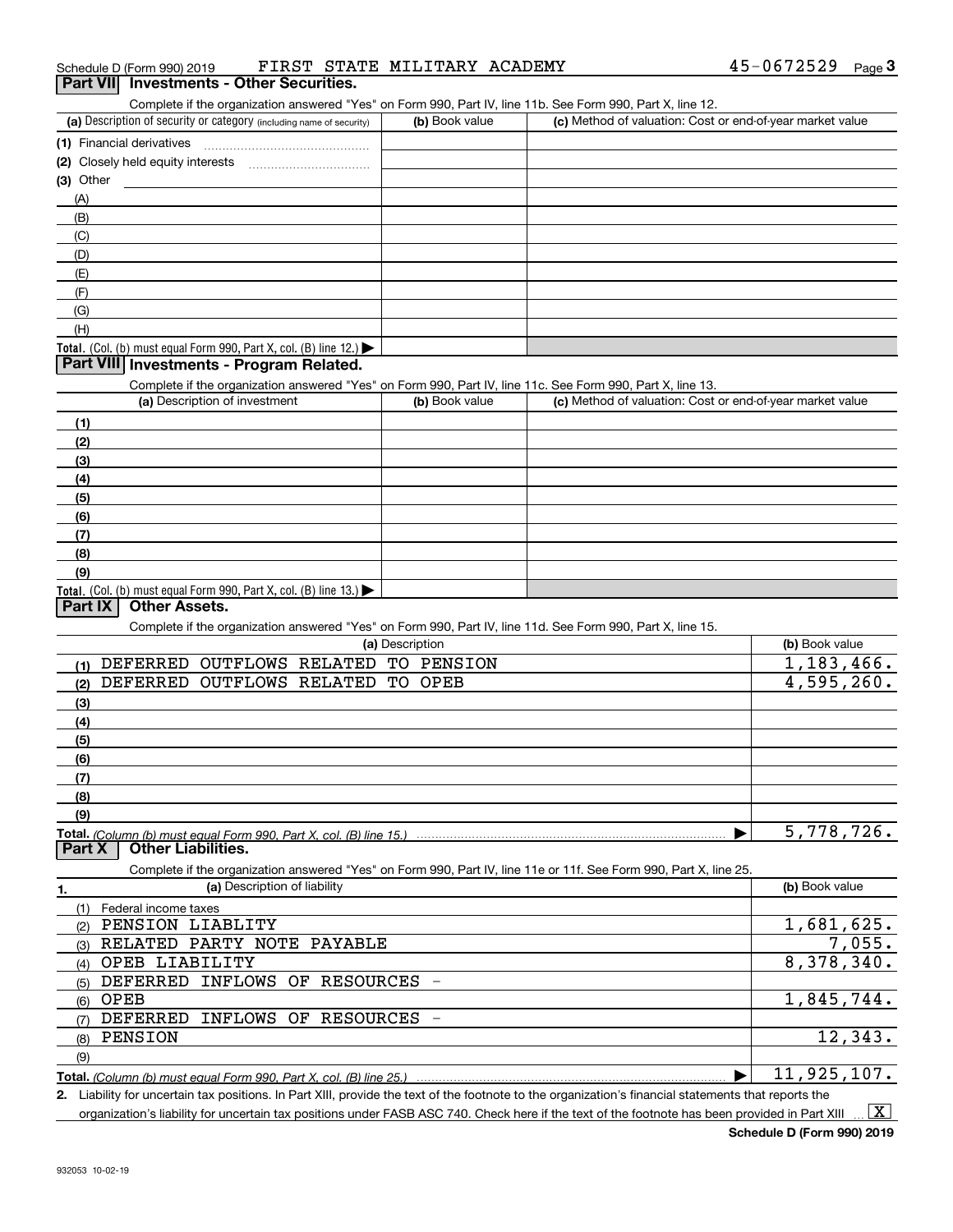|    | FIRST STATE MILITARY ACADEMY<br>Schedule D (Form 990) 2019                                                                                                                                                                          |                |                | 45-0672529<br>Page $4$ |
|----|-------------------------------------------------------------------------------------------------------------------------------------------------------------------------------------------------------------------------------------|----------------|----------------|------------------------|
|    | <b>Part XI</b><br>Reconciliation of Revenue per Audited Financial Statements With Revenue per Return.                                                                                                                               |                |                |                        |
|    | Complete if the organization answered "Yes" on Form 990, Part IV, line 12a.                                                                                                                                                         |                |                |                        |
| 1  | Total revenue, gains, and other support per audited financial statements                                                                                                                                                            |                | $\blacksquare$ | 6,534,623.             |
| 2  | Amounts included on line 1 but not on Form 990, Part VIII, line 12:                                                                                                                                                                 |                |                |                        |
| a  | Net unrealized gains (losses) on investments [11] matter contracts and the unrealized gains (losses) on investments                                                                                                                 | 2a             |                |                        |
|    |                                                                                                                                                                                                                                     | 2 <sub>b</sub> |                |                        |
|    | Recoveries of prior year grants [11] matter contracts and prior year grants [11] matter contracts and prior year grants and all the contracts and all the contracts and all the contracts and all the contracts of prior year.      | 2c             |                |                        |
| d  |                                                                                                                                                                                                                                     | 2d             |                |                        |
| e  | Add lines 2a through 2d                                                                                                                                                                                                             |                | <b>2e</b>      | 0.                     |
| 3  |                                                                                                                                                                                                                                     |                | $\overline{3}$ | 6,534,623.             |
| 4  | Amounts included on Form 990, Part VIII, line 12, but not on line 1:                                                                                                                                                                |                |                |                        |
|    |                                                                                                                                                                                                                                     | 4a             |                |                        |
| b  |                                                                                                                                                                                                                                     | 4 <sub>b</sub> |                |                        |
| c. | Add lines 4a and 4b                                                                                                                                                                                                                 |                | 4с             |                        |
|    |                                                                                                                                                                                                                                     |                | 5              | 6,534,623.             |
|    |                                                                                                                                                                                                                                     |                |                |                        |
|    | Part XII   Reconciliation of Expenses per Audited Financial Statements With Expenses per Return.                                                                                                                                    |                |                |                        |
|    | Complete if the organization answered "Yes" on Form 990, Part IV, line 12a.                                                                                                                                                         |                |                |                        |
| 1  | Total expenses and losses per audited financial statements [11] [11] Total expenses and losses per audited financial statements [11] [11] Total expenses and losses per audited financial statements                                |                | $\mathbf{1}$   | 7,293,316.             |
| 2  | Amounts included on line 1 but not on Form 990, Part IX, line 25:                                                                                                                                                                   |                |                |                        |
| a  |                                                                                                                                                                                                                                     | 2a             |                |                        |
|    |                                                                                                                                                                                                                                     | 2 <sub>b</sub> |                |                        |
| c  |                                                                                                                                                                                                                                     | 2c             |                |                        |
|    |                                                                                                                                                                                                                                     | 2d             |                |                        |
|    | Add lines 2a through 2d <b>must be a constructed as the constant of the S2a</b> through 2d must be a constructed as a construction of the set of the set of the set of the set of the set of the set of the set of the set of the s |                | 2e             |                        |
| 3  |                                                                                                                                                                                                                                     |                | 3              | 7, 293, 316.           |
| 4  | Amounts included on Form 990, Part IX, line 25, but not on line 1:                                                                                                                                                                  |                |                |                        |
|    |                                                                                                                                                                                                                                     | - 4а           |                |                        |
| b  | Other (Describe in Part XIII.)                                                                                                                                                                                                      | 4b.            |                |                        |
|    | Add lines 4a and 4b                                                                                                                                                                                                                 |                | 4с             |                        |
|    | Part XIII Supplemental Information.                                                                                                                                                                                                 |                | 5              | 7, 293, 316.           |

Provide the descriptions required for Part II, lines 3, 5, and 9; Part III, lines 1a and 4; Part IV, lines 1b and 2b; Part V, line 4; Part X, line 2; Part XI, lines 2d and 4b; and Part XII, lines 2d and 4b. Also complete this part to provide any additional information.

PART X, LINE 2:

| THE ACADEMY IS EXEMPT FROM FEDERAL INCOME TAX UNDER SECTION 501(C)(3) OF   |
|----------------------------------------------------------------------------|
| THE INTERNAL REVENUE CODE AND, THEREFORE, HAS NO PROVISION FOR FEDERAL     |
| INCOME TAXES. THE ACADEMY QUALIFIES FOR THE CHARITABLE CONTRIBUTION        |
| DEDUCTION UNDER SECTION 170(B)(1)(A) AND HAS BEEN CLASSIFIED AS AN         |
| ORGANIZATION THAT IS NOT A PRIVATE FOUNDATION UNDER SECTION $509(A)(2)$ .  |
| THE ACADEMY DID NOT ENGAGE IN ANY UNRELATED BUSINESS ACTIVITIES DURING THE |
| FISCAL YEAR. MANAGEMENT BELIEVES IT IS MORE LIKELY THAN NOT THAT ITS       |
| TAX-EXEMPT STATUS AND TAX POSITIONS WILL BE SUSTAINED IF EXAMINED BY       |
| AUTHORITIES.                                                               |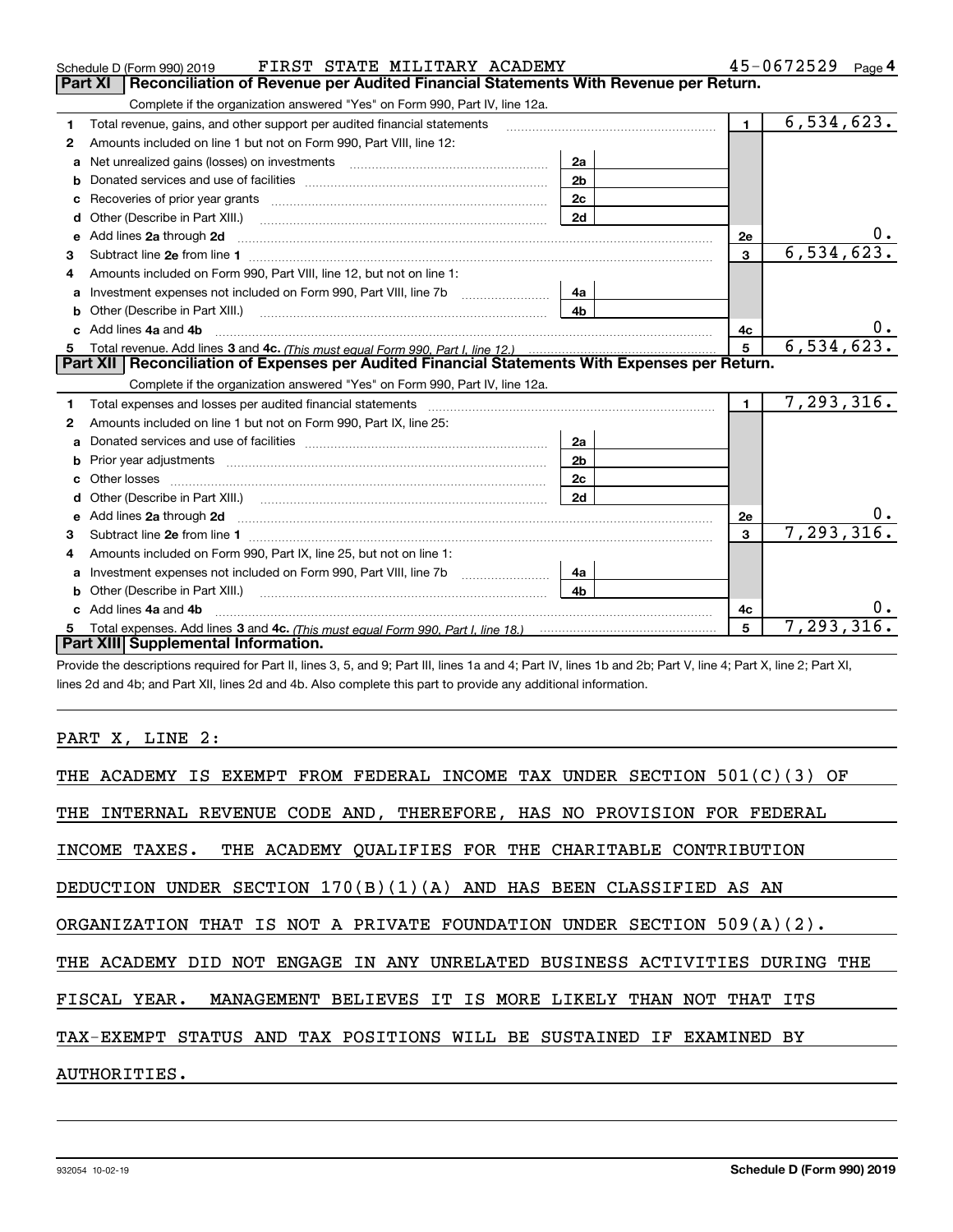| <b>Part XIII Supplemental Information</b> (continued) |
|-------------------------------------------------------|
|                                                       |
|                                                       |
|                                                       |
|                                                       |
|                                                       |
|                                                       |
|                                                       |
|                                                       |
|                                                       |
|                                                       |
|                                                       |
|                                                       |
|                                                       |
|                                                       |
|                                                       |
|                                                       |
|                                                       |
|                                                       |
|                                                       |
|                                                       |
|                                                       |
|                                                       |
|                                                       |
|                                                       |
|                                                       |
|                                                       |
|                                                       |
|                                                       |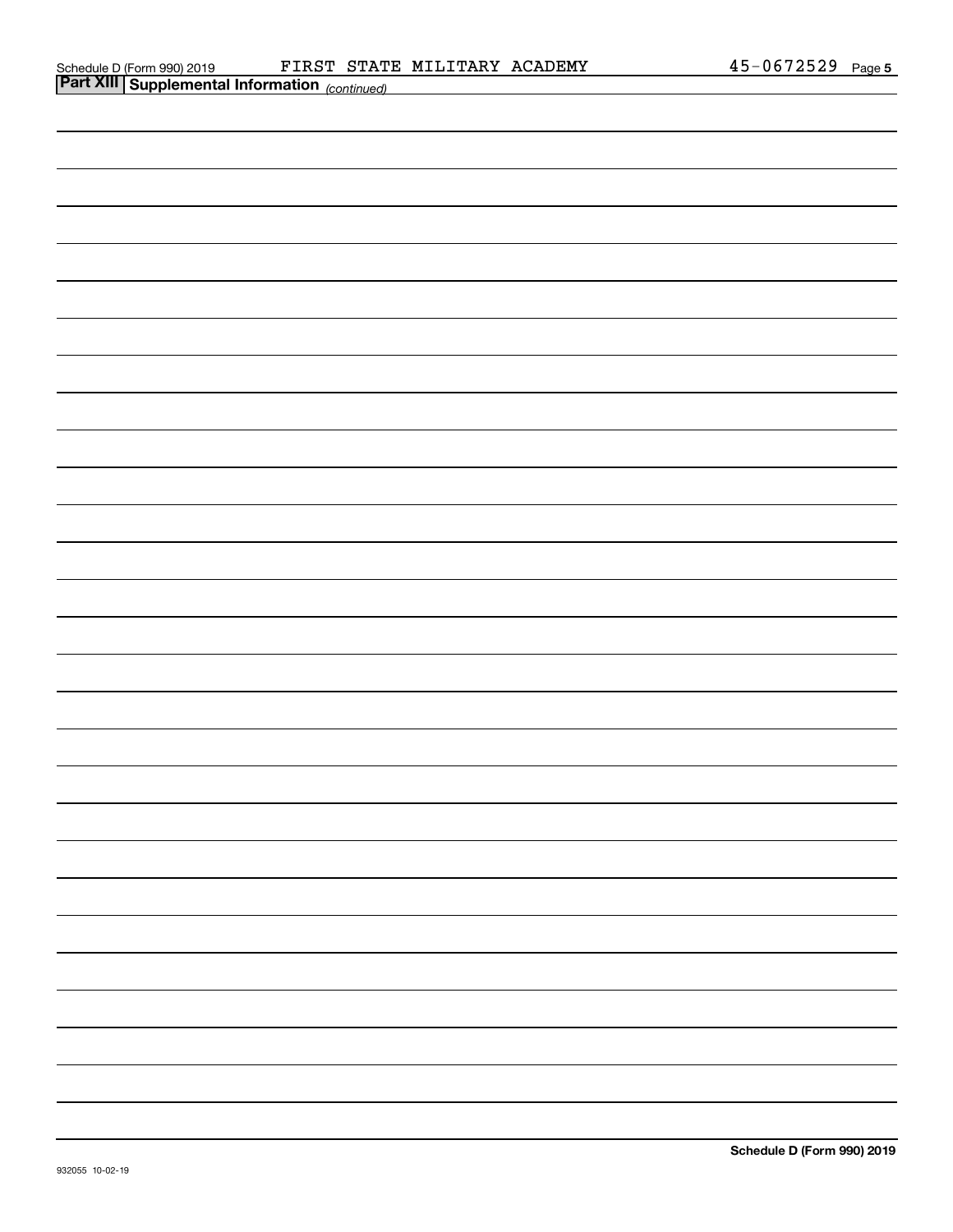|  |  |  |  | <b>SCHEDULE E</b> |  |
|--|--|--|--|-------------------|--|
|  |  |  |  |                   |  |

## **Schools**

OMB No. 1545-0047 **2019**

**Open to Public**

Department of the Treasury Internal Revenue Service

**(Form 990 or 990-EZ) | Complete if the organization answered "Yes" on Form 990, Part IV, line 13, or Form 990-EZ, Part VI, line 48. | Attach to Form 990 or Form 990-EZ.**

**| Go to www.irs.gov/Form990 for the latest information.**

**Inspection**

| ivanie or the organizatio |  |  |
|---------------------------|--|--|
|                           |  |  |

|        | Name of the organization                                                                                                      | <b>Employer identification number</b> |              |     |     |
|--------|-------------------------------------------------------------------------------------------------------------------------------|---------------------------------------|--------------|-----|-----|
|        | FIRST STATE MILITARY ACADEMY                                                                                                  | 45-0672529                            |              |     |     |
| Part I |                                                                                                                               |                                       |              |     |     |
|        |                                                                                                                               |                                       |              | YES | NO. |
| 1.     | Does the organization have a racially nondiscriminatory policy toward students by statement in its charter, bylaws,           |                                       |              |     |     |
|        |                                                                                                                               |                                       | 1            | Х   |     |
| 2      | Does the organization include a statement of its racially nondiscriminatory policy toward students in all its brochures,      |                                       |              |     |     |
|        | catalogues, and other written communications with the public dealing with student admissions, programs, and scholarships?     |                                       | $\mathbf{2}$ | X   |     |
| 3      | Has the organization publicized its racially nondiscriminatory policy through newspaper or broadcast media during the         |                                       |              |     |     |
|        | period of solicitation for students, or during the registration period if it has no solicitation program, in a way that makes |                                       |              |     |     |
|        | the policy known to all parts of the general community it serves? If "Yes," please describe. If "No," please explain.         |                                       |              |     |     |
|        | If you need more space, use Part II                                                                                           |                                       | 3            | X   |     |
|        | THE SCHOOL PUBLICIZES ITS NONDISCRIMINATION POLICY ON THEIR                                                                   |                                       |              |     |     |
|        | EMAILS, ON ITS WEBSITE, AND ON OTHER PUBLISHED COMMUNCATIONS.                                                                 |                                       |              |     |     |
|        |                                                                                                                               |                                       |              |     |     |
|        |                                                                                                                               |                                       |              |     |     |
|        |                                                                                                                               |                                       |              |     |     |
| 4      | Does the organization maintain the following?                                                                                 |                                       |              |     |     |
| а      |                                                                                                                               |                                       | 4a           | X   |     |
| b      | Records documenting that scholarships and other financial assistance are awarded on a racially nondiscriminatory basis?       |                                       | 4b           | X   |     |
|        | c Copies of all catalogues, brochures, announcements, and other written communications to the public dealing with student     |                                       |              |     |     |
|        |                                                                                                                               |                                       | 4с           | X   |     |
|        |                                                                                                                               |                                       | 4d           | X   |     |
|        | If you answered "No" to any of the above, please explain. If you need more space, use Part II.                                |                                       |              |     |     |
|        |                                                                                                                               |                                       |              |     |     |
|        |                                                                                                                               |                                       |              |     |     |
|        |                                                                                                                               |                                       |              |     |     |
|        |                                                                                                                               |                                       |              |     |     |
| 5      | Does the organization discriminate by race in any way with respect to:                                                        |                                       |              |     |     |
| а      |                                                                                                                               |                                       | 5a           |     | х   |
|        |                                                                                                                               |                                       | 5b           |     | X   |
|        |                                                                                                                               |                                       | 5c           |     | X   |
|        |                                                                                                                               |                                       | <b>5d</b>    |     | X   |
|        |                                                                                                                               |                                       | 5е           |     | X   |
|        | f Use of facilities?                                                                                                          |                                       | 5f           |     | X   |
|        |                                                                                                                               |                                       | 5g           |     | х   |
|        |                                                                                                                               |                                       | 5h           |     | X   |
|        | If you answered "Yes" to any of the above, please explain. If you need more space, use Part II.                               |                                       |              |     |     |
|        |                                                                                                                               |                                       |              |     |     |
|        |                                                                                                                               |                                       |              |     |     |
|        |                                                                                                                               |                                       |              |     |     |
|        |                                                                                                                               |                                       |              |     |     |
|        | 6a Does the organization receive any financial aid or assistance from a governmental agency?                                  |                                       | 6a           | х   |     |
|        |                                                                                                                               |                                       | 6b           |     | x   |
|        | If you answered "Yes" on either line 6a or line 6b, explain on Part II.                                                       |                                       |              |     |     |

**For Paperwork Reduction Act Notice, see the Instructions for Form 990 or Form 990-EZ.** LHA

Rev. Proc. 75-50, 1975-2 C.B. 587, covering racial nondiscrimination? If "No," explain on Part II

Does the organization certify that it has complied with the applicable requirements of sections 4.01 through 4.05 of

**Schedule E (Form 990 or 990-EZ) 2019**

**7**

X

**7**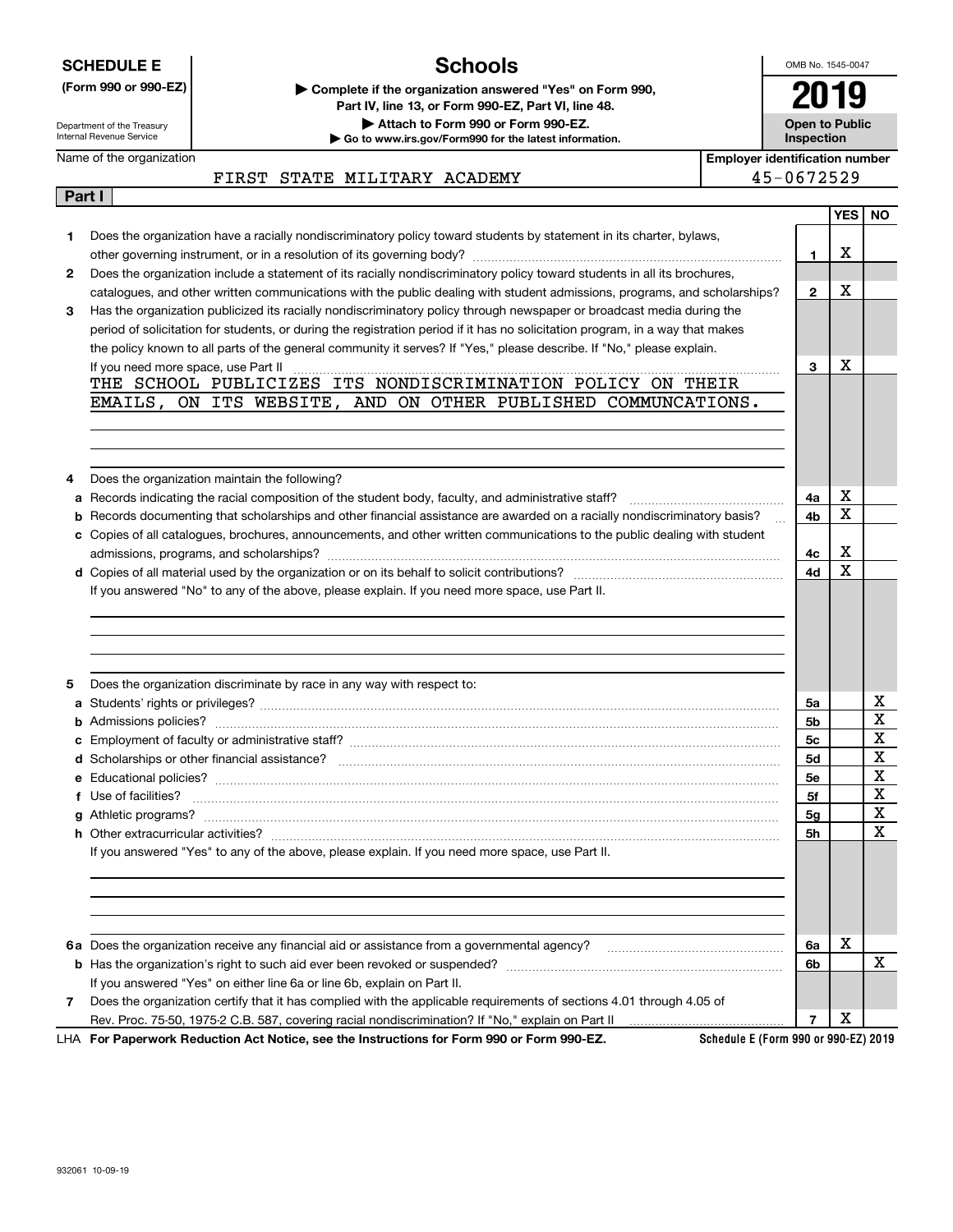Part II | Supplemental Information. Provide the explanations required by Part I, lines 3, 4d, 5h, 6b, and 7, as applicable. Also provide any other additional information.

## LINE 6 - EXPLANATION OF GOVERNMENT FINANCIAL AID:

RECEIVES MAJORITY OF FUNDING FROM STATE OF DELAWARE, FEDERAL GOVT, AND

LOCAL SCHOOL DISTRICTS IN ADDITION TO CONTRIBUTIONS FROM ARMED FORCES.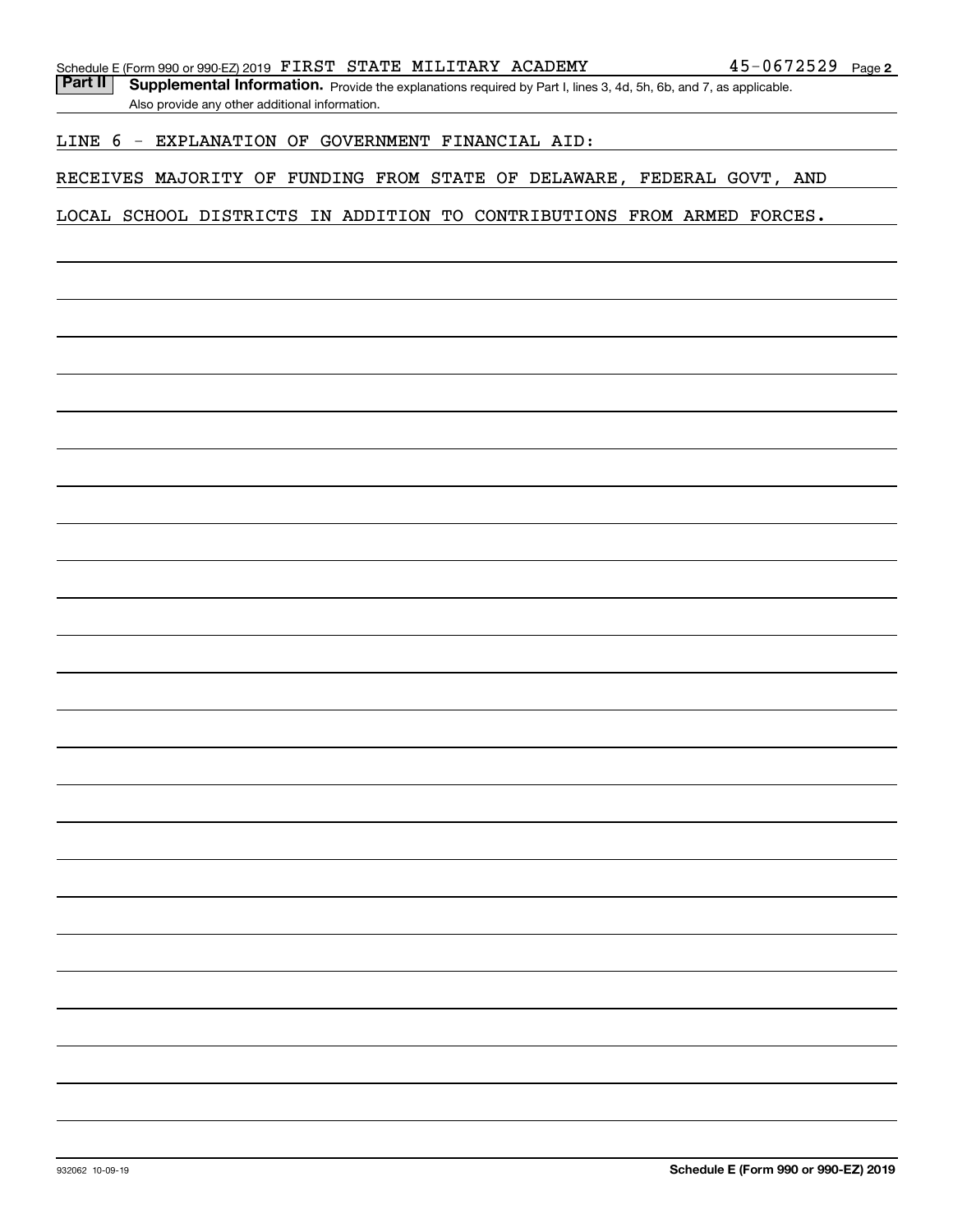**(Form 990 or 990-EZ)**

Department of the Treasury Internal Revenue Service Name of the organization

## **SCHEDULE O Supplemental Information to Form 990 or 990-EZ**

**Complete to provide information for responses to specific questions on Form 990 or 990-EZ or to provide any additional information. | Attach to Form 990 or 990-EZ. | Go to www.irs.gov/Form990 for the latest information.**



FIRST STATE MILITARY ACADEMY 45-0672529

FORM 990, PART I, LINE 1, DESCRIPTION OF ORGANIZATION MISSION:

ON THE INTELLECTUAL, PHYSICAL, AND EMOTIONAL GROWTH OF THE CHILD. OUR

SCHOOL WILL PROVIDE A STRUCTED LEARNING EVIRONMENT AND A STRONG CULTURE

OF ACADEMIC RIGOUR, MILITARY DISCIPLINE, CITIZENSHIP, AND LEADERSHIP,

AND THE APPLICATION OF STRONG MORAL VALUES. GRADUATES WILL DEVELOP

RESPECT FOR THEMSELVES, THOSE ON WHOM THEY DEPEND, AND THOSE THAT

DEPEND ON THEM, ENSURING SUCCESSFUL ENTRY INTO ADULT LIFE.

FORM 990, PART III, LINE 1, DESCRIPTION OF ORGANIZATION MISSION:

DISCIPLINE, CITIZENSHIP, AND LEADERSHIP, AND THE APPLICATION OF STRONG

MORAL VALUES. GRADUATES WILL DEVELOP RESPECT FOR THEMSELVES, THOSE ON

WHOM THEY DEPEND, AND THOSE THAT DEPEND ON THEM, ENSURING SUCCESSFUL

ENTRY INTO ADULT LIFE.

FORM 990, PART VI, SECTION B, LINE 11B:

FORM 990 IS REVIEWED AND APPROVED BY THE BOARD PRIOR TO ITS FILING.

FORM 990, PART VI, SECTION B, LINE 12C:

BOARD MEMBERS ARE ASKED TO DISCLOSE ANY CONFLICT OF INTEREST ON AN ANNUAL BASIS.

FORM 990, PART VI, SECTION B, LINE 15:

THE BOARD OF DIRECTORS DETERMINE COMPENSATION FOR THE ORGANIZATION'S TOP

MANAGEMENT OFFICIALS.

FORM 990, PART VI, SECTION C, LINE 18: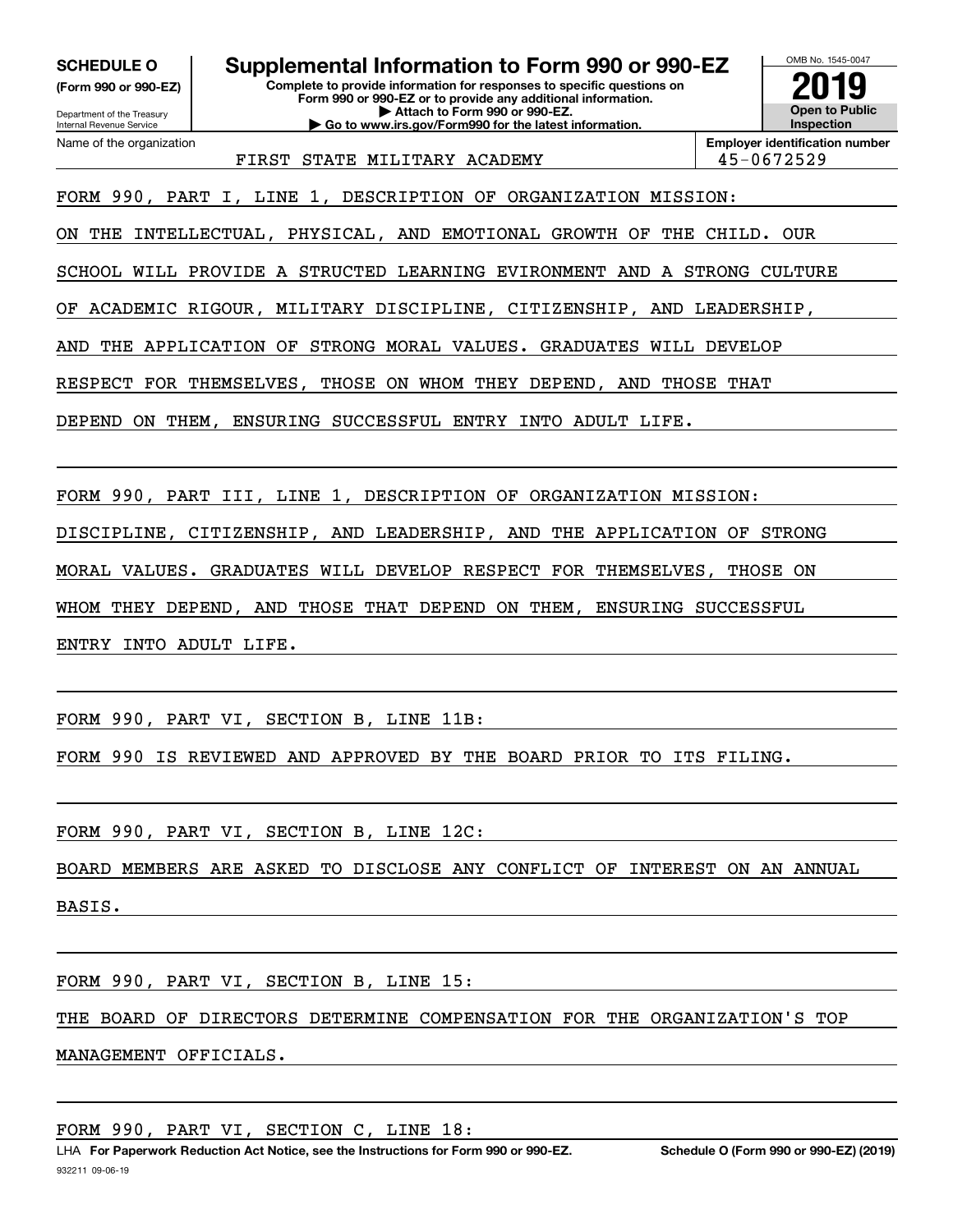| Schedule O (Form 990 or 990-EZ) (2019) | Page                                  |            |  |
|----------------------------------------|---------------------------------------|------------|--|
| Name of the organization               | <b>Employer identification number</b> |            |  |
| FIRST STATE MILITARY ACADEMY           |                                       | 45-0672529 |  |
|                                        |                                       |            |  |

THE ORGANIZATION WILL MAKE FORM 990 UPON REQUEST. ADDITIONALLY, FORM 990

WILL BE AVAILABLE ON GUIDESTAR.ORG.

FORM 990, PART VI, SECTION C, LINE 19:

THE ORGANIZATION'S GOVERNING DOCUMENTS, CONFLICT OF INTEREST POLICY, AND

FINANCIAL STATEMENTS ARE AVAILABLE TO THE PUBLIC UPON REQUEST.

PART XII LINE 2C

PROCESS HAS NOT CHANGED FROM THE PRIOR YEAR.

**2**